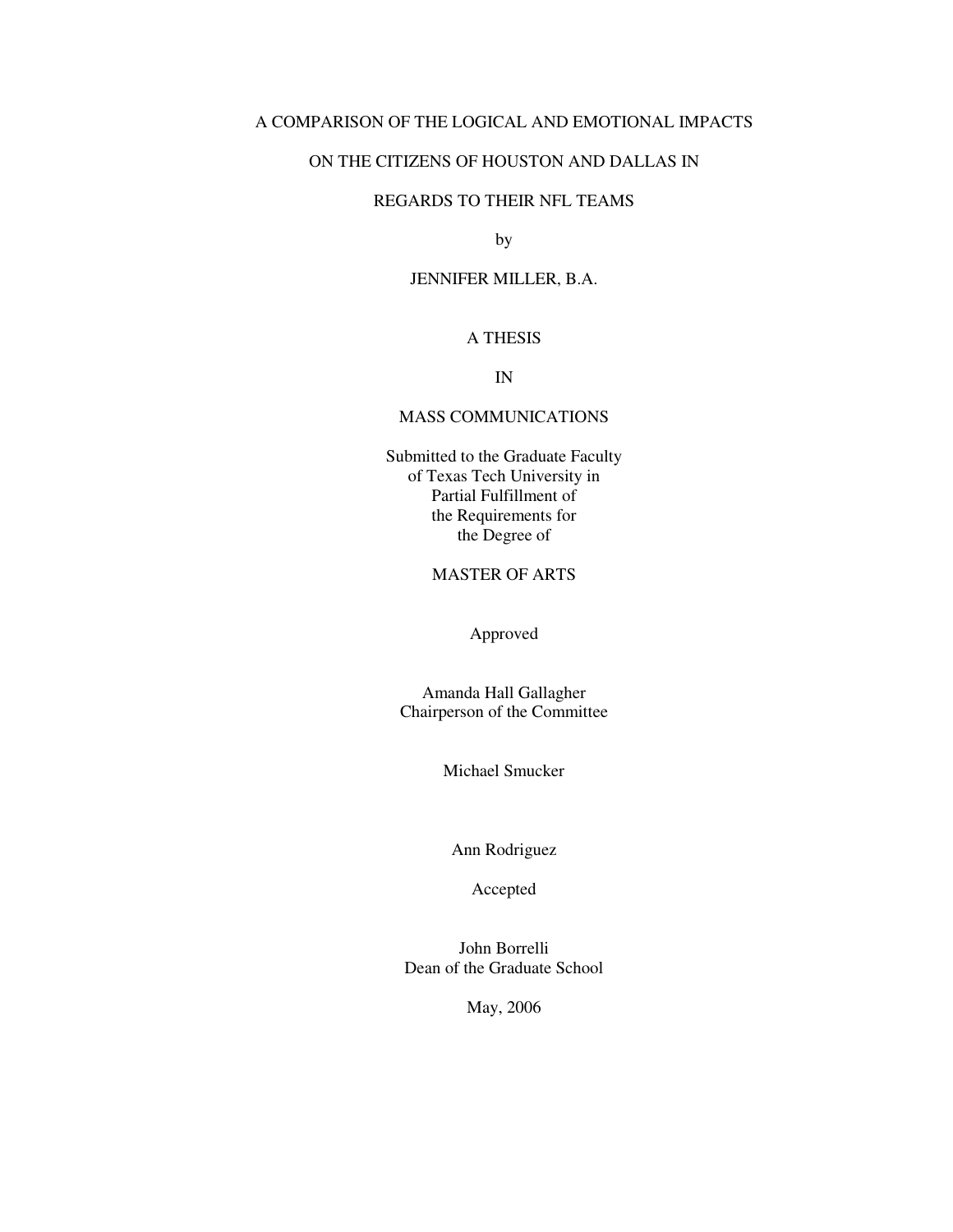#### ACKNOWLEDGMENTS

The following thesis would not have been possible without the support and encouragement of my Thesis Chair, Dr. Amanda Hall Gallagher. I greatly enjoyed working with someone of her scholarly caliber and appreciated her constructive comments and evaluations at each step of the thesis process. I also wish to thank the rest of my thesis committee: Dr. Ann Rodriguez and Dr. Michael Smucker. They both provided valuable insight to the sports aspect of the thesis, as well as assisted in the development of the specific project. Each individual of my committee provided insight that challenged and guided my project, as well as significantly improved my final product. I also want to extend a special thanks to Dr. Anthony Moretti and Dr. Padmini Patwardhan for their assistance in developing this thesis idea and getting the project off the ground.

In addition to the individuals above who assisted in the technical aspect of my thesis, I owe a special thanks to my family. My husband, Eric Miller, provided emotional and moral support, as well as constant encouragement that I really could finish this project. He is a wonderful pillar to lean on, and I am grateful for his constant love in my life. My parents, Marsha and Richard Wallace, instilled in me a strong desire to reach for the top and achieve all of my goals. They are my strength in so many ways, and I appreciate all of the love and encouragement I've received over the years. My siblings, Sarah and Patrick Wallace, are the best friends anyone could have, and I am thankful for their constant love and support.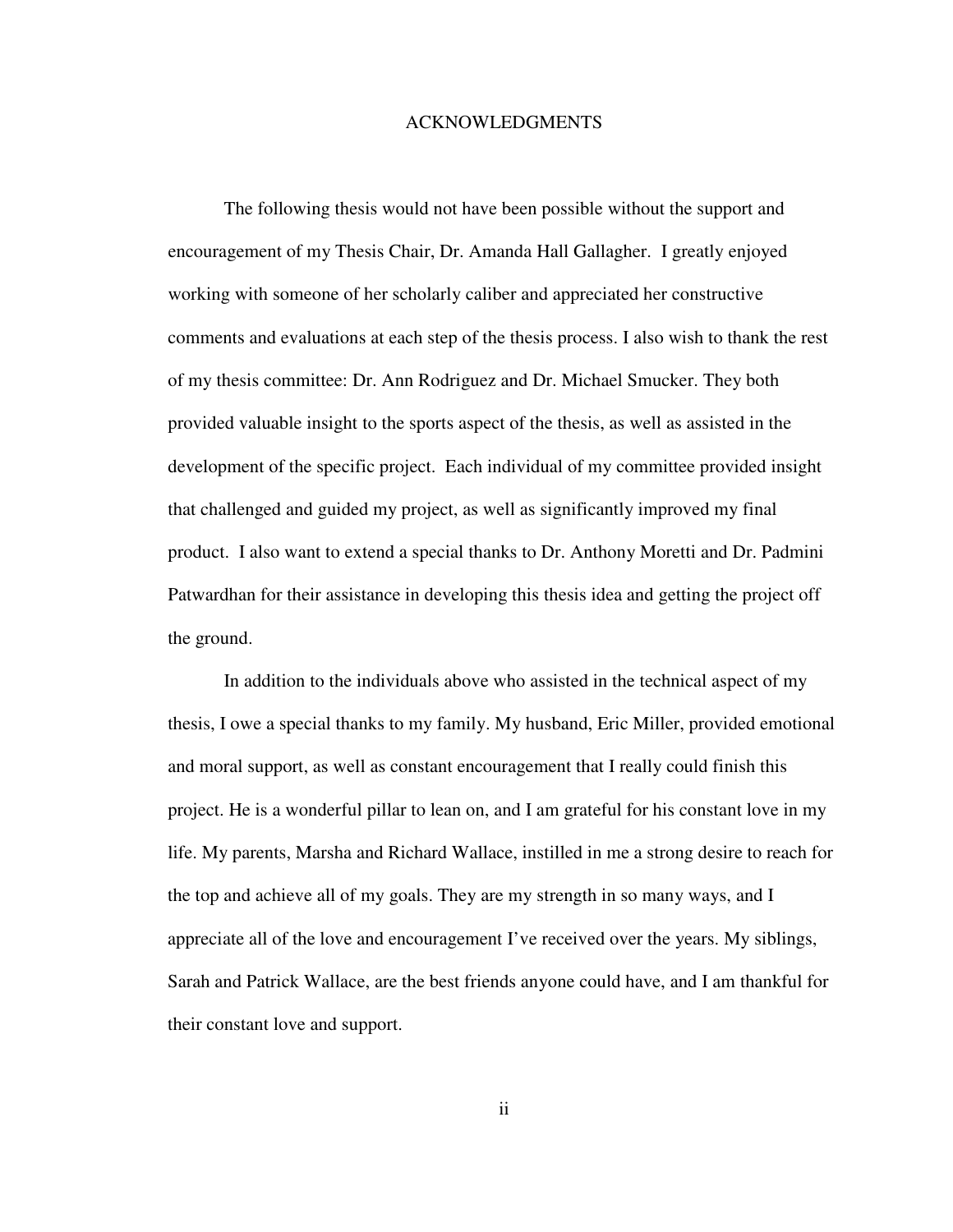# TABLE OF CONTENTS

| <b>ACKNOLEDGEMENTS</b>                     | ii           |
|--------------------------------------------|--------------|
| <b>ABSTRACT</b>                            | iv           |
| <b>CHAPTER</b>                             |              |
| I. INTRODUCTION                            | $\mathbf{1}$ |
| <b>II. LITERATURE REVIEW</b>               | 5            |
| <b>III. THEORETICAL FRAMEWORK</b>          | 24           |
| IV. METHODOLOGY                            | 30           |
| V. ANALYSIS                                | 37           |
| VI. CONCLUSIONS                            | 51           |
| <b>REFERENCES</b>                          | 59           |
| <b>APPENDICES</b>                          |              |
| A. DALLAS FOCUS GROUP PARTICIPANTS         | 62           |
| <b>B. HOUSTON FOCUS GROUP PARTICIPANTS</b> | 63           |
| <b>C. CONSENT FORM</b>                     | 64           |
| D. FOCUS GROUP SURVEY                      | 65           |
| E. FOCUS GROUP MODERATOR GUIDE             | 66           |
| <b>F. INTERVIEW GUIDE</b>                  | 68           |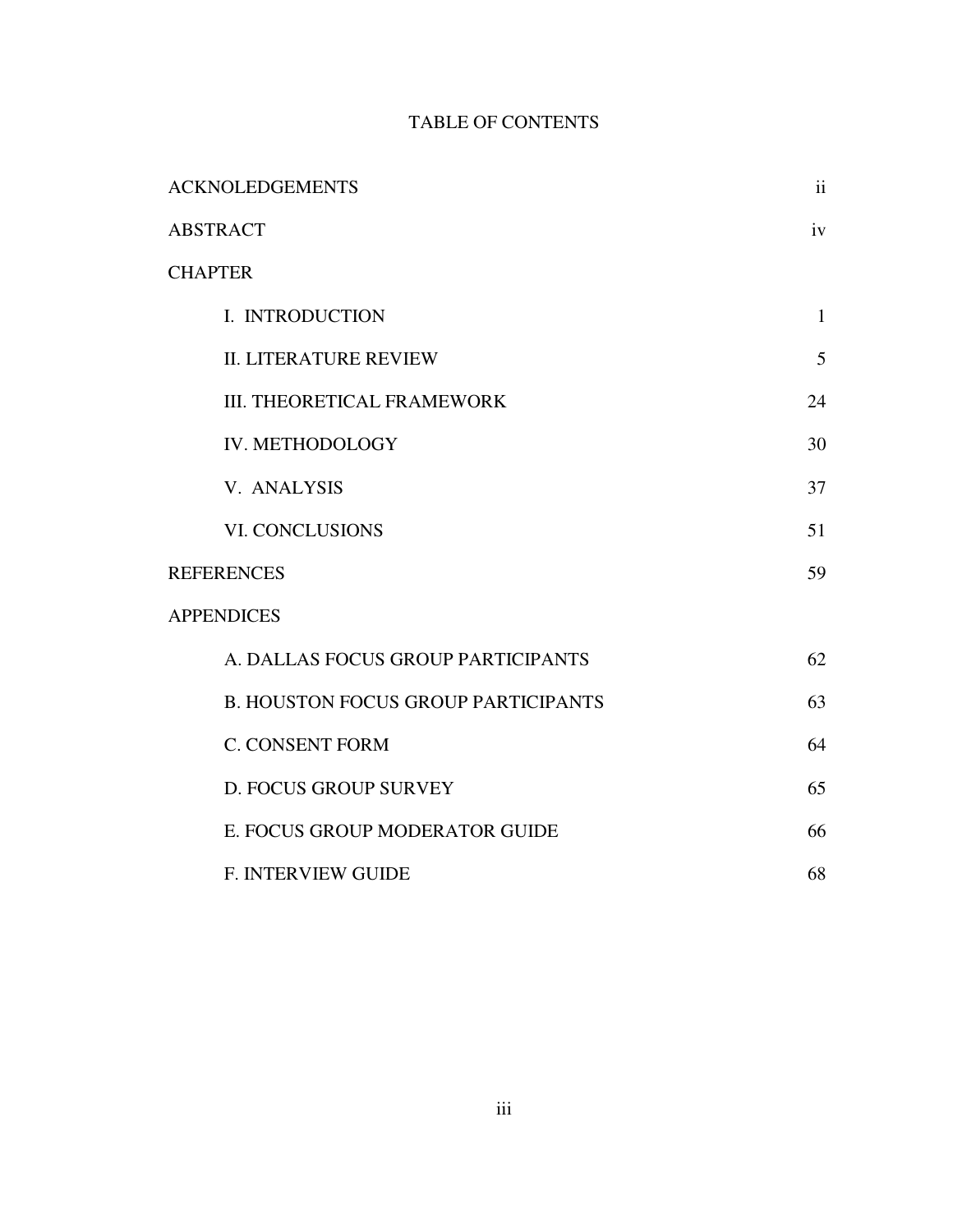## ABSTRACT

This study applies Aristotle's theories of logos and pathos to the connections citizens have with the sports team in their city. Focus groups and in-depth interviews were used to determine the differences between the logical and emotional impact the Dallas Cowboys and the Houston Texans have on their fans and the cities they are a part of. This study effectively demonstrated the strong emotional connections between study participants and the sports teams in their cities, as well as confirmed the idea of pathos as possibly having a stronger connection on sports fan than the idea of logos. Overall, this study concludes that Cowboys' fans are more loyal than Texans' fans due to longstanding tradition and community support; however, strong team loyalty is not necessarily linked to financial support of a team.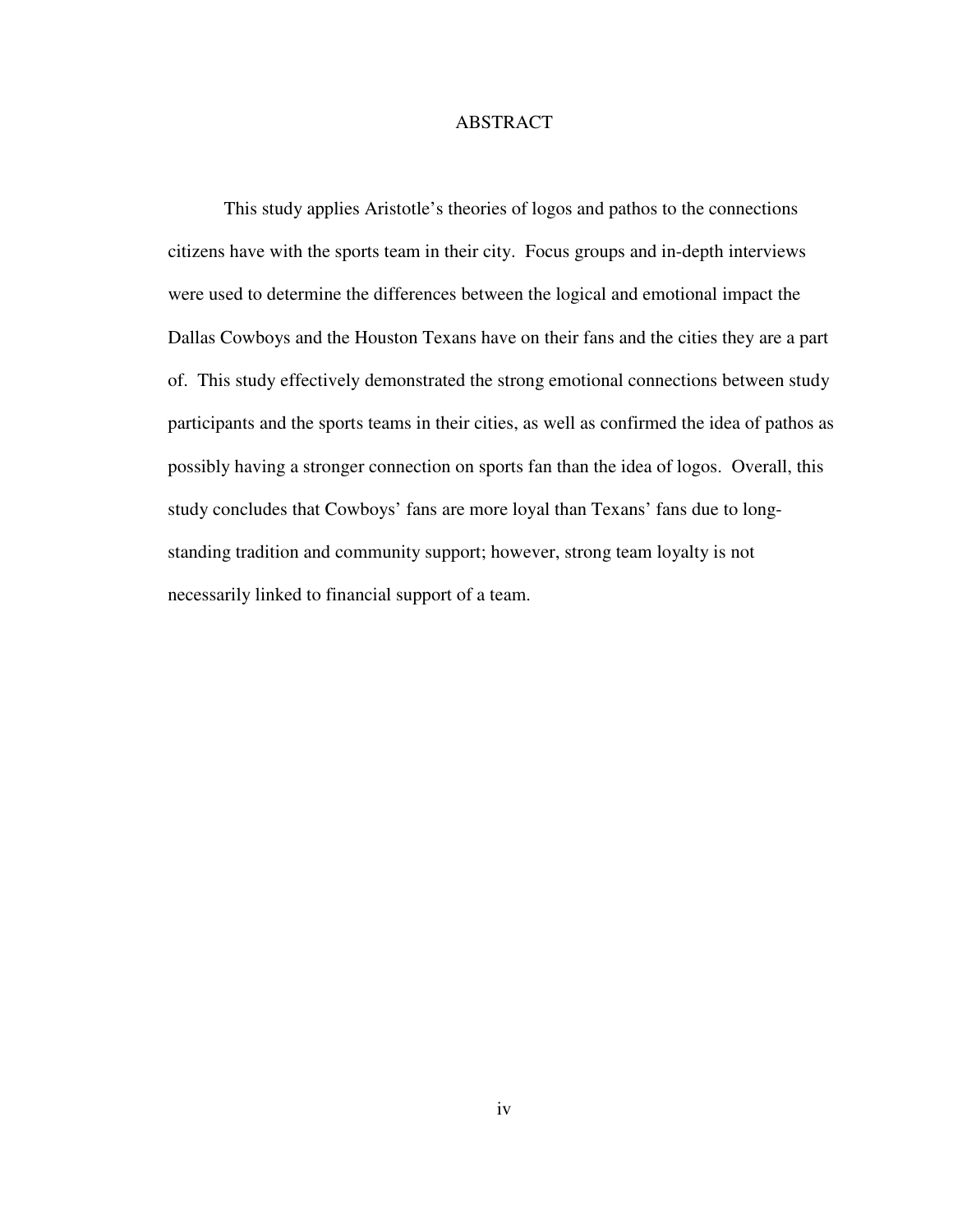## CHAPTER I

## INTRODUCTION

Professional sports have become an integral part of society in the United States. Professional team sports generate \$10 billion in revenues each year (Fort, 2003). Fortyfive cities in the U.S. have at least one team in the four major sporting leagues: National Football League (NFL), National Basketball Association (NBA), National Hockey League (NHL), and Major League Baseball (MLB) (information obtained from each league's Web site). Eleven of these cities have a team in all four of these leagues, and Los Angeles and New York have multiple teams in these leagues. This is not including the hundreds of cities that have some form of minor league team or the hundreds of universities with competitive sporting events. Research regarding the economics of a sports team is fairly recent; however, due to the ever increasing number of sports teams, research on this topic is increasing in prominence. My study will contribute to this research area by expanding on research that has just begun focusing on the intangible benefits of a sports team and combining it with research on the economics of a sports team. Hopefully, my research will help to pave the groundwork for future research in these two areas.

#### *Research Importance*

This research is important because this is the age where sports teams and sports figures are larger than life; cities tend to give into any demand made by a sports teams,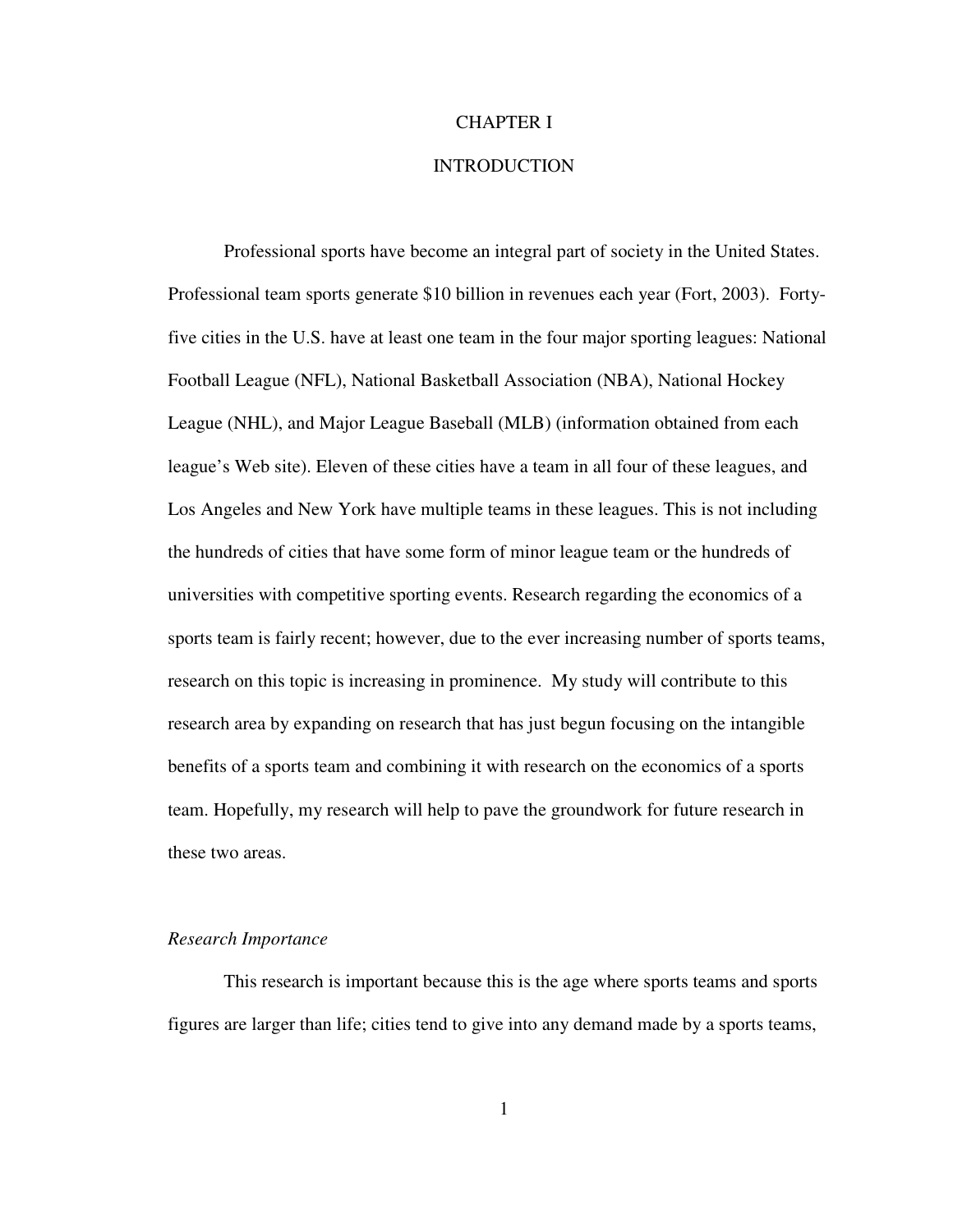especially if what the team proposes appears to have a positive impact on the surrounding community. Economic impact studies are generally conducted to show cities the benefits possible with the addition of a sports team or stadium. These economic studies can have a large impact on these cities. The more the average citizen can learn about the true impacts of the team on the city, the more educated they will be when it comes time to vote on building new stadiums or bringing in a new sports team. While economics and job growth are what people tend to base success on when bringing in a sports team, the intangible benefits that a community receives from a sports team may be equal to or, at times, outweigh these economic benefits.

I am interested in comparing perspectives from citizens in two different cities to see if there is a difference in support for their NFL teams. The cities I am concentrating on are Dallas, TX and Houston, TX. Dallas is the second largest city in Texas and eighth in the nation with a population of 1.1 million according to the 2000 census (Dallas, TX, 2005). Houston is the largest city in Texas and the fourth largest in the nation with a population of 1.9 million (Houston, TX, 2005).

#### *Dallas Cowboys*

Dallas is the home to the NFL franchise, the Dallas Cowboys, who became the 13<sup>th</sup> franchise to be created in the National Football League. The team received approval from the league in 1960. The Cowboys held their first season in 1960 and established themselves as one of the NFL dynasty teams in 1966, when they began a NFL-record winning streak of 20 consecutive seasons (Dallas Cowboys, 2005). Since this time they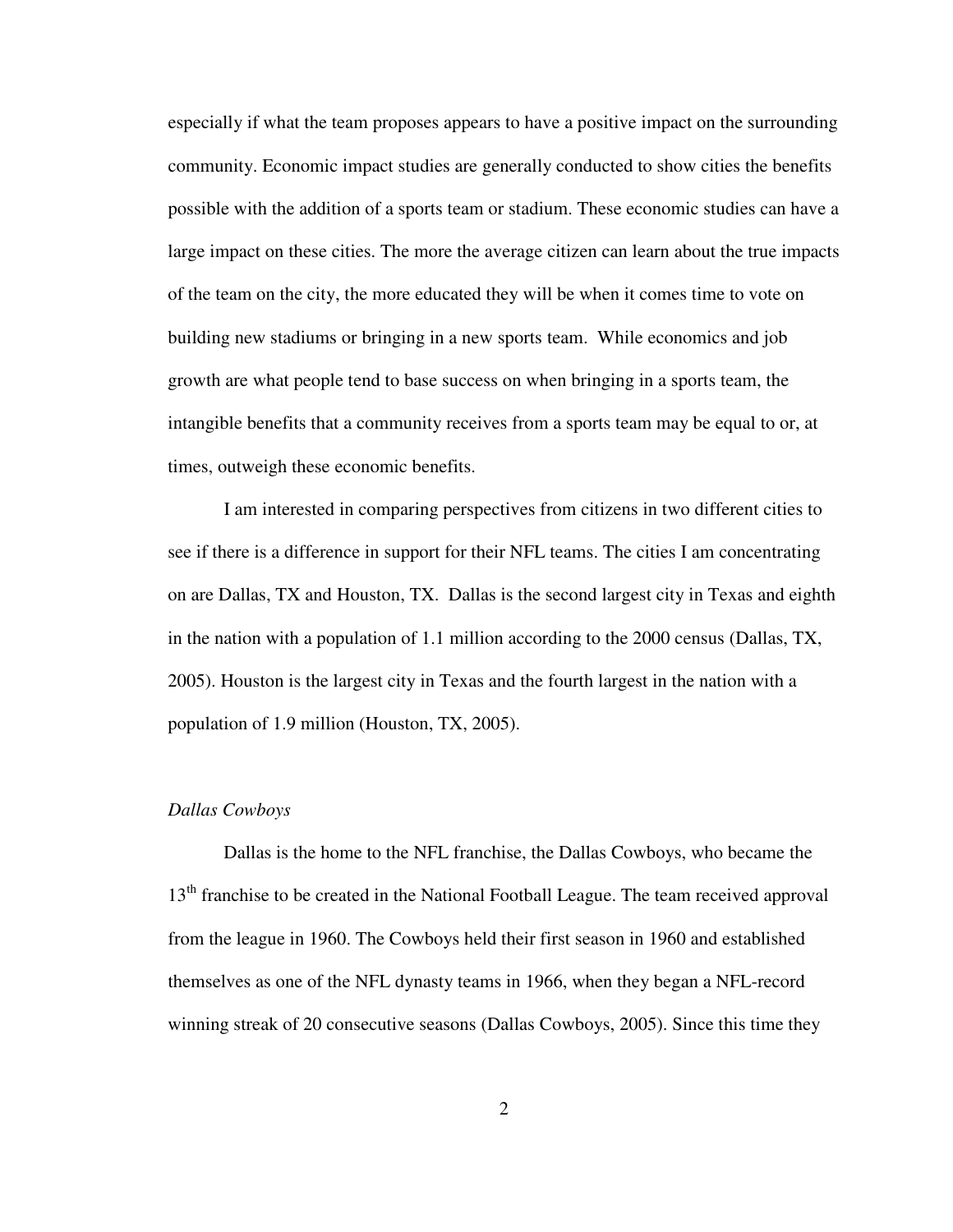have had 28 winning seasons, 27 playoff appearances, 19 Division Championships, 8 Super Bowl appearances, and 5 Super Bowl wins (Dallas Cowboys, 2005).

The team started playing in the Cotton Bowl stadium and moved to Texas Stadium in Irving, TX in 1971. Recently, the city of Arlington approved the construction of a new \$650 million stadium. Further, the Cowboys have become the most successful franchise in NFL history, and the team is commonly coined "America's Team" (Dallas Cowboys, 2005). Their annual game on Thanksgiving Day has given the team national exposure and has helped them out-sell all other NFL franchises in terms of souvenirs and apparel sales. All sports fans seem to have an opinion about the Dallas Cowboys – either they love them or hate them.

## *Houston Texans*

The Houston Oilers were Houston's NFL team from 1960-1996. When the team left at the end of the 1996 season, Houston's quest for another NFL team began. The desired outcome finally occurred on October 6, 1999 when the city was granted a franchise for \$700 million for the Houston Texans(Houston Texans, 2005). The Houston Texans' first season was in 2002. Their first victory came in their first ever game against the Dallas Cowboys where they defeated them 19-10. Since that opening game, the Houston Texans have had four straight losing seasons; however, every home game has been a sell-out (Houston Texans, 2005).

The NFL teams in these cities are appealing to research because they are both located in the same state and are located in cities that are relatively close to the same size,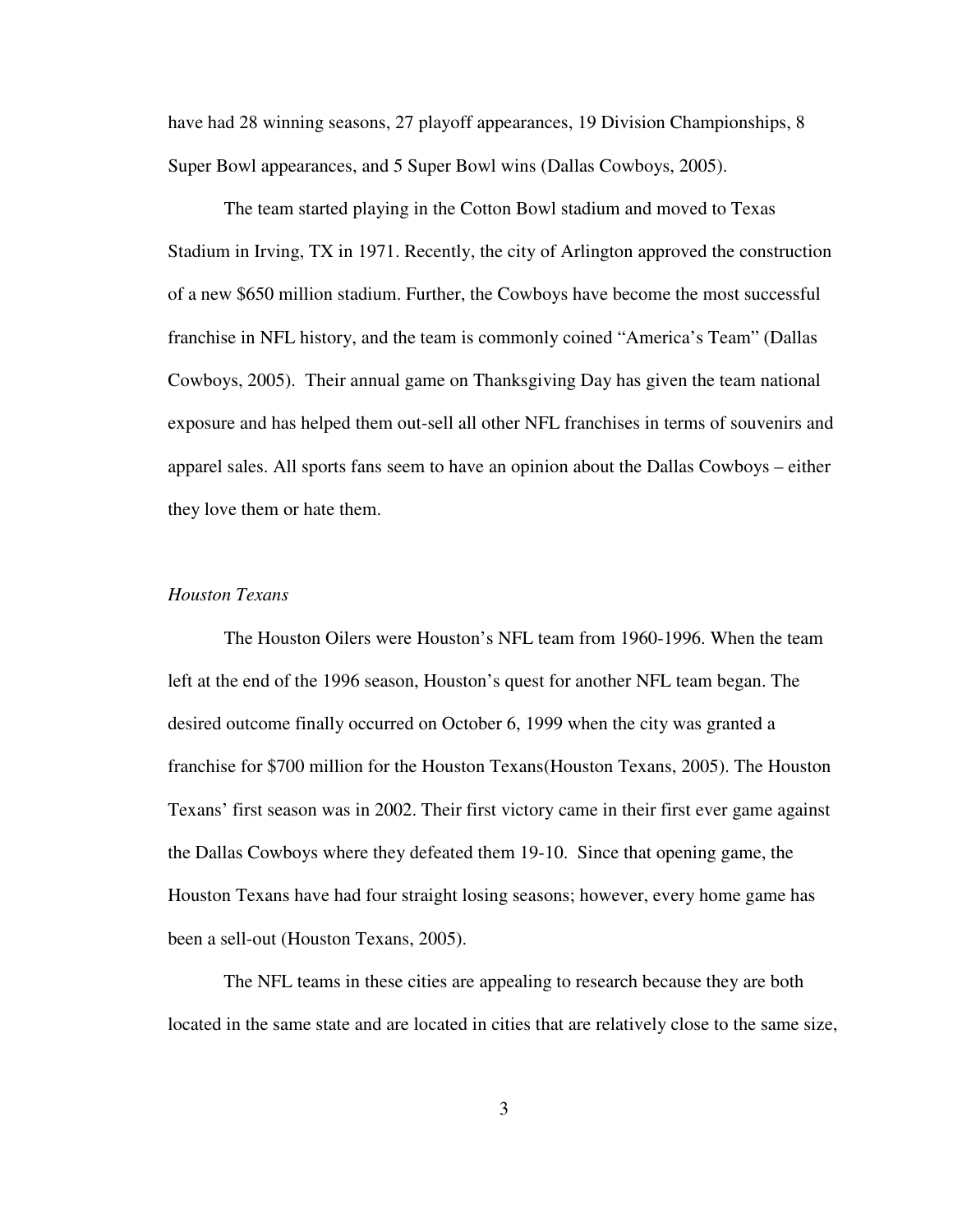and yet each of these teams has been established for different amounts of time in each city. The difference in these two teams is apparent. One is established and rich in tradition (Cowboys), while the other is still in the beginning stages of fan development (Texans). It is worth studying the comparison between the opinions of the residents of the two cities to see if their opinions differ concerning their football teams and the benefits received from them.

I researched this topic by conducting a focus group in both cities (Dallas and Houston). After the focus groups, I conducted follow-up interviews with participants from these focus groups. Through these research methods, I hope to gain a more complete understanding of citizens' emotional connections to their sports teams, as well as to identify their perceptions of the economic and intangible benefits received from the two teams.

This topic is fascinating to me because of my interest in sports and fans' emotional connection with sports teams. These two cities and the teams that reside in them are appealing since I live in Texas. The Cowboys and Texans are well-known throughout the state, and I am interested in finding out what makes them so popular with their fans, as well as to identify any differences there may be in fan loyalty between the two cities and their teams.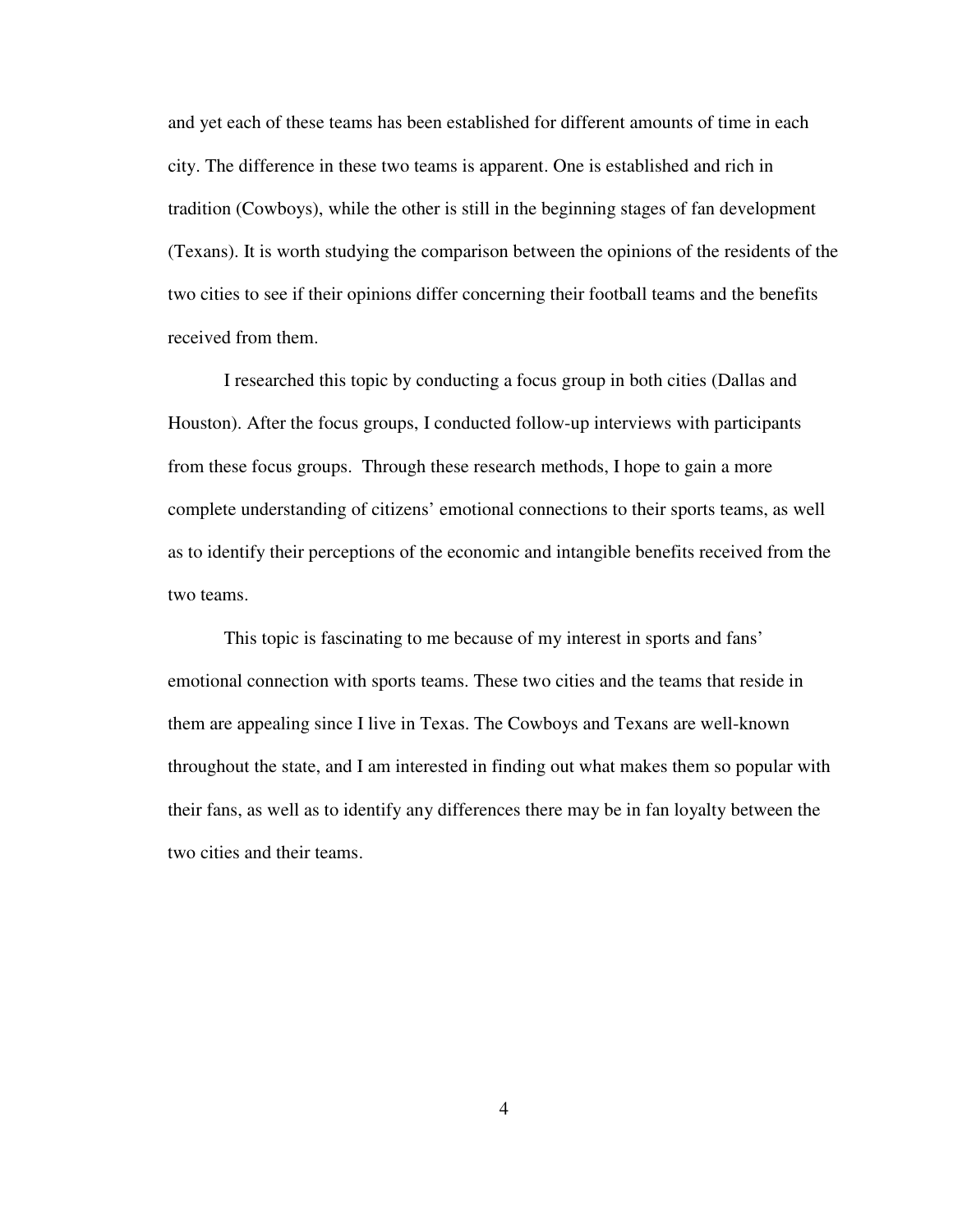## CHAPTER II

# LITERATURE REVIEW

The following research examines the overall impact of a sports team on the community in which they reside. Past research can be classified into two different areas: economic impact and intangible benefits. The economic impact topic covers economic growth and job growth, while the intangible impact topic covers community reputation and community self-esteem.

### *Economic Impact*

Economic impact of sports is defined as the net economic change in the incomes of residents resulting from spending related to a sports event or facility (Howard  $\&$ Crompton, 1995). Economic impact is usually measured through four different avenues. First, the building of the facility creates new jobs for local residents. Second, residents who attend the new sporting event generate new spending in the community which enhances local employment. Third, tourists from outside the city are attracted to the sporting event and the money they spend increases local revenue. Finally, this new spending causes a multiplier effect, as increased local income creates more resident and community spending and more local jobs (Howard & Crompton, 1995).

Economic impact is assessed through economic impact studies conducted by research firms. These firms are hired by advocates of a project to examine the potential amount of revenue earnings made possible through the creation of a new sporting team, event, or facility. Economic impact is the most common reason give as justification for a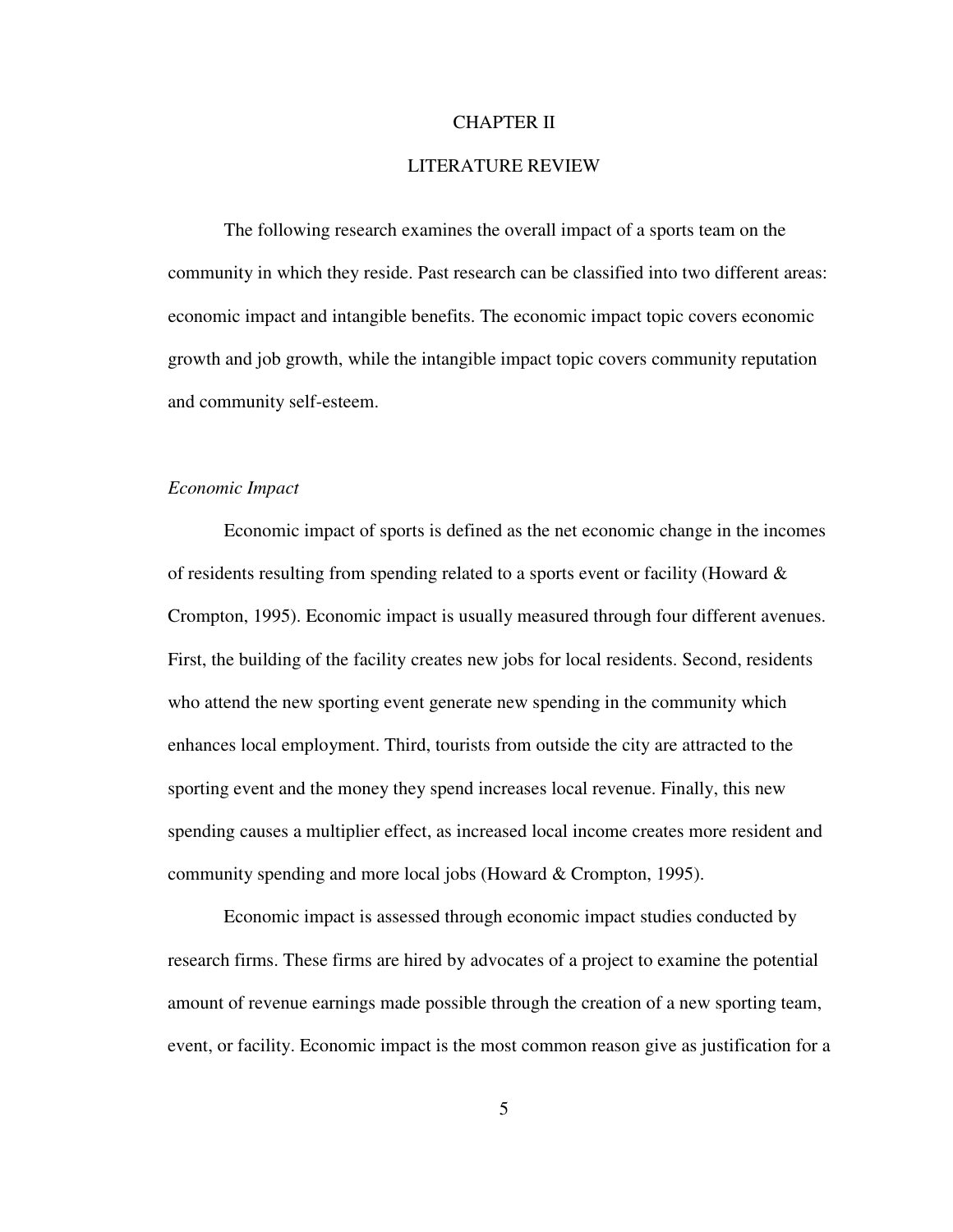new sporting event; however, numbers are consistently exaggerated by a factor of 10-15 times the actual amount of the economic impact (Howard & Crompton, 1995).

The research below examines studies and newspaper articles that have been written regarding the economic impact of sports teams on their communities. These research studies show that economic impact studies tend to be overly optimistic in regards to the monetary benefits they claim, while the newspaper articles on this issue tend to show both sides of the economic impact debate.

## *Economic Impact Studies and Reports*

One of the first studies to look into economic impact was Robert Baade's 1996 study where he hoped to demonstrate that professional sports teams significantly increase income and job opportunities enough to justify spending public money to build new stadiums for local teams. Each city with a sports team in the National Football League (NFL), Major League Baseball (MLB), National Basketball Association (NBA), or National Hockey League (NHL) was studied (which equaled 35 cities in 1996). Thirteen control cities that did not have a sports team currently in place were also analyzed. An empirical equation was set up to test the growth of metropolitan income and increase in jobs for each of these 48 cities for the past 30-year period. In the end, the results were shown to be statistically insignificant for an increase in city income with the presence of a sports team, and there was no positive correlation between an increase in the number of jobs in the city and the presence of a sports team in the city (Baade, 1996).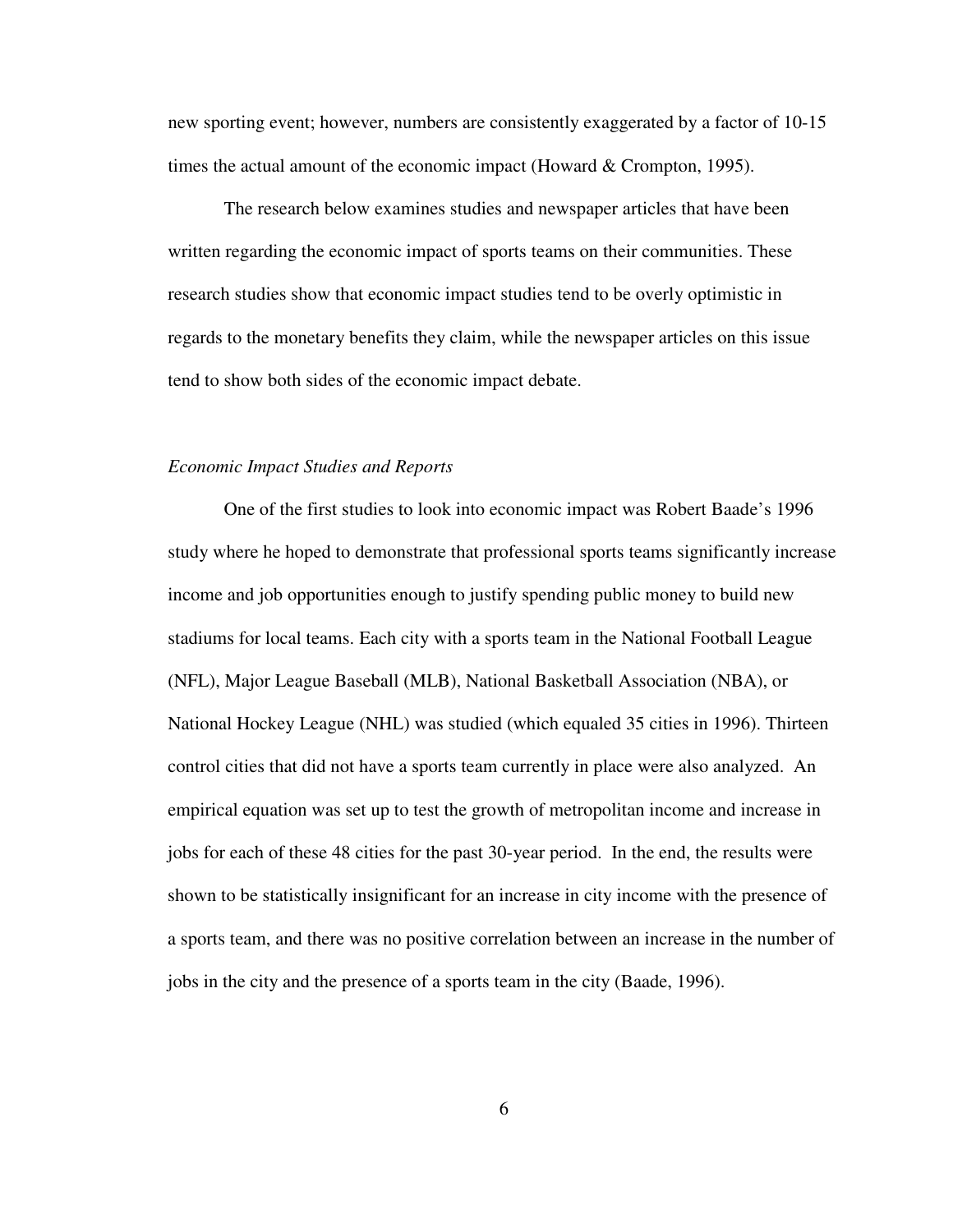These two findings showed the exact opposite of what Baade had originally assumed and supported the argument that sports teams may not have as much of an impact on the city they reside in as originally assumed. Baade concluded that sports teams are oversold as a catalyst to increase the economic growth of a city. Therefore, the importance of this study is in the final conclusion. Are teams promoting themselves as a positive impact to a city economically when they may instead be a financial problem for the cities? (Baade, 1996). Baade's study spurred numerous scholars to begin asking themselves the same question and, as such, encouraged other studies that tried to prove positive economic results.

Three years later, Coates and Humphreys (1999) conducted one of the first studies concerning economic impacts and stadium building. They based their study on the relationship between sports teams, per capita personal income, and actual per capita income. Information from 37 U.S. Standard Metropolitan Statistical Areas was used during the time period from 1969-1994. Coates and Humphreys expanded the research equation from Robert Baade's 1996 study to conduct their research. They argued the original equation did not contain the right questions and content, so they reassigned variables to make the equation more statistically significant. The outcome of the study showed that there was a negative relationship between per capita personal income and living in a city with a sports team. This finding meant that per capita personal income is lower if the city you are residing in contains a sports team. Results also showed that there is no effect on the growth in real per capita income and living in a city with a sports team (Coates and Humphreys, 1999). The importance of the Coates and Humphreys study is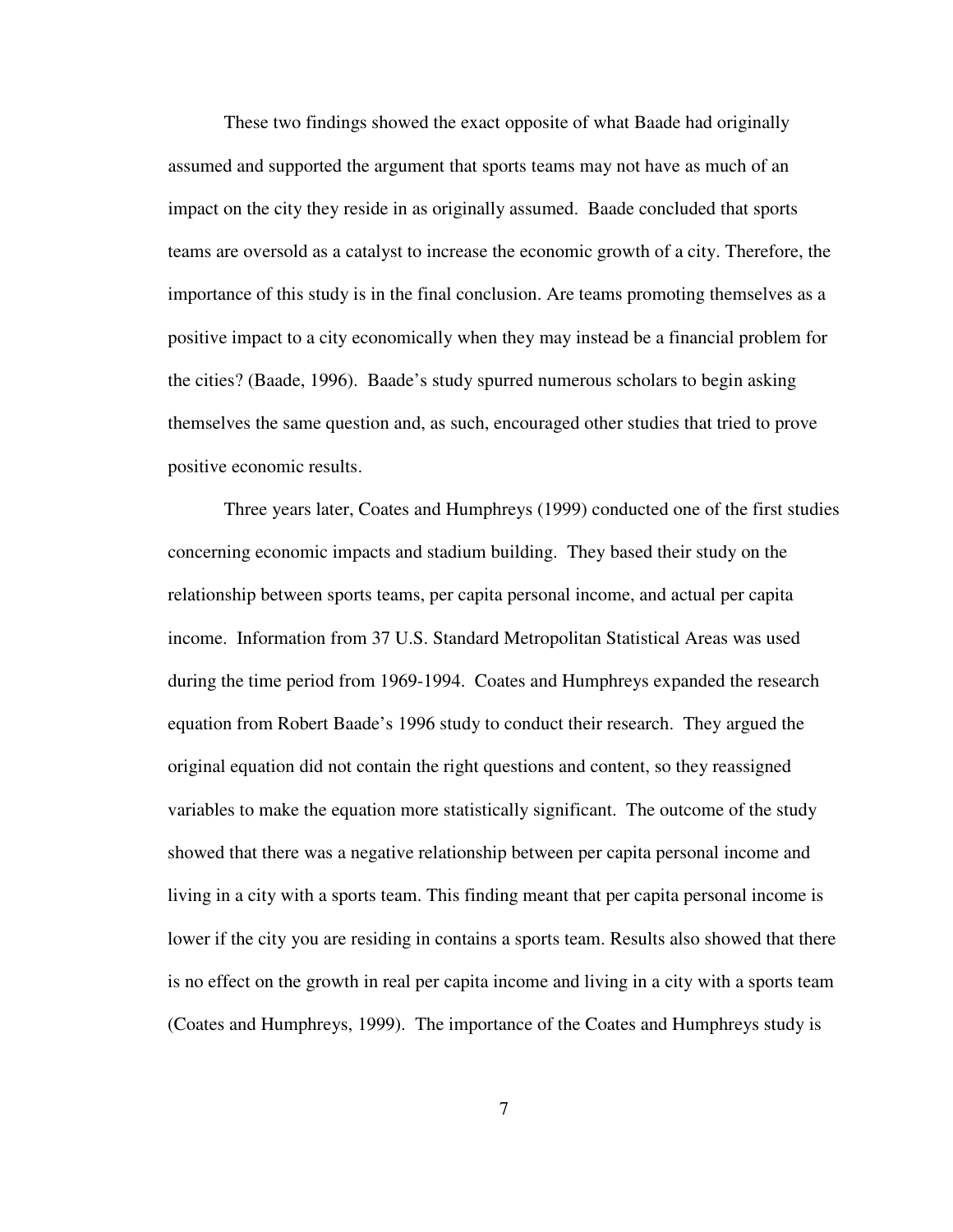that it is one of the first to describe the presence of a sports team's impact on a resident's personal income.

In 2003, Coates and Humphreys again sought to explain the impact professional sports teams have on the retail and service economy of the city in which they are located. They did this by studying the employment rates of the city and individual earnings of residents. The retail and service industries were studied because these are the areas normally discussed as gaining a positive economic impact when a new team or stadium is brought in to the city. The same 37 U.S. cities as in their previous research were used in this study, and information was gathered from the Regional Economic Information System over a 17-year time span. The final results showed that an increase in the amusement and recreation sectors of the economy was offset by a decrease in other areas of the economy (Coates and Humphreys, 2003). Coates and Humphreys conclude that money spent on sports and sports-related areas is a substitute for other types of spending, instead of an increase in overall spending, and therefore has no real impact on the economy. Their study is significant because it shows that sports teams have no positive economic impact on the cities in which they reside. Instead, they have a neutral effect in transferring money from one area of the city to the area around the stadium (Coates and Humphreys, 2003).

Zimbalist (1998), a well-known researcher, has conducted numerous research projects in the area of stadium economics. He is well-known in the sports industry and is quoted frequently by other scholars and in newspaper articles. His 1998 study sought to combine past research studies to show that sports teams do not produce a significant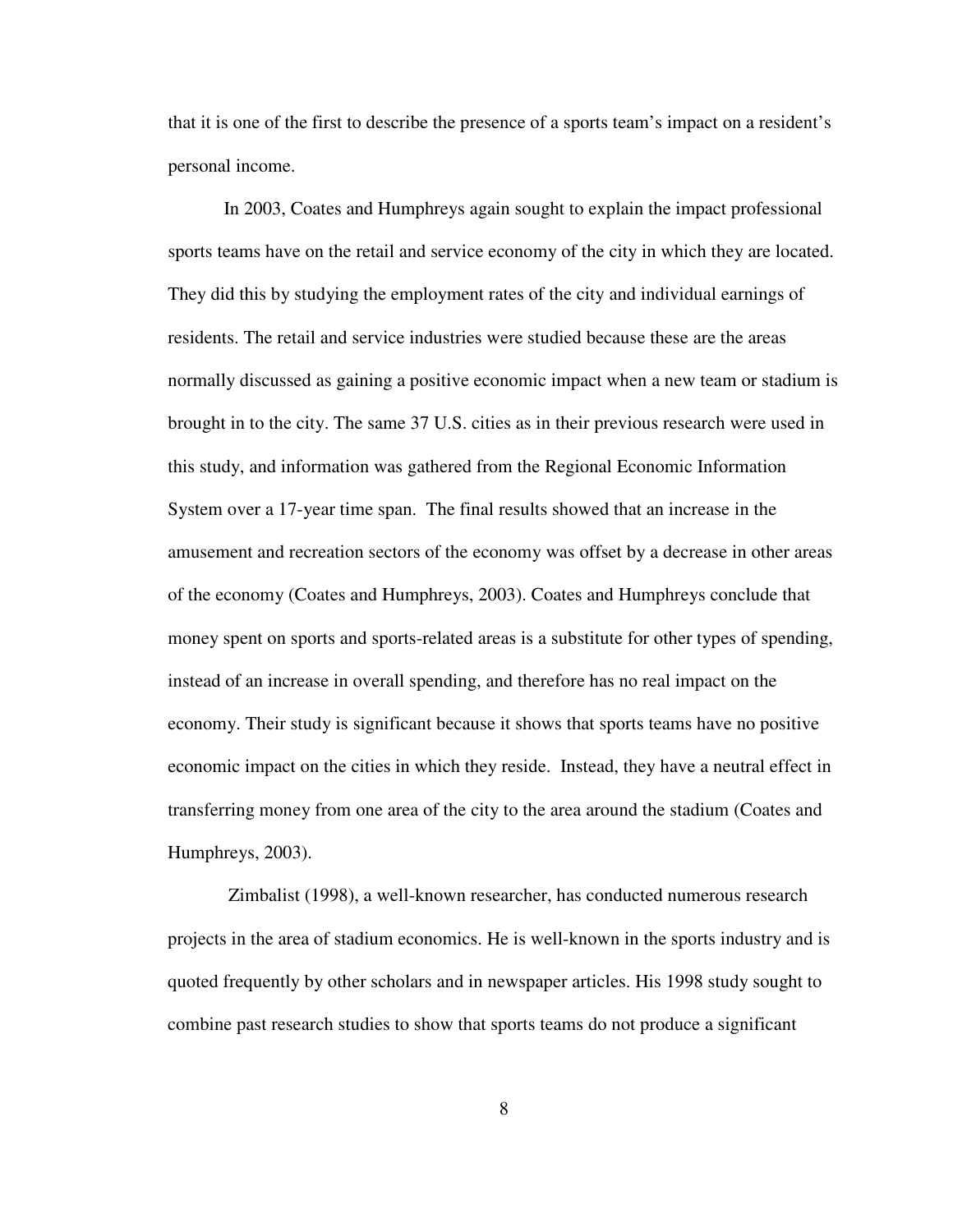positive impact on the cities in which they are based. His study is divided into three sections: past research on sports economic impact studies, perceived problems with studies that point to a positive economic impact with cities that have a sports team, and the specific situations that would have to arise for a city to experience a positive economic impact from a sports team. The past research he reviews in his own study are those that have all been previously discussed in this literature review.

Zimbalist (1998) also found a negative impact between the presence of a sports team in a city and their subsequent economic impact on the city. These findings include the theories of diverted spending from other entertainment areas instead of increased spending, out-of-town visitors not spending as much as anticipated, and large salaries from the players going into their savings instead of back into the economy (Zimbalist, 1998). The two situations that would help determine a positive economic impact would be using a new stadium as part of an urban redevelopment plan and working closely with surrounding businesses and setting up lease terms that are fair to the city. Zimbalist argues that since sports leagues have a great deal of power, they tend to run over the city and use that as leverage to make the city responsible for public taxes for their funding.

On a related note, Wirtz's article in the March 2001 *Fedgazette,* a regional economic newspaper, discusses the idea of stadiums as "loss leaders" (p. 5) to the city in which they reside, since new teams have difficulty in repaying their construction costs, let alone making revenue for the first five years (Wirtz, 2001). Wirtz mentions that several of the studies that review economic impact are analyzed by associations that have an interest in the facility, such as convention and visitors bureaus or businesses in the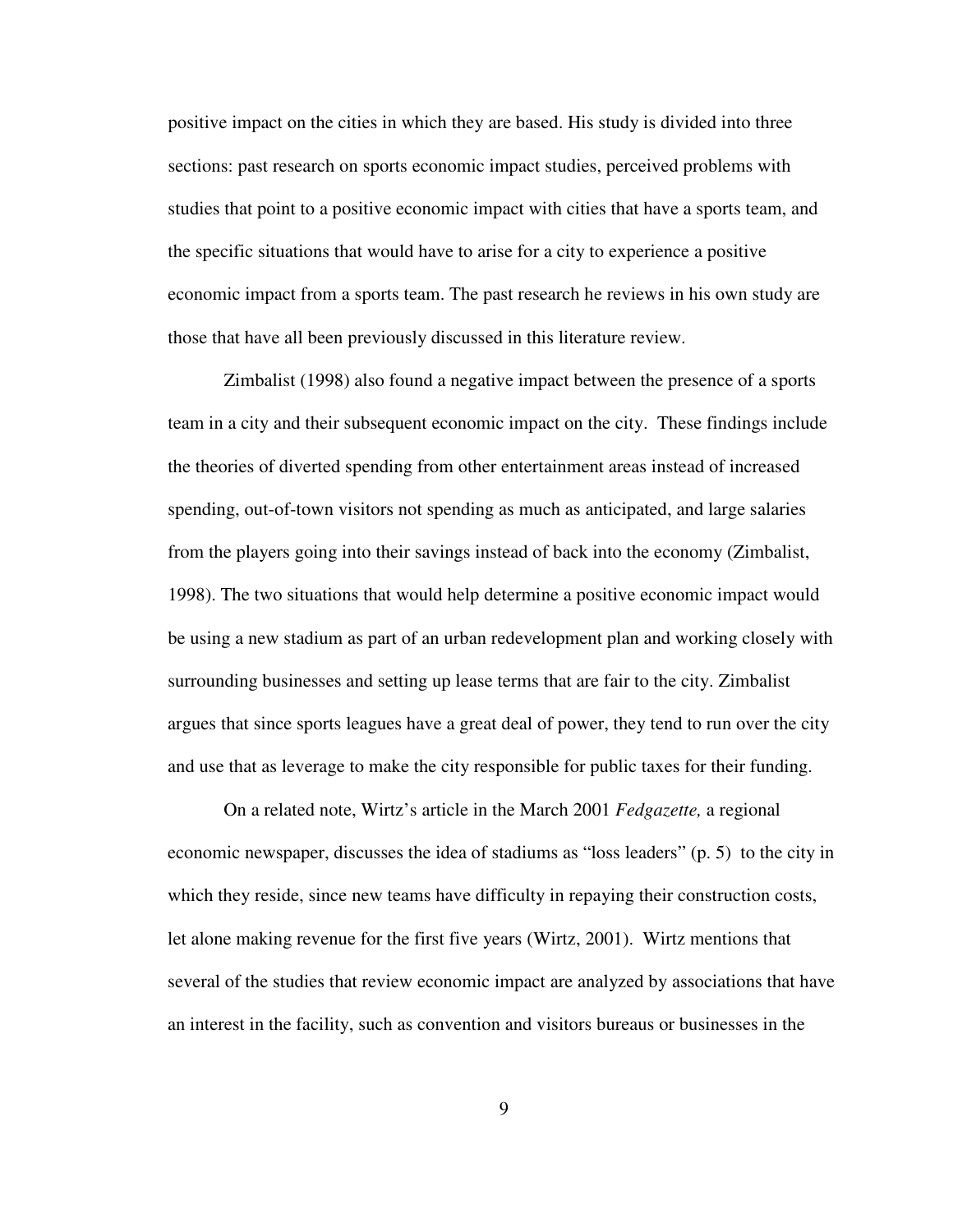immediate area. This may cause an exaggeration in the figures to help get proposals for funding passed by the city. In reality, "the economic impact of a minor league baseball team is equivalent to a large pet shop in terms of revenue" (Wirtz, 2001, p. 5). While new spending is brought into the city, it is often associated with economic activity, instead of economic impact. Wirtz (2001) defines economic activity as all spending related to a sporting event and economic impact as new spending that would not occur without the event. Most of the spending is simply replacing money that would have been spent elsewhere in the city had the sporting event not taken place. The spending associated with the sporting event typically goes toward lower wage industries like restaurants and lodging, each of which does not have a large impact on per capita income (Wirtz, 2001). One of the incentives for having a sports team in the city is to increase the amount of new spending from tourists outside the city. However, most visitors to the city come for other reasons than just to simply see a sporting event and would have visited with or without the event taking place. Wirtz' final comments discuss the overselling of economic benefits and the underselling of public good and community pride benefits.

Recently, research has turned to the contingent valuation method (CVM) to estimate the value of the public goods generated by a sports team. CVM is used by economists to estimate the economic values of goods, primarily in the environmental area. Johnson and Whitehead were the first to apply this method to a sports' team in 2000. They looked at the possibility of a new basketball arena for the University of Kentucky, as well as a new stadium for a minor league baseball team; in both cases, the value was not great enough to justify public financing of these particular projects.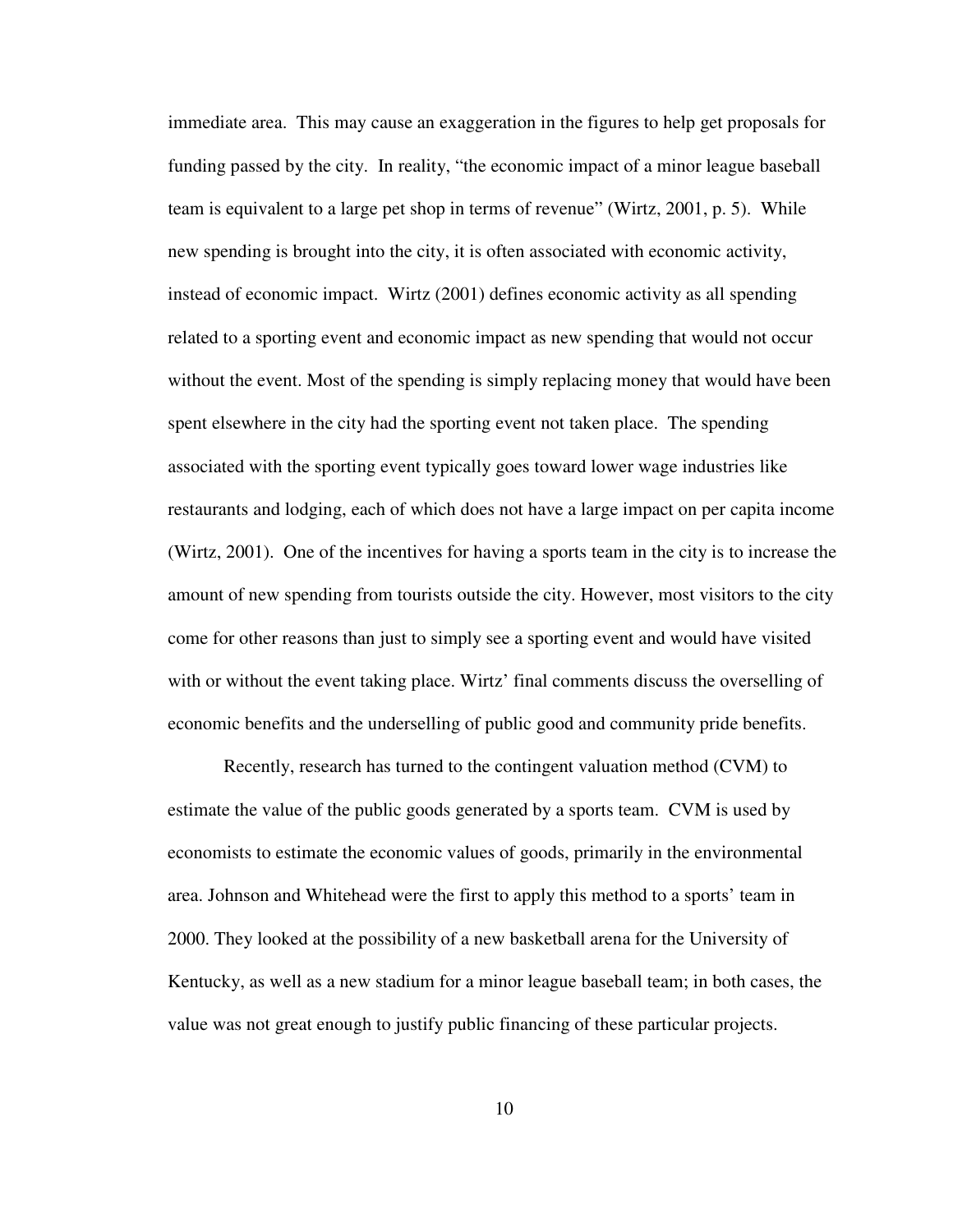In 2001, Johnson, Groothius, and Whitehead took the approach a step further by applying the CVM approach to a major league sports team, the NHL franchise, the Pittsburgh Penguins. A survey was designed and broken into three sections. The first asked questions about media consumption of Penguins hockey; the second section contained situational questions concerning participants' willingness to assist the team financially with a new stadium or with keeping the team in Pittsburgh; and the final section discussed the impact the Penguins had on civic pride (Johnson, Groothius, & Whitehead, 2001). The results of the study showed that only half of the participants would be willing to contribute financially to the team to ensure they stayed in the area. Overall, it was found that the value of public goods generated by the Penguins may not be enough to substantiate large public subsidies.

Three years later in 2005, Johnson, Mondello, and Whitehead used the CVM approach to determine if the value of goods from an NFL team, the Jacksonville Jaguars, validated the amount of public funding used to acquire the team. The same survey was used from their prior studies, and the value of the Jaguars was estimated at \$36.5 million as compared to the \$121 million government-funded renovation that had been approved for the stadium. The results showed the same findings from the previous two studies – the value of the sports team as a public good was not enough to outweigh the government subsidies used for the team.

The above research covers the studies conducted by researchers in looking at the economic impacts of sports teams on the cities in which they reside. All of the researchers came to similar conclusions that a sports team does not have a positive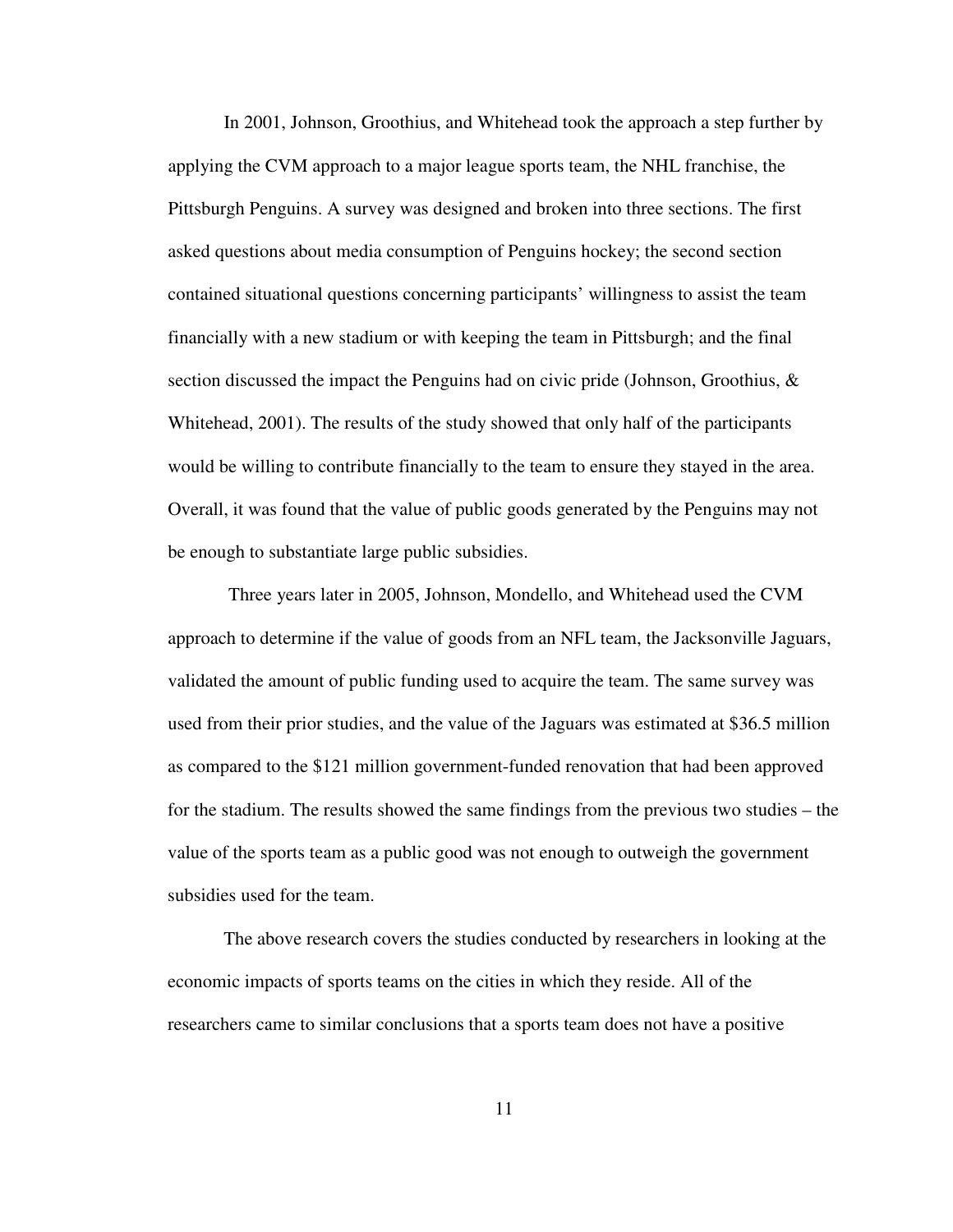economic impact on the city and can in some cases may have a negative impact on the city.

#### *Popular Press Perceptions of Publicly Funded Stadiums*

Despite the results of the above studies, the promise of economic benefits of a team's presence in a city continues to be the number one reason supporters of a new team or stadium use to rally the citizens of a city behind them. All of the following newspaper articles deal with publicly funded stadiums and the city residents' positive and negative opinions about them. Most of these articles discuss the idea that the economic benefits of a stadium will outweigh the money the taxpayers will have to pay to build the stadium.

On August  $13<sup>th</sup>$ , 2005, a press release was sent out from Arlington Mayor Robert Cluck's office concerning a new stadium for the Dallas Cowboys in Arlington, Texas. The resulting article discussed an economic study conducted by proponents for the stadium who concluded that this new stadium could bring in an estimated \$7 billion to the city over the next 30 years (Report, 2004). This study stated that Arlington could add \$238 million a year to its economy by helping to build the new \$650 million stadium. These figures were cited as being too optimistic by other economists. However, the economic benefits are attributed to stadium naming rights, increased tourism, and increased hotel and restaurant revenues (Report, 2004). While the economic study results discussed in this article may be accurate, and the Cowboys' stadium might be an exception, its results of positive economic impact counter all of the studies that have been conducted in the past decade.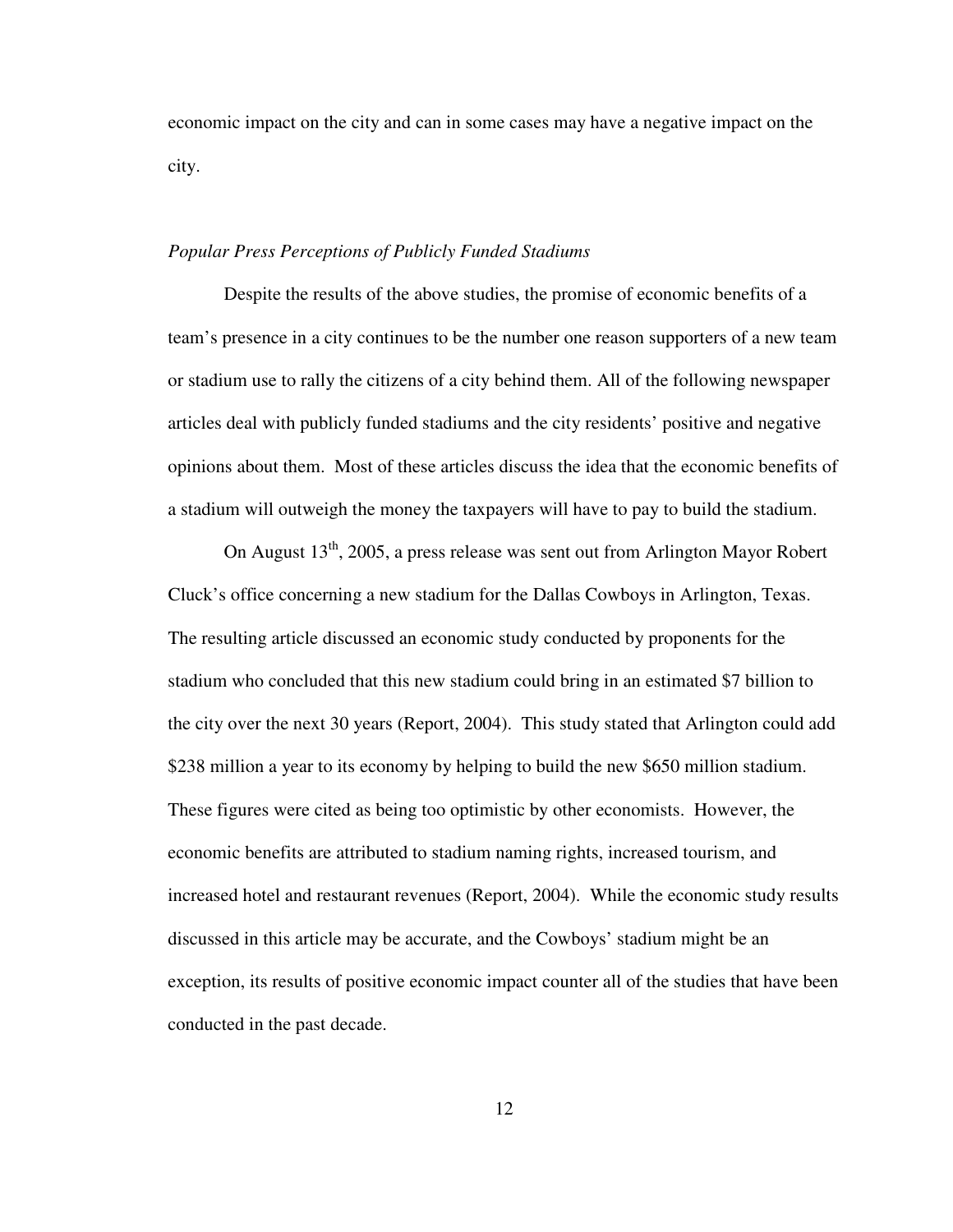Similarly, Portland, Oregon was contemplating acquiring a new team in 1994, and city officials were trying to catch the eye of the Montreal Expos in their big move. In a front page article on June 13, 2004 in *The Oregonian,* Ted Sickinger discussed the problems with the assumptions of the benefits of a city hosting a major league team. He discusses the assumption of a major league team drawing 28,000 fans for 81 games a year for 25 years as out of the question. While 28,000 fans is the average for all major league baseball teams, the average for 6 small-market teams comparable to Portland is only 26,500 (Sickinger, 2004, p. A01). It has been found that the excitement over a new team will spur heightened attendance for the first year, but that will drop off quickly as the team becomes more of a fixture, especially if the team does not continue winning.

A second assumption being made by Portland's stadium proposal committee states that income taxes on players' salaries will be sufficient in repaying the \$124 million worth of stadium financing. This estimate assumes that a team payroll would average at least \$75 million, which is extremely aggressive for a small-town market, especially considering the average team payroll has been steadily decreasing for the past 2 years (Sickinger, 2004, p. A01). In looking at the six other major league teams located in cities considered most comparable to Portland, the average team payroll would be closer to \$34.5 million. The last assumption is that 4, 860 seat licenses would be sold to large corporations for \$5,000 a piece amounting to \$25 million upfront. These seat licenses only give companies the opportunity to later purchase these as season tickets and assume that 1,000 companies would have to spend \$20,000 each to achieve this estimate.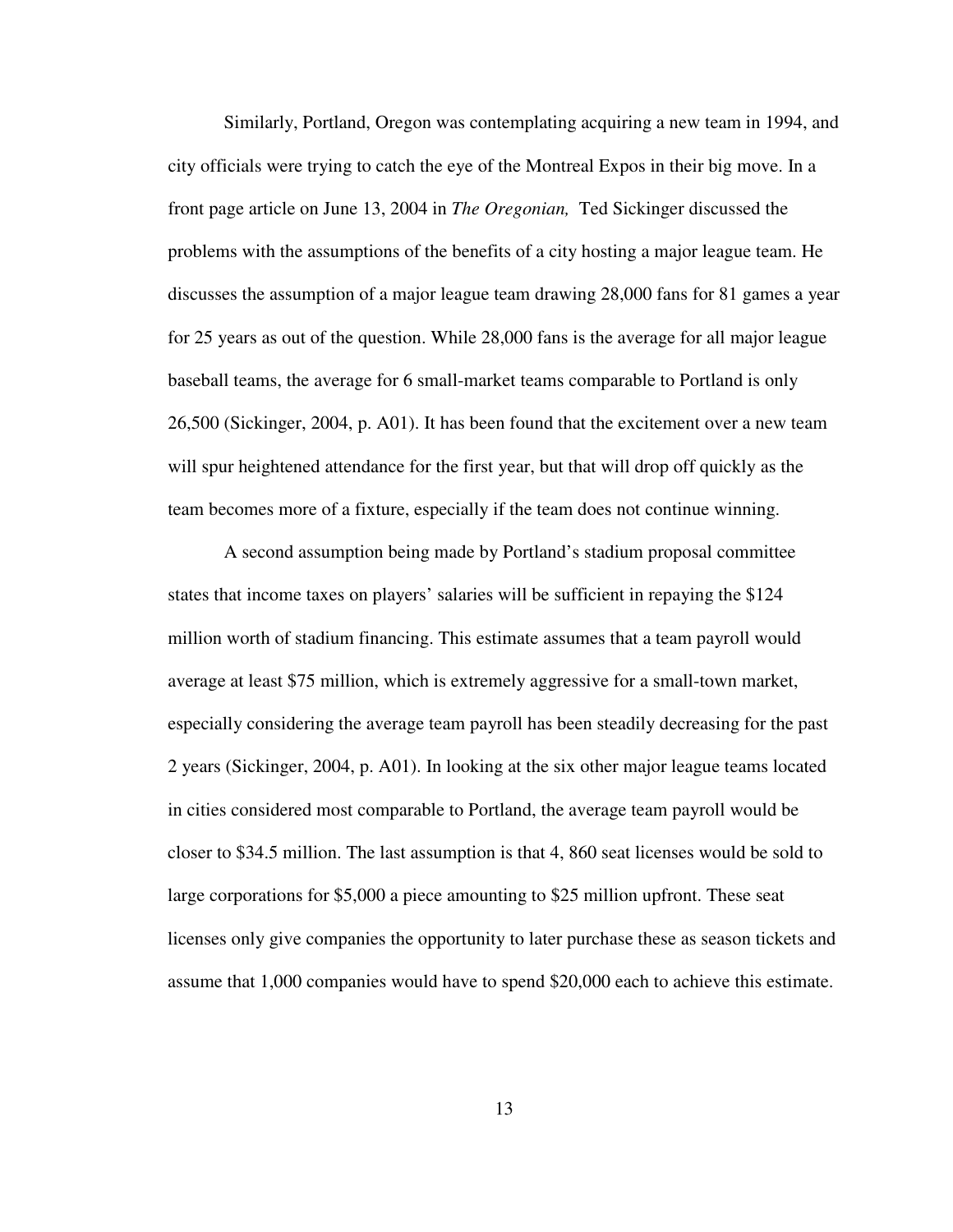While the Portland Trailblazers (NBA) were cited as proof that this is possible, adding competition into this market might take away money from both teams.

In a rebuttal written to the editor of *The Oregonian* by Andrews and Dunham (2004), two supporters of bringing a major league baseball team to Portland claimed, "One of the most common mistakes in the debate about major league baseball in Portland is to cite generic academic studies that claim the economic impact is minimal" (Andrews & Dunham, 2004, p. B09). They believe that these studies were only true for a new stadium for an existing team and not valuable in their specific case of a new stadium for a new team. Andrews and Dunham argue reasons for believing in large economic benefits include a large increase in the city as a tourism attraction, bringing overnight tourists and out-of-state visitors from Washington. Because of the close location to the border between Oregon and Washington, 1,885 permanent jobs could be created by the ballpark, resulting in increased revenue to restaurants and bars and future player tax revenue income benefiting the city (Andrews & Dunham, 2004).

In Washington D.C. in 2005, there was an ongoing debate over the building of a new major league baseball stadium. On September 30<sup>th</sup>, the mayor's office released a statement trying to sell the benefits of this new stadium. The statement claimed money from ticket sales would go to improve recreational facilities in the area for residents' use, as well as create jobs and improve other facilities in the local area (Holly, 2004). The mayor's reasoning also included the branding of the area as a large sports venue and media location.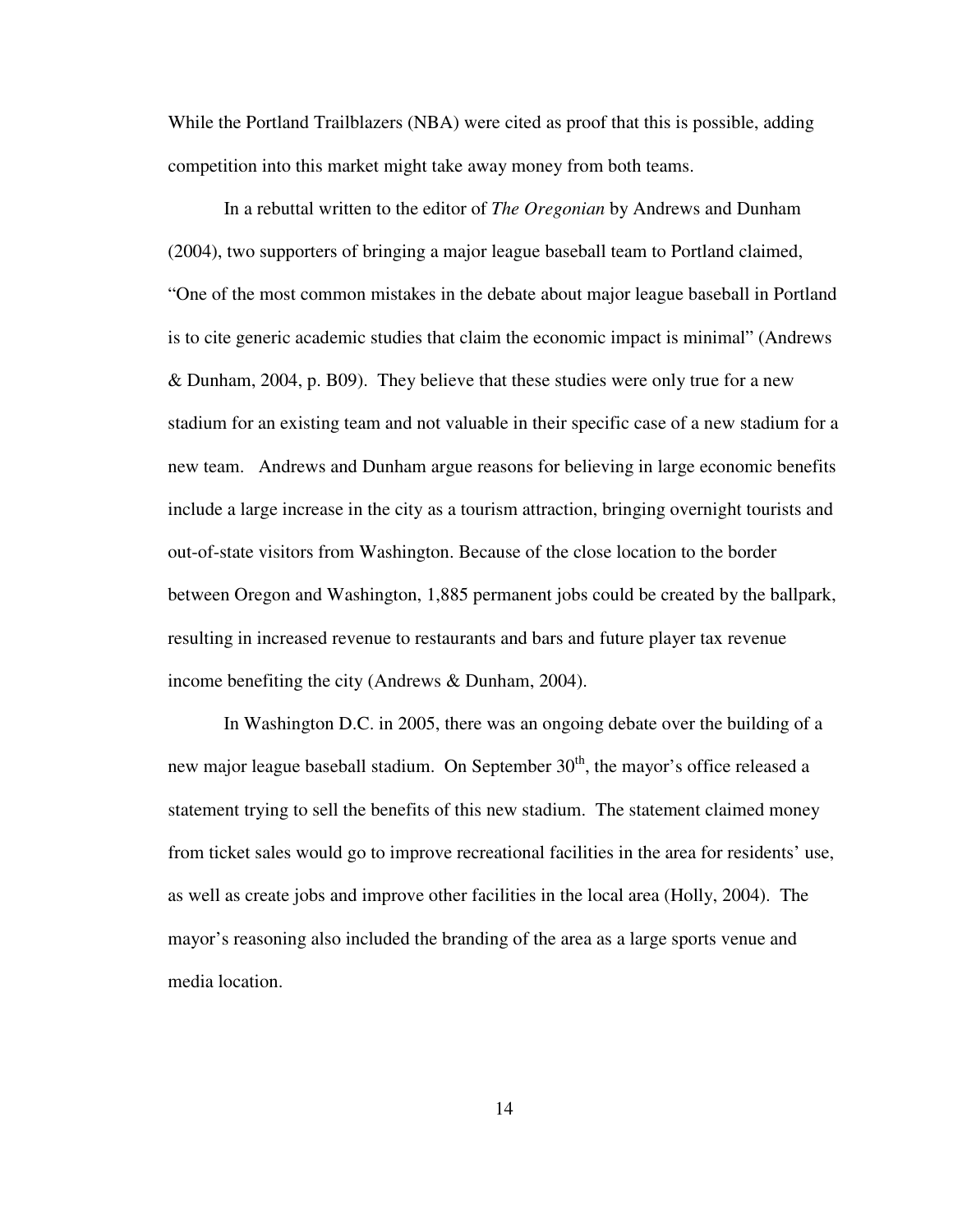Twenty days later, a new study was released from 90 economists hired to investigate the situation and assess the probability of large economic benefits of buying a team for the city. The group found the stadium would not generate economic benefits, as the mayor had hoped (Statement from, 2004). The study concluded that the stadium would shift some entertainment spending from Maryland and Virginia, but not enough to cover the tax dollars that would be spent in building the stadium (Statement from, 2004). Even though taxes would not fall directly on residents, they would be added to businesses, which could result in higher prices and lower wages for residents to help balance out the new stadium tax.

A second area in the same situation as Washington D.C. was Loudoun County, Virginia which was hoping to acquire the Montreal Expos when they moved. Officials revealed little about their financing plan and said they could not put a dollar amount on the possible benefits the county could incur. County officials were in a debate about the benefits for the county. An analyst, and proponent of the new stadium, claimed that 2,671 jobs would be created, while the executive director of fiscal policy said that only a couple hundred of these jobs would go to residents of the area (Laris, 2004). Zimbalist (1998) was quoted in this debate as having previously said to not anticipate job creation simply by the building of a new stadium. He also said that most stadiums will come out economically neutral; thus, very few have a positive result like proponents for the stadium claimed. (Laris, 2004).

Some analysts claim the money can be better spent elsewhere, while one academic expert in the area claims that "proponents of public investments…dramatically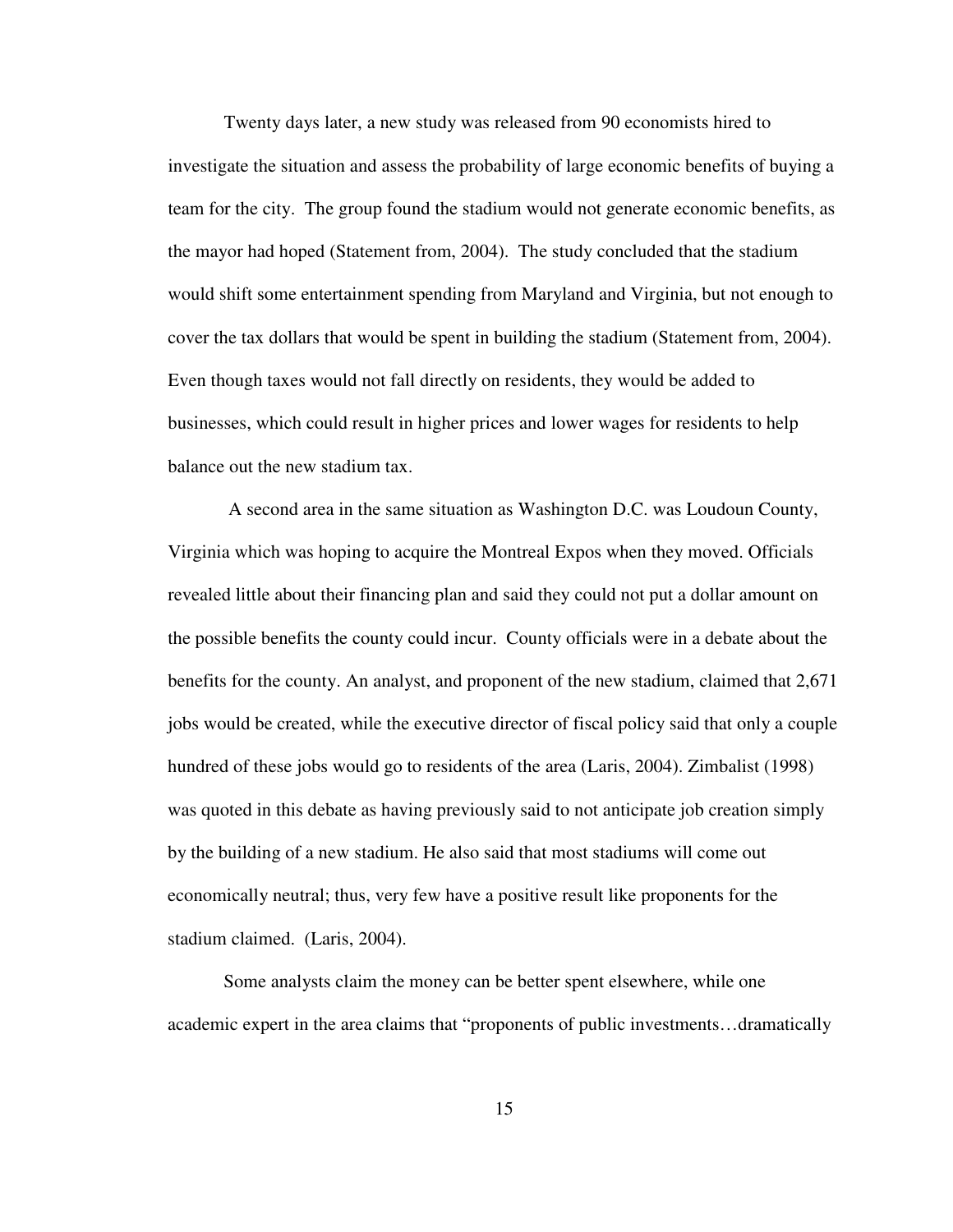overstate the payback residents can count on from big-time sports complexes" (Laris, 2004, p. B04). One of the benefits Loudoun County hoped to receive was the residential growth that will occur near the stadium; however James Burton, supervisor of Board of Supervisors, said "Why would somebody want to move to Loudoun County simply because there's a baseball stadium there, when they could just watch the game at night on cable without dealing with the traffic and congestion?" (Laris, 2004, p. B04).

The above articles appear to have the same reasoning for and against a new stadium. Some tend to think the benefits on the economy will be worth the money in tax dollars, while others think the economic benefits will not outweigh the price they have to pay for the team. Most proponents of new sports teams tend to look at the previous research and claim that it does not apply to them because they are in a different situation. This subject matter continues to be one of constant public debate, no matter which city is looking to add a sports team.

## *Intangible Benefits*

All of the research above points to a lack of economic impact on the community. This means that sports teams will soon have to begin proving they have a positive impact on the city in non-economic ways. There is another side of this argument – the intangible benefits to a city with a new team and stadium. Research on this topic has just begun; however, several scholars note the importance of the intangible benefits and community spirit that results from the presence of a sports team in a city. Intangible benefits are those that residents receive from a sports team in a non-monetary sense. They are hard to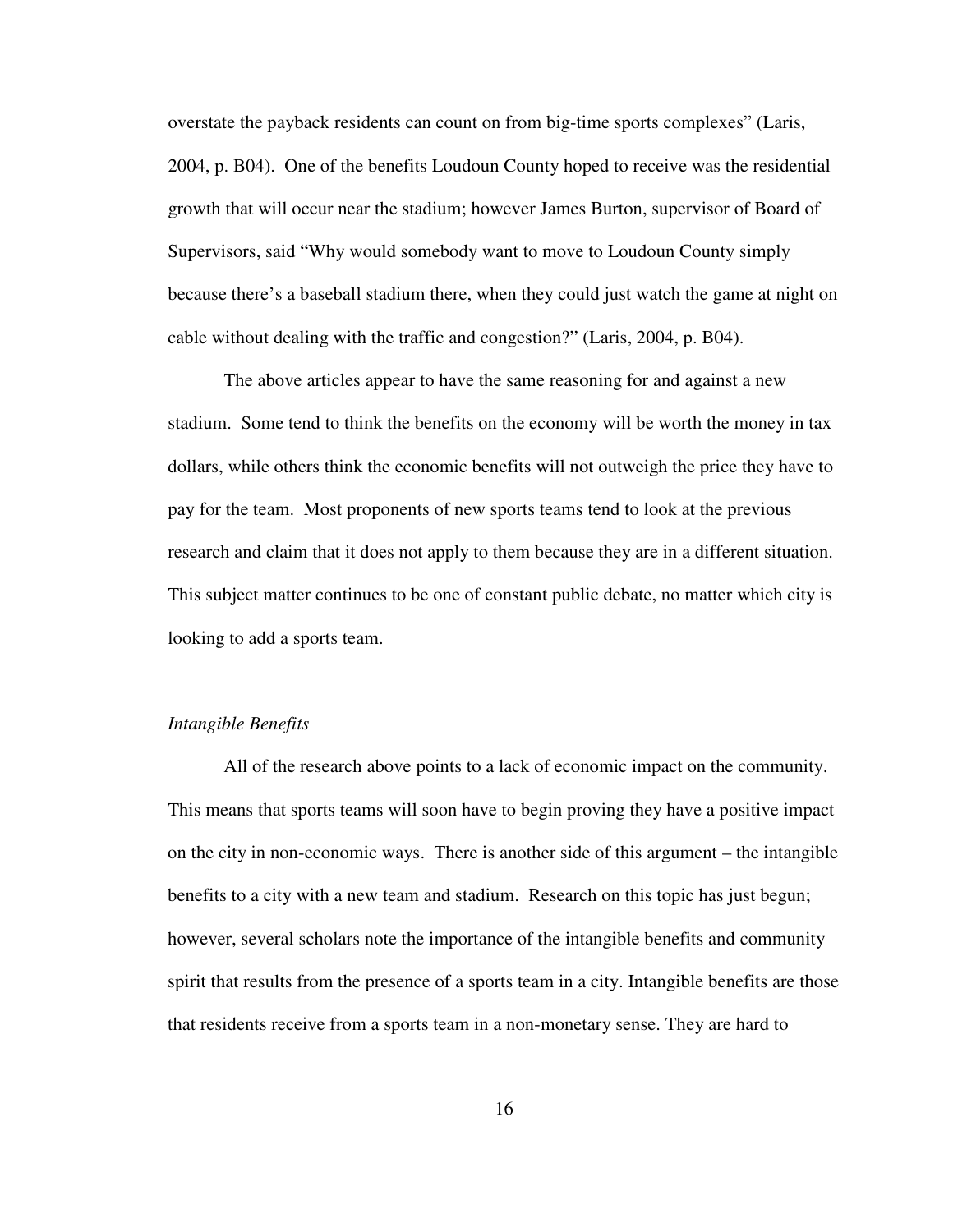quantify and are instead defined by people's perceptions of the team and overall community approval. Howard and Crompton (1995) break these intangible benefits into four different categories: increased community visibility, enhanced community image, stimulation of other development, and psychic income. Each of these four areas of intangible benefits is discussed in the following research and is also the main focus of my research.

Community visibility is captured by the national media coverage that surrounds professional sporting events. Several of the above newspaper articles discuss the possibility of gaining national media coverage by building a new stadium or bringing in a new team. Increased national media and national publicity is an intangible benefit mentioned in all of the research looked at in this thesis. It is my argument that the increase in status of a city's public image is important to the tourism sector to draw outof-state visitors. Increased media attention will put the team, as well as the city, in the limelight and in the front of people's minds. This attention will also play a factor in civic pride and admiration by the city's residents.

On a related note, community image is the perceived reputation of the city by other cities. There is much discussion about how a city cannot be a major player without a major league sports team (Howard & Crompton, 1995). Included in this discussion are ideas of community self-esteem. Community self-esteem can be shown by people's responses to and their perceptions of three criteria: how they view themselves, how they view the city they live in, and how they believe they and their city are viewed by other cities around the United States (Eckstein & Delaney, 2002).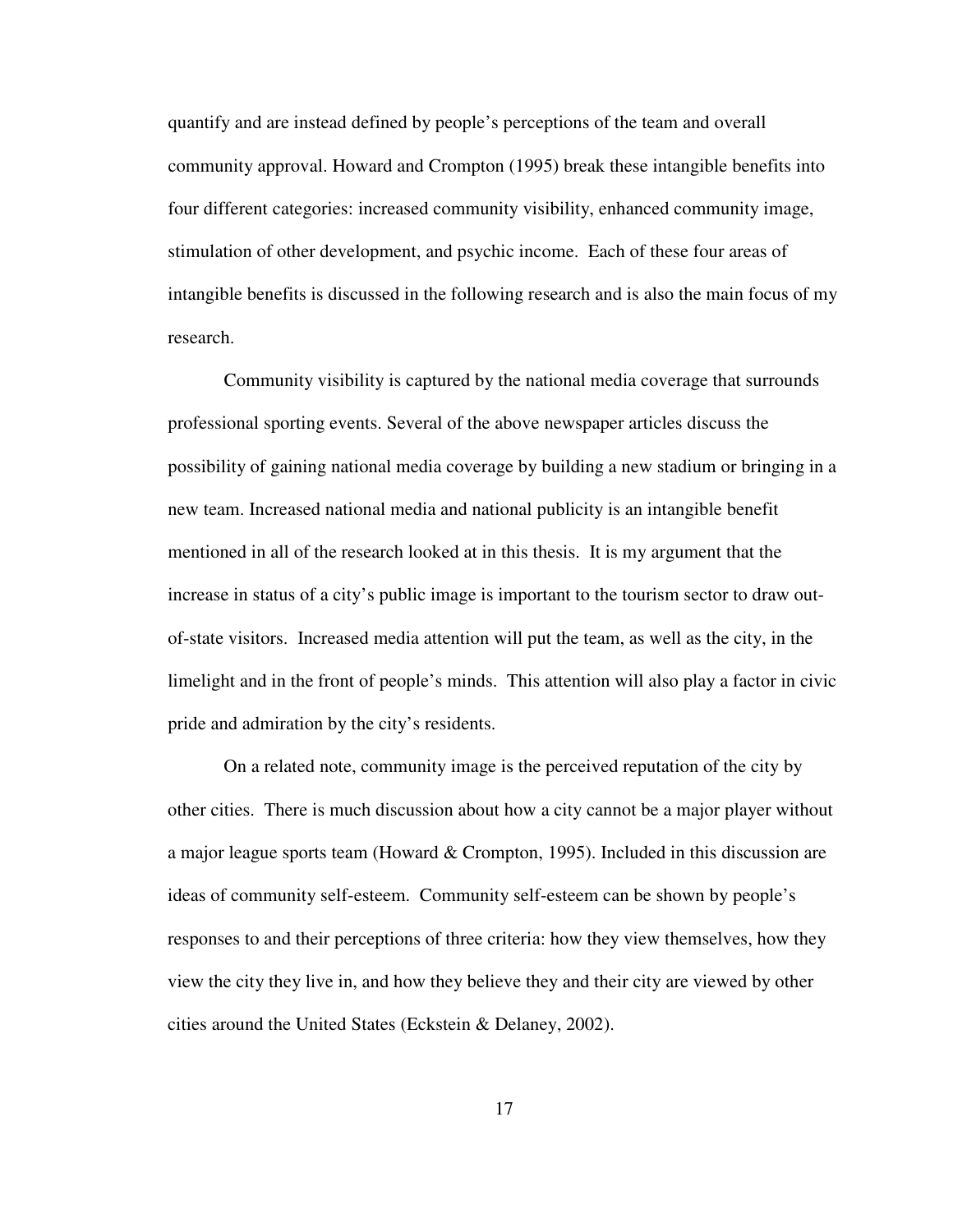Another key concept, stimulation of other development, is broken into three different sectors: proximate development, complementary development, and general development (Howard & Crompton, 1995). Proximate development is the area around the sports facility that is built up as part of one development project, i.e., the reconstruction of a downtown area. Complementary development refers to the businesses or additional facilities that must be built to support the sports team, i.e., restaurants and souvenir stores. General development includes the companies and residences that may be brought to the city because of the media attention and reputation directly related to the sporting event.

Psychic income, the final concept, is the emotional connection that residents receive from the presence of the sports team even if they do not actually attend the games. This includes pride when the team is doing well and social bonding between family and friends, as well as among the community as a whole over the time of their team's success. The concept also includes the positive responses demonstrated by the team's community outreach with local charities and the positive effect they have on the lives of people in their community (Howard & Crompton, 1995).

#### *Intangible Benefits Studies and Reports*

Swindell and Rosentraub (1998) conducted a study assessing the economic and intangible benefits of sports teams in the Indianapolis area. They found economic returns to be greatly exaggerated and overly optimistic and so they turned to the question – can intangible rewards from the presence of teams warrant the investment of public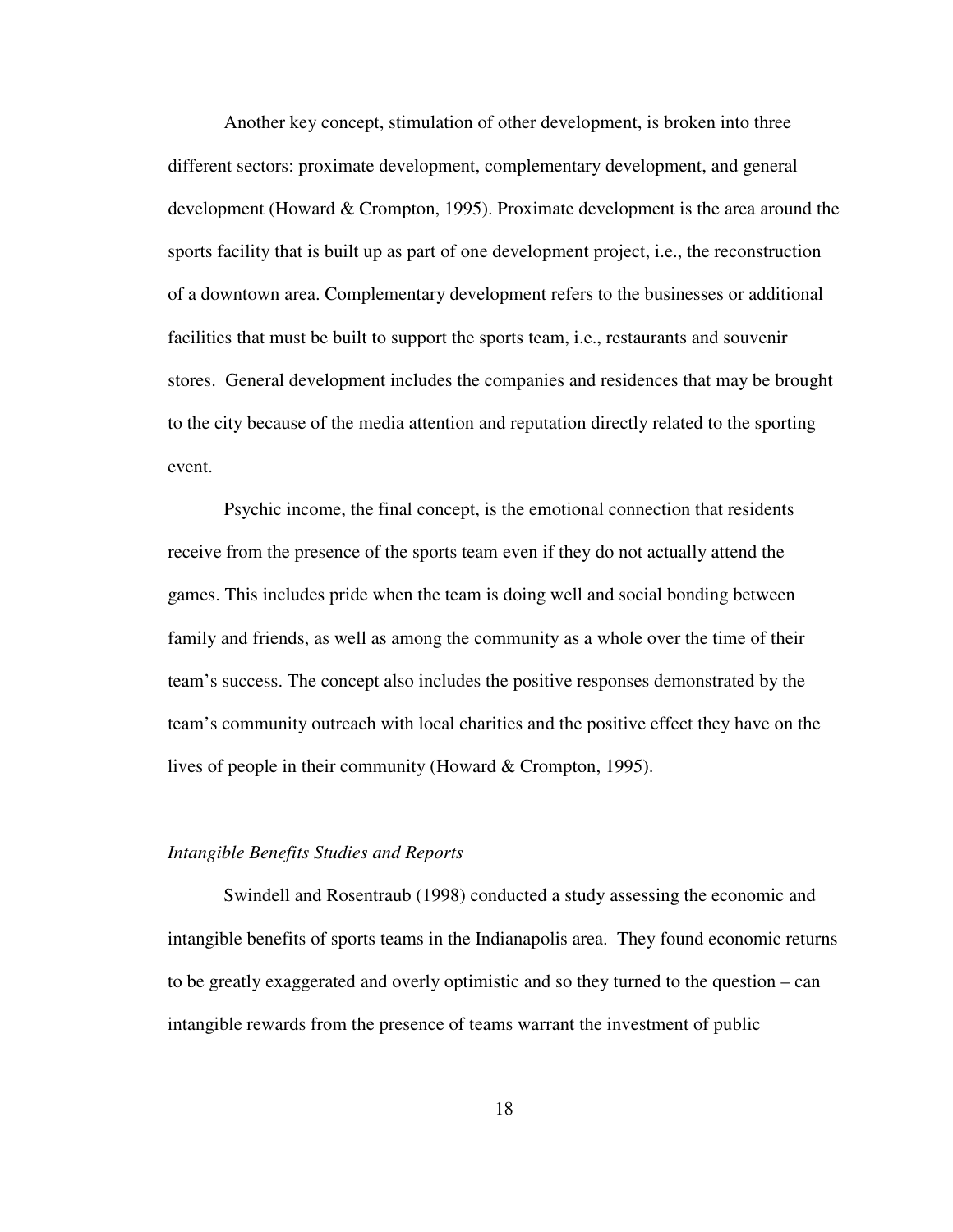resources? (Swindell & Rosentraub, 1998). Five additional questions were asked to assess the level of community pride of the citizens: 1) How important are cultural and sporting events in making you feel proud to be a resident?, 2) What is your perception of your city's national reputation?, 3) Which activities are talked about most by people not from Indianapolis?, 4) Which activities bring your friends and family to the area?, and 5) Would the loss of a given event hurt the reputation of the community? (Swindell  $\&$ Rosentraub,1998). The results showed that sports teams help bring civic pride and a high profile image to the city, as well as national publicity. Swindell & Rosentraub discovered that intangible benefits were valued most by fans and increased attendance at an event increased an event's importance in establishing pride. The citizens of Indianapolis felt pride in having so many successful teams in their city and enjoyed being a part of the national sports news.

Moreover, Eckstein and Delaney (2002) focused on the economic impact and intangible benefits that came about in a city due to building a new professional sports stadium. Ten cities were studied with new stadiums in different stages of the construction process. In each of these cities, five to ten members of the city council, as well as numerous "regular" citizens, were asked to talk about their views of the stadium and the sports team in relation to their city. From these discussions, the idea of community self-esteem and collective conscience was found to be most effective in small cities or in cities in the southern and western parts of the United States (Eckstein  $\&$ Delaney, 2002). They also concluded that there is rarely economic growth stimulated from a new stadium, which in turn will lead supporters to focus on intangible benefits to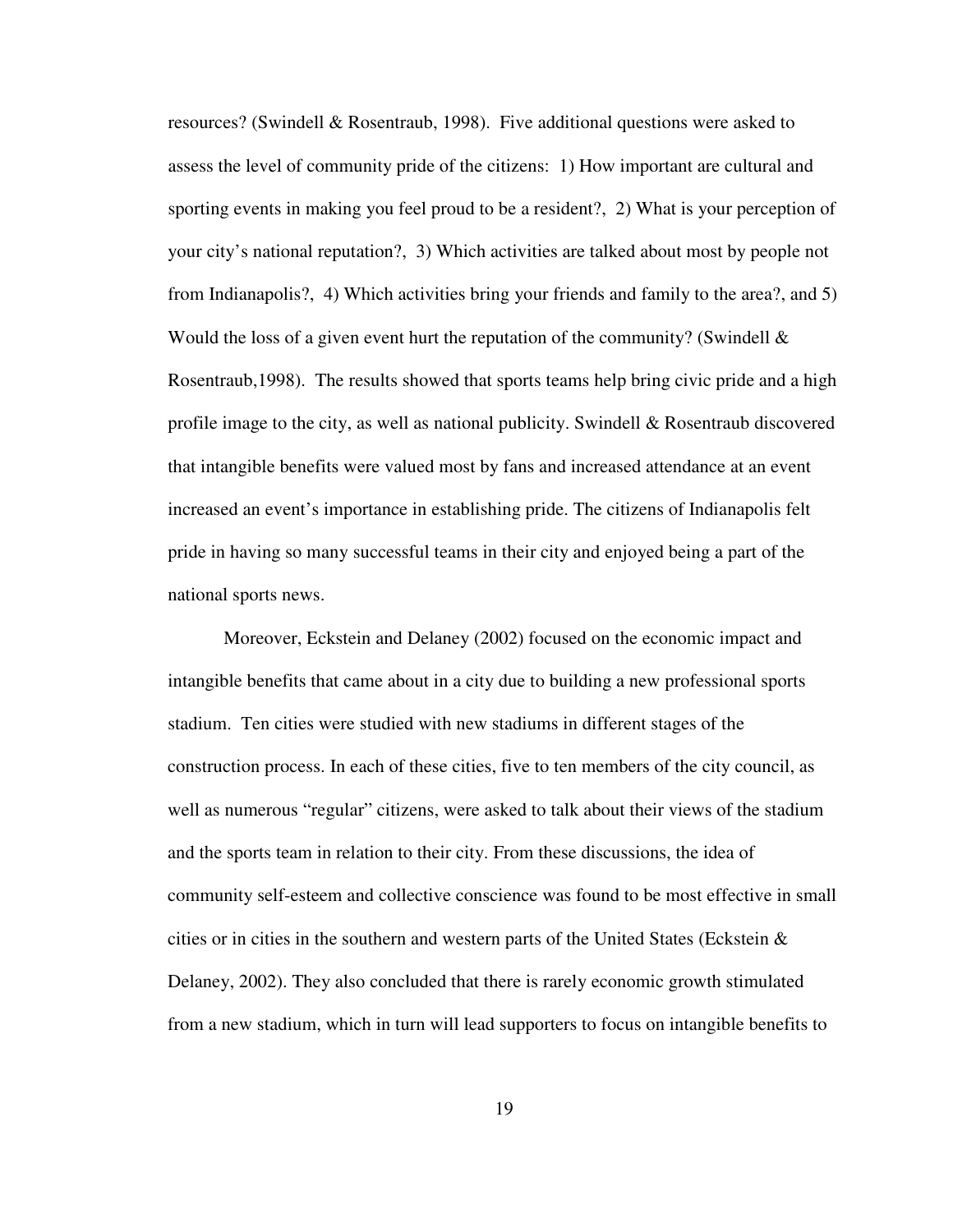the city (Eckstein & Delaney, 2002). Eckstein and Delaney's study is important to the way in which teams go about soliciting a new stadium. Since it has been proven that the intangible benefits are greater than the tangible benefits, this seems to be the area proponents for the new stadiums need to highlight to the city.

#### *Popular Press Perceptions on Intangible Benefits*

Intangible benefits are not merely discussed in research studies. They are also part of news articles dealing with new stadiums. Albuquerque, New Mexico is a unique case because in 2001, it lost its long-standing baseball team due to failure to build a new stadium to keep the team from relocating. Mayor Martin Baca lamented the loss of the team and stated that sports demonstrate the quality of life in a city (Shephard, 2000). Mayor Baca claimed every major city in the United States has at least one major league sports team, increasing both the value and team pride of that city.

To figure out a solution to bring a team back home, Albuquerque turned to three other minor league baseball teams to evaluate their success and discovered a need for a more aggressive, community-based campaign. The government leaders in Jacksonville, Florida, Portland, Oregon, and Richmond, Virginia, all view a sport team's primary function in the city as developing the community in which they reside. Each has a sports commission that looks for and ensures economic benefits to the city, and each city also sees "sports in terms of what it does for a community's image, economic development, and vitality – sports can be the life of the community" (Shephard, 2000, p.4). Here the focus is on defining the images of these cites through sports.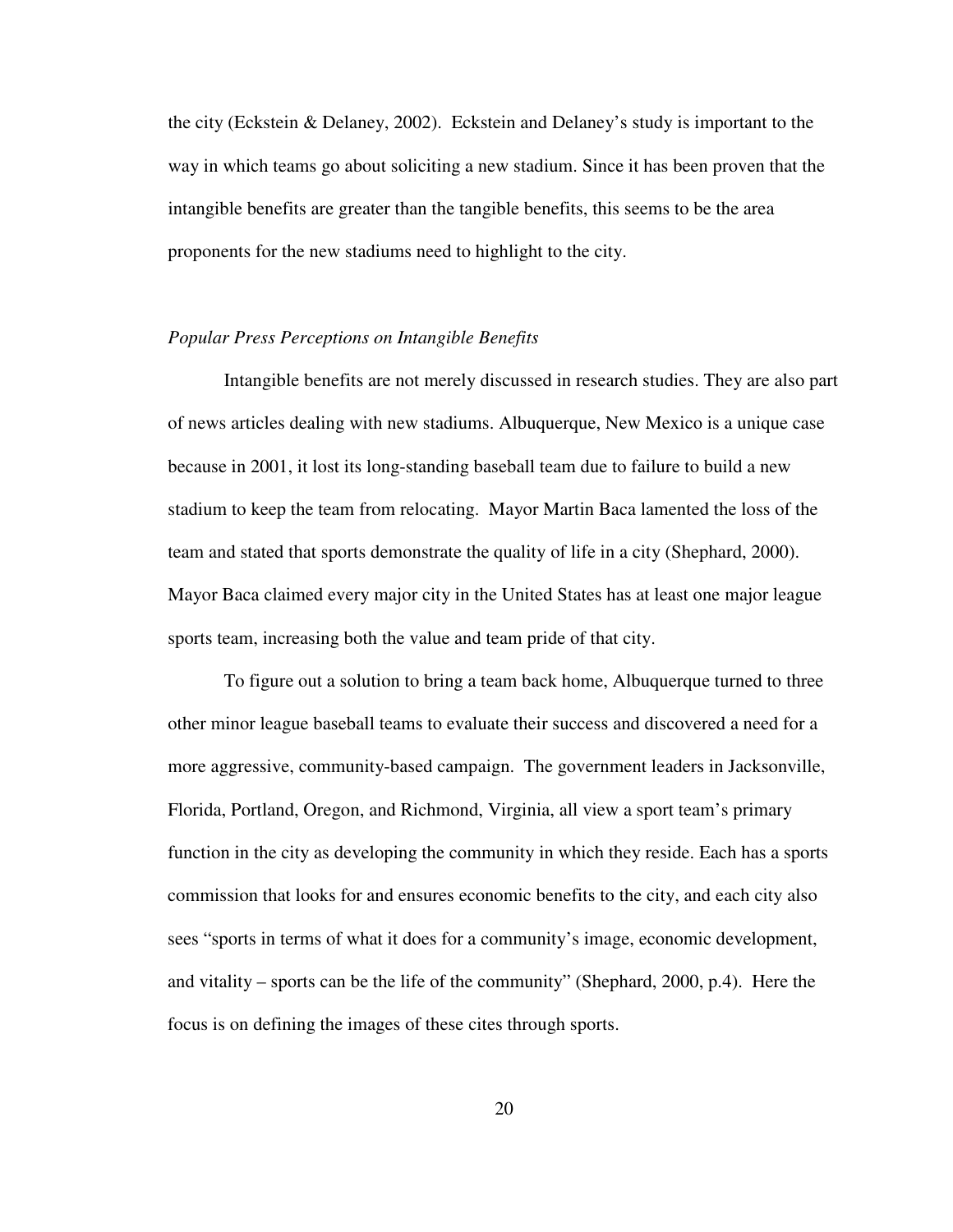In 2002, Albuquerque began a major renovation of their old stadium and brought in a new team, called the Isotopes, named after the baseball team from Albuquerque that was featured on the *Simpsons* (FOX) television show. The Isotopes have made a conscious effort to gain recognition in the community by taking an active role in the local schools, hosting youth league camps, and hosting fundraisers to contribute to local charities and New Mexico military families with loved ones in the military (Shephard, 2000).

Similarly, Pennsylvania Governor Ed Rendell talks of his plan for "Community Building Through Hometown Sports" in an article in *The Morning Call* (Assad & Sheehan, 2004, p. A1). Academic studies concerning minor league baseball have shown they bring no economic impact to the community, but they do bring a quality of life and community spirit for the families that currently live there or are looking to move there. Related with this, Kraus has documented a statistical analysis of every county in the nation between 1950-1990 who had a sports team. She found that cities hosting minor league baseball for long periods of time actually had higher increases in the number of businesses in the area, families with children in the city, as well as higher education levels and higher median income for residents (Assad & Sheehan, 2004). While there is no evidence this is a direct correlation among all of these factors, Kraus emphasizes the way a minor league baseball team can bring the community together and improve the perception of the city, as well as bring regional media attention to the community.

In Trenton, NJ, an increase in positive community image is apparent thanks in part to the media. Despite the lack of economic benefits, the minor league baseball team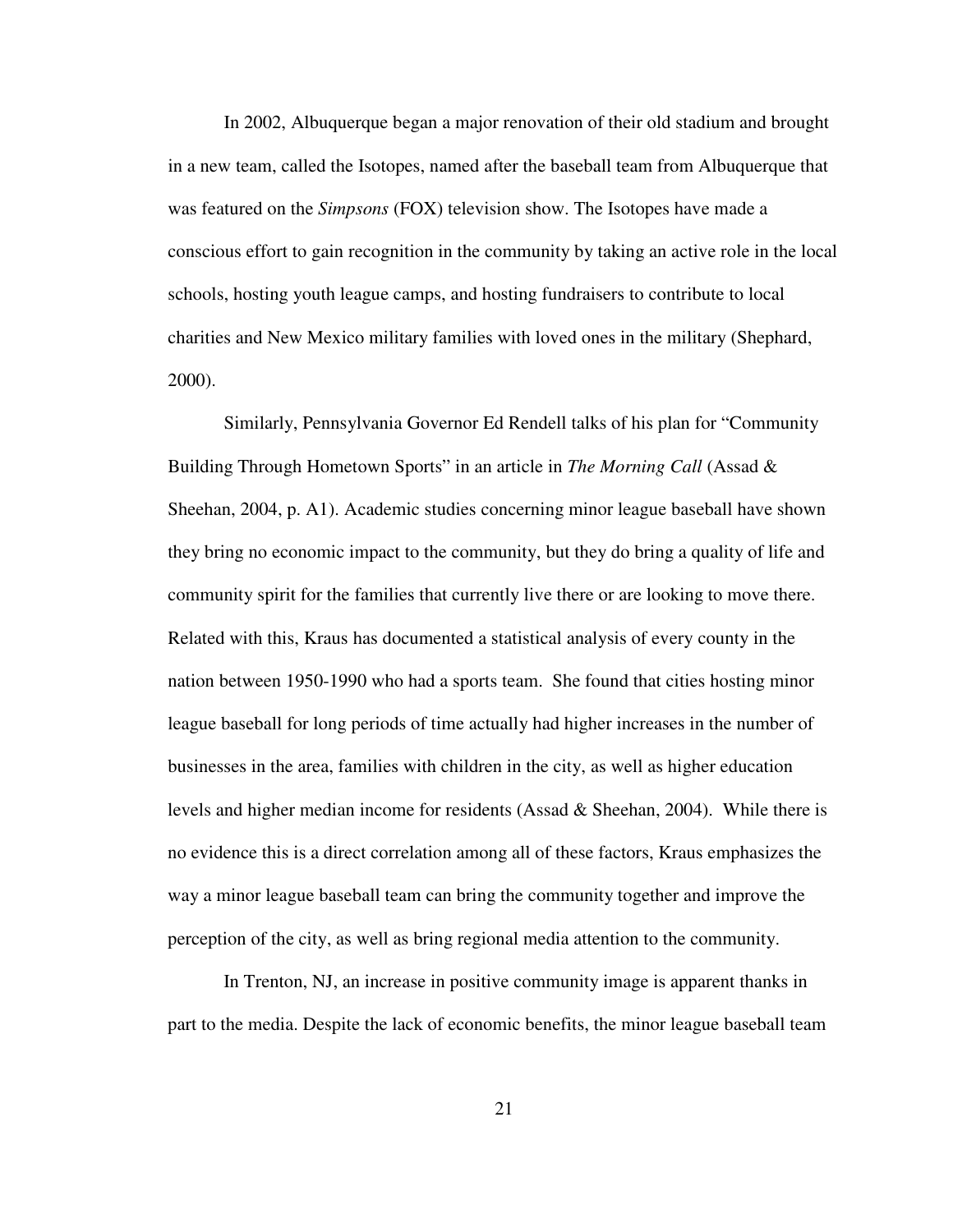introduced to the city has changed the appearance of the city and turned the downtown area into one of the most desired places to live in the United States (Ward, 2002). The stadium has helped re-start downtown re-development and has increased the safety in the downtown area. The local newspaper has been cooperative with pointing out the changes and showing residents the goals for the completed work. One of the city's goals was to turn the downtown into a place to shop and enjoy after work hours. With the addition of a new stadium and the enhanced image of the area, they are able to accomplish these goals.

While most of the studies above have proven that there is no economic advantage to owning a team, many cities still believe that a sports team will bring increased revenue and boost per capita income. Even though this argument may not be true, perception is a very important factor. If citizens believe a team will make the city more prosperous, they will be in favor of a new stadium even at the risk of a decrease in revenue for the city. Therefore, it is important for citizens to be informed of the true impact the team could have on the city.

Each of the above studies used a variety of sports cities. The only group to use all thirty-seven of the major league sports cities was Coates and Humphreys (1999). While some researchers belive all sports fans think alike, it is important to use each city individually because they are each unique and bring something different to the forefront. Each of the news articles that talk about the economic impact on the city, quote that their city is different than all the others that have been researched. Since this is true, not all cities will have the same results as the above studies and a few may even have positive results, depending on the circumstances surrounding the acquisition of the team.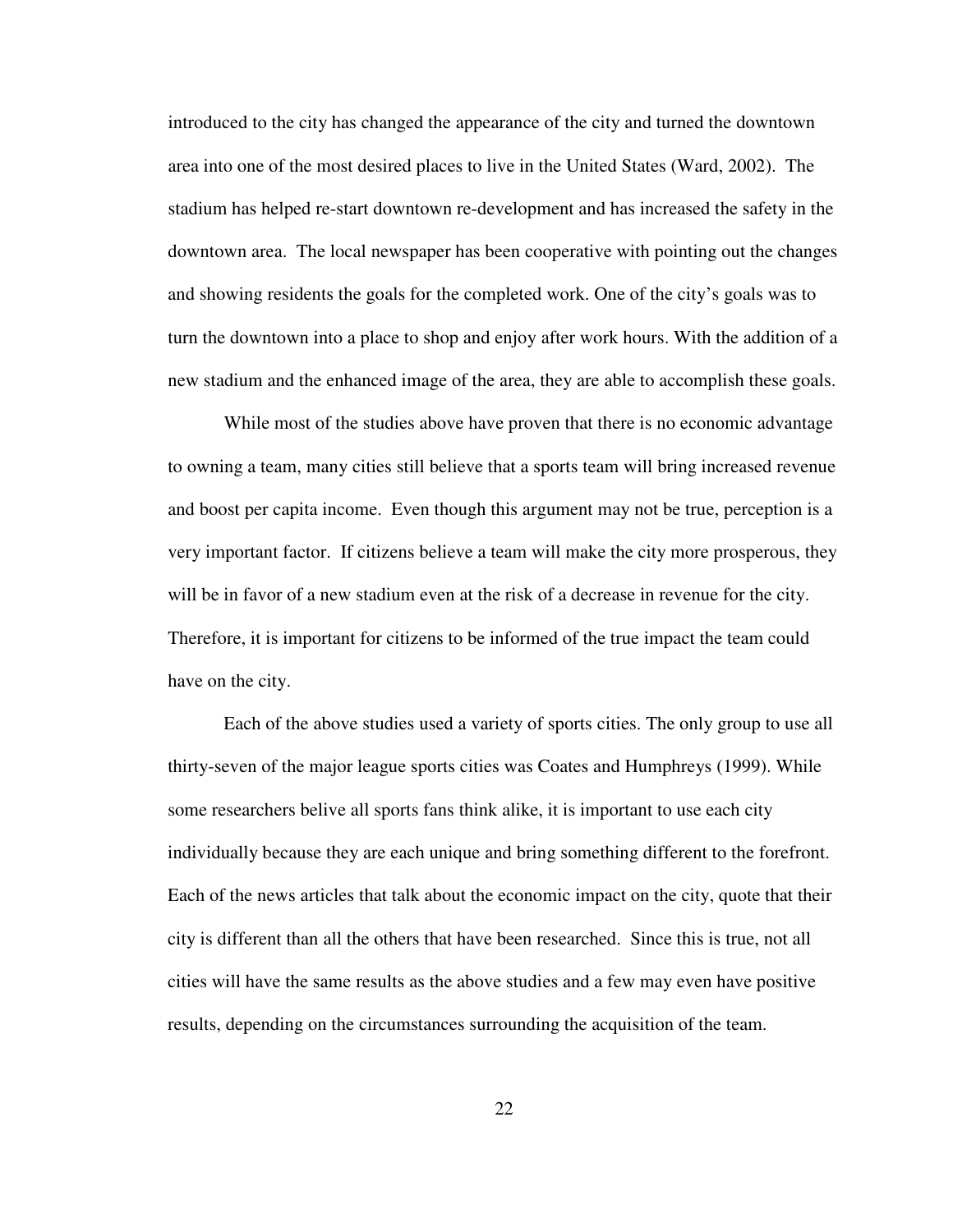While most of the research in this area of sport focuses on economic impact and intangible benefits, I looked at the emotional connections that occur between a citizen of a particular city and the hometown team. Emotional connections fall under the intangible benefits side of a sports team. By connecting the theories of Aristotle with the above sports research, I hope to understand the emotional connection between fans and sports teams.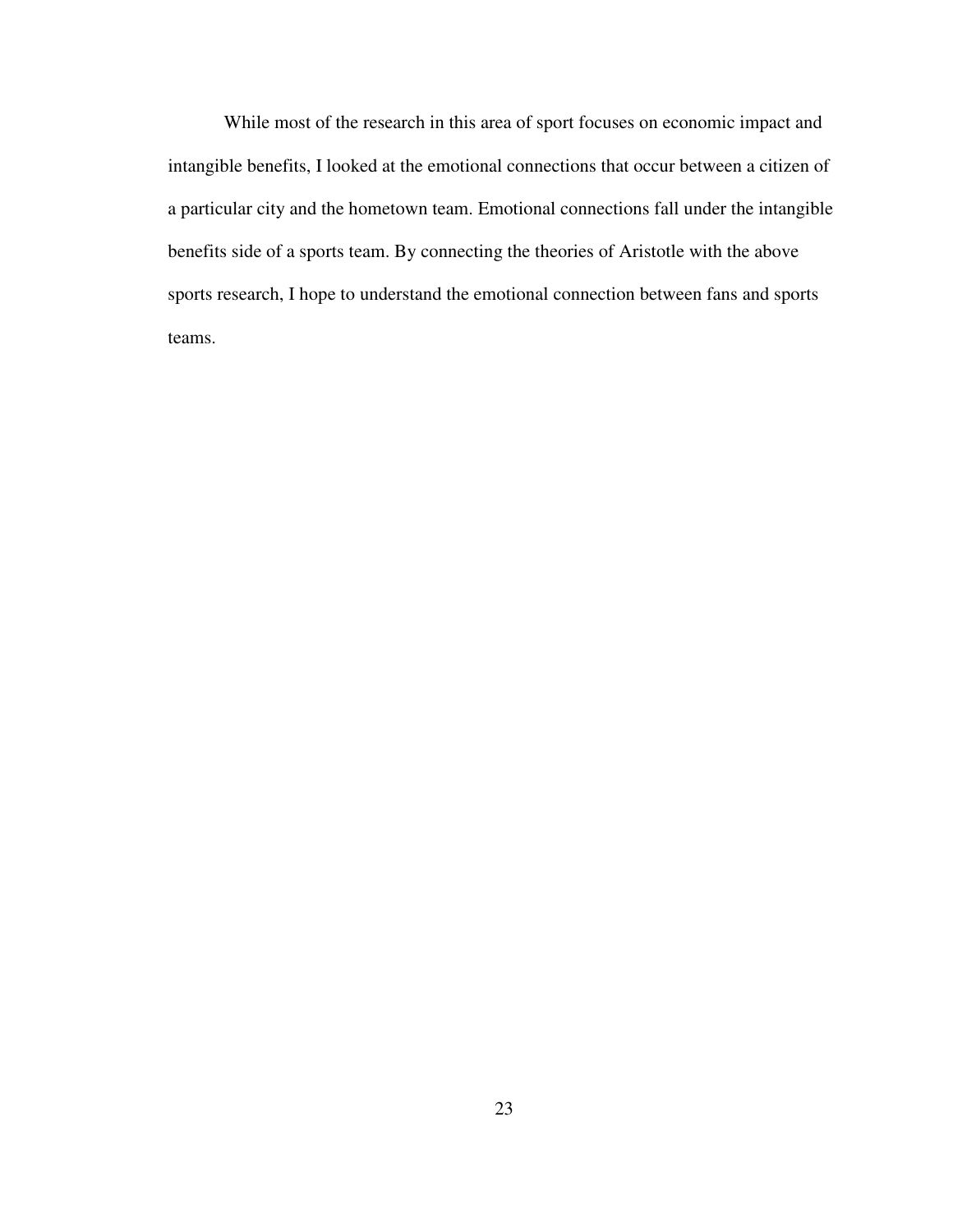## CHAPTER III

# THEORETICAL FRAMEWORK

This research is informed by Aristotle's three artistic proofs: logos, pathos and ethos. These theories help to demonstrate why sports fans have a certain affinity to a specific team, and how their emotions can sometimes take over their logic in regards to decisions surrounding the sports team in their city.

## *Logos*

Logos is the Greek word for "word" and is defined as "a thought expressed in words" (Herrick, 1997, pg. 86). Logos focuses on the internal consistency, clarity of the message, and is the equivalent to the logic of an argument (Gunn, 2005). Logos is the logic appeal that a message has on its audience, including the reasoning and support one gives for an argument. Aristotle used logos as a study of logic, specifically a study of arguments. He was concerned with the way people reason through their arguments, particularly as it concerns their political decisions.

Logos is an important role in this research topic due to the decision making that occurs when a new sports team is brought to a city. Many times there are facts presented on both sides of the decision and logic is used to distinguish the truth from falsified information. If logos is not understood, then decisions will be made based on incorrect reasoning.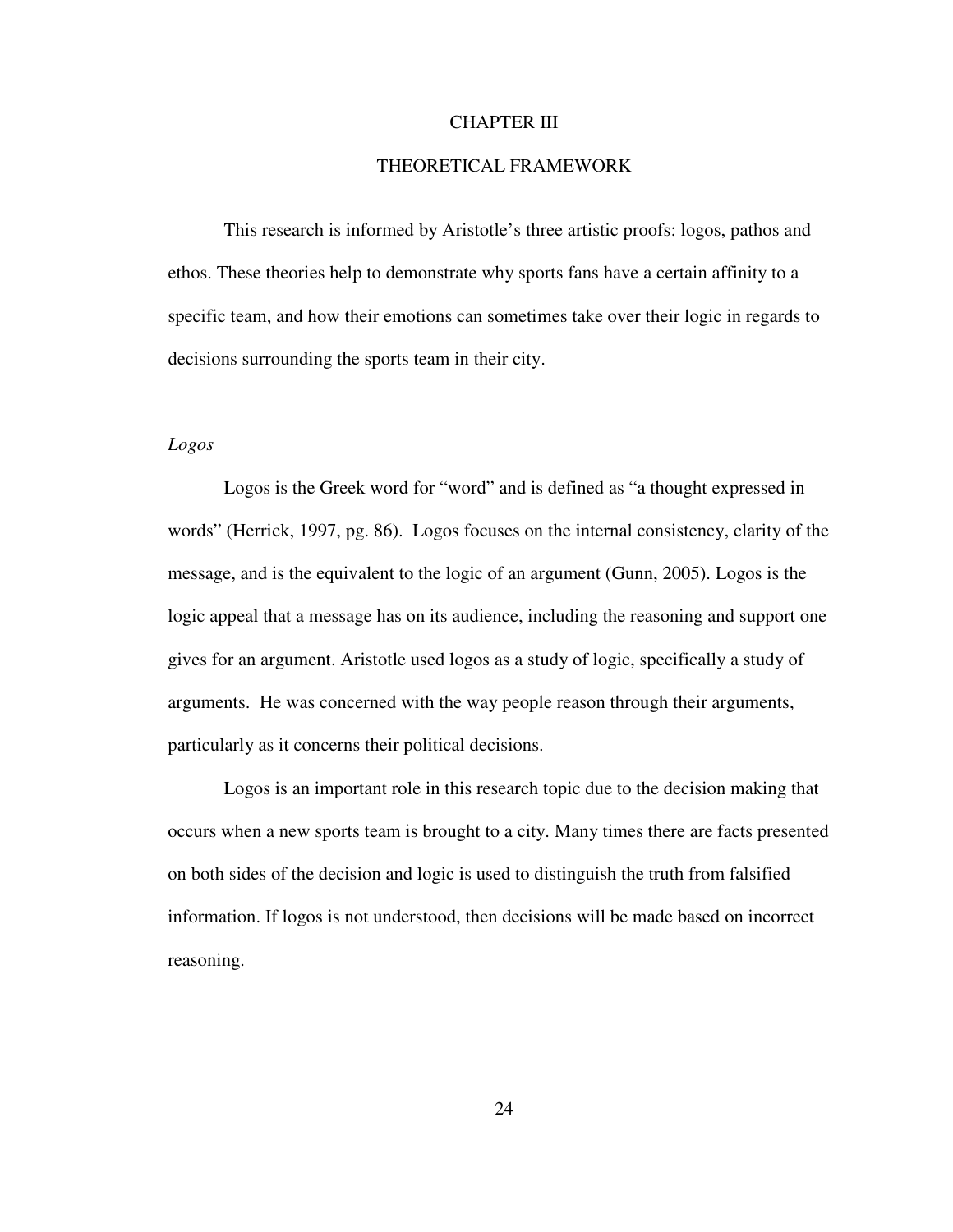# *Pathos*

Pathos means "suffering or experience" in Greek and is commonly associated with emotional appeals (Gunn, 2005, para.2). Pathos refers to the sympathies and emotional connections that an audience may have with a speaker over their message. Pathos can be a very strong force because it pulls the audience closer to the speaker by forging a connection using the audience's emotions and imaginations. The main point of using pathos is to make a connection between the emotional appeal of an argument and an individual's judgment on their opinion of the argument (Herrick, 1997).

Several of my research questions are based on this proof because often one's emotions can overtake one's logic in decision making. I looked into what emotional connections are established between sports teams and their fans. Also, what effect these emotional connections have on the decision making process of the fans and if this outweighs their logical decision-making?

#### *Ethos*

The Greek word for "character" is ethos, which is also defined as the credibility and authority of the speaker (Gunn, 2005). The impact of ethos is related to how credible the speaker appears. To achieve credibility through a message, Aristotle argues that you need to portray intelligence, virtue, and goodwill. One's credibility will have an impact on how well the message is interpreted by the audience. When a speaker is evaluated as credible, the message then becomes more credible (Herrick, 1997). Ethos should only be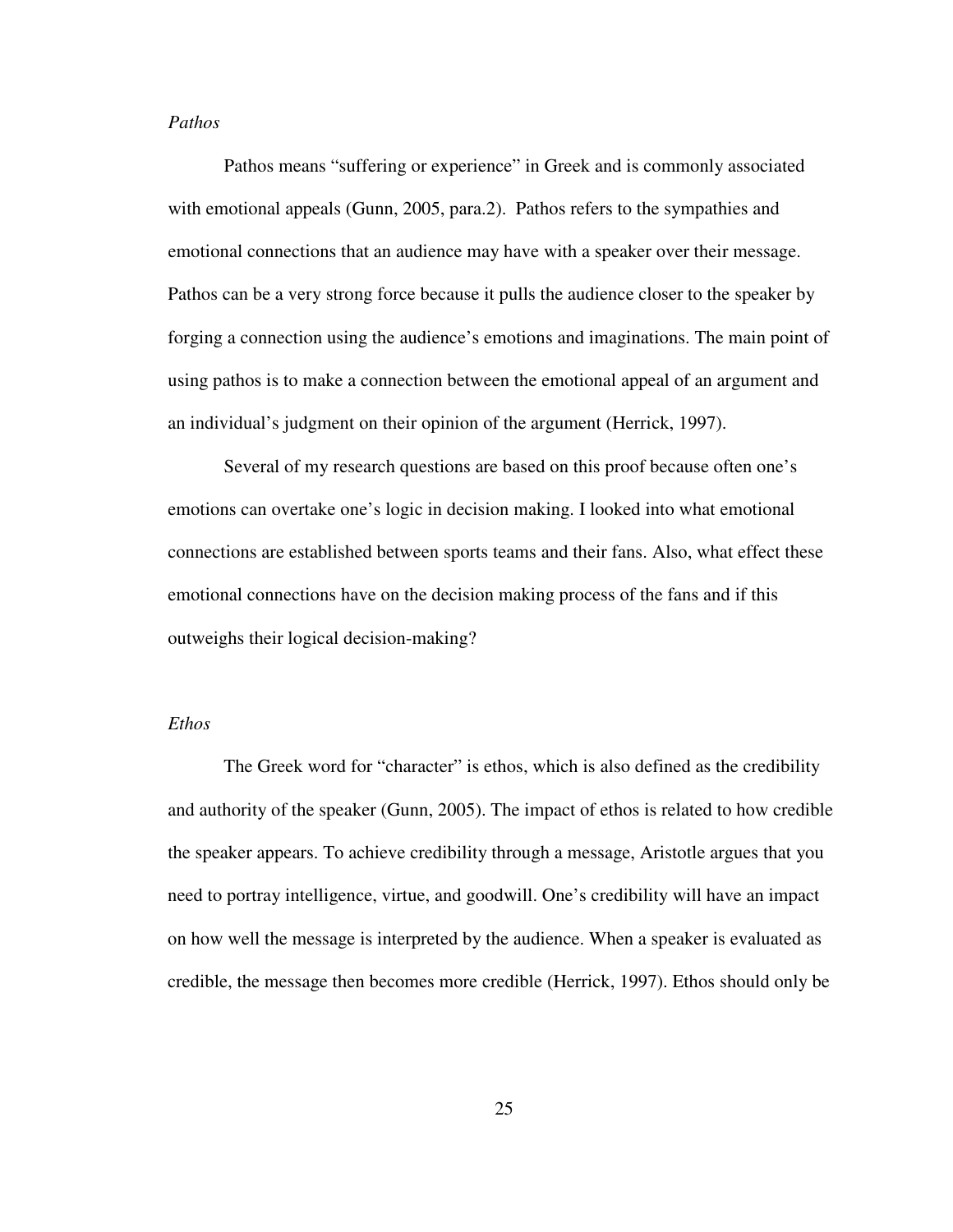evaluated by the way the message itself is worded according to Aristotle, but the outside reputation of the speaker can, at times, come into play.

In this research study, ethos can be looked at by the speakers on the different sides of the debates over sports related decisions. As seen in the above research from the news stories, newspapers tend to take a positive stance on the building of new teams or stadiums. The people who are proponents of the issue tend to be people in high political positions in the city. Depending on how credible and honest these people and media are perceived can play a large part on how the message is received and believed by the public.

#### *Research Using Logos, Pathos, and Ethos*

Research studies using Aristotle's rhetoric are found in several different areas, including communication, persuasion, political speeches, legal debates, and advertising. One of the most common uses is in the reviewing of political speeches to understand the power of persuasion. Docan (2002) reviewed a speech presented by President George W. Bush shortly after the September  $11<sup>th</sup>$  catastrophe. In analyzing a transcription of his dialogue, Docan was able to identify all three areas of rhetoric in his speech. President Bush used ethos to persuade his audience that he was a credible speaker by his nonverbal actions of hugging the firefighters and just by being present at the center of the tragedy. Logos was used throughout President Bush's speech in his arguments that "the country is united, still alive, and ready to be heard," as well as in his argument that the nation was united in this time of tragedy (Docan, 2001). In this speech, pathos was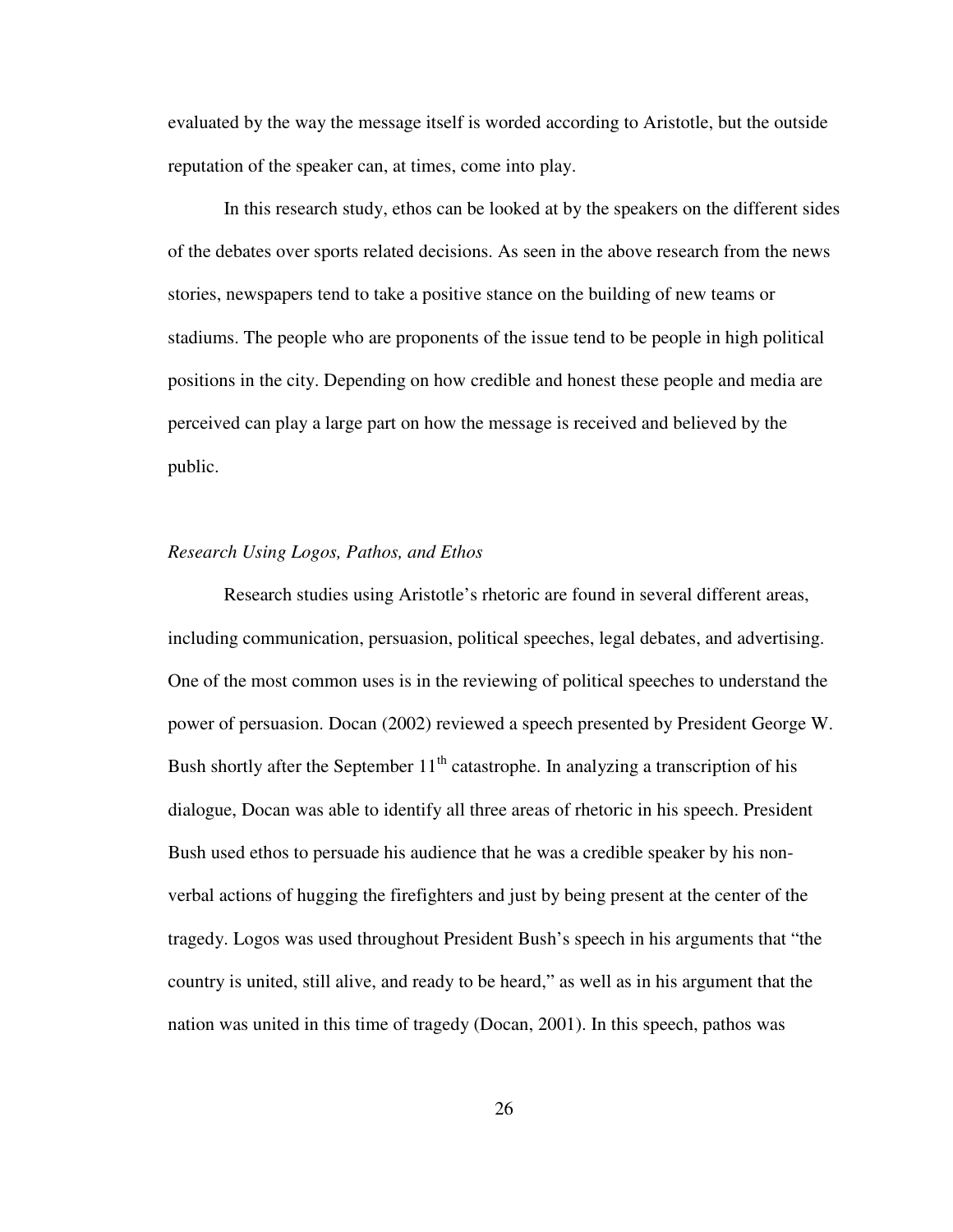identified as the most persuasive element. Bush was able to use pathos effectively by thanking everyone for their help and sending out his love and compassion to all those hurting around the nation. He also used a fear appeal to intimidate those who caused the destruction, as well as to motivate and inspire Americans that retaliation would come.

Similarly, Green (2001) analyzed a speech printed on the Surgeon General's Web site to uncover Aristotle's rhetoric. He was able to pinpoint all three proofs throughout the speech. The photograph of the Surgeon General, Dr. David Satcher, in his uniform with flags in the background demonstrates ethos by showing Dr. Satcher's good character and credentials. Pathos was uncovered in his use of "we" and "our." By including this language, he creates an automatic connection with the reader and makes them feel like they are part of the solution. Dr. Satcher also does a good job of establishing logos, or logical arguments, on his Web site by quoting statistics.

Advertising is another area that uses rhetoric as a persuasive tool to target prospective clients. The most recent area of advertising to use rhetoric is e-commerce on the Web. Several studies came out during 1998-2002 that expressed the significance of using rhetoric in a company's Web site. Winn (2000) suggests that pathos (emotional appeal) is a vital part of a Web design's persuasive power. Pathos is demonstrated through the interactivity of the site and the design elements. Since purchasing goods is generally seen as an emotional experience, the use of emotional triggers on a Web site can increase the experience and connect the consumer with the product (Winn, 2000). While pathos may have the strongest influence on e-commerce, logos and ethos are also important. Logos, or logical arguments, are displayed in price presentation, the product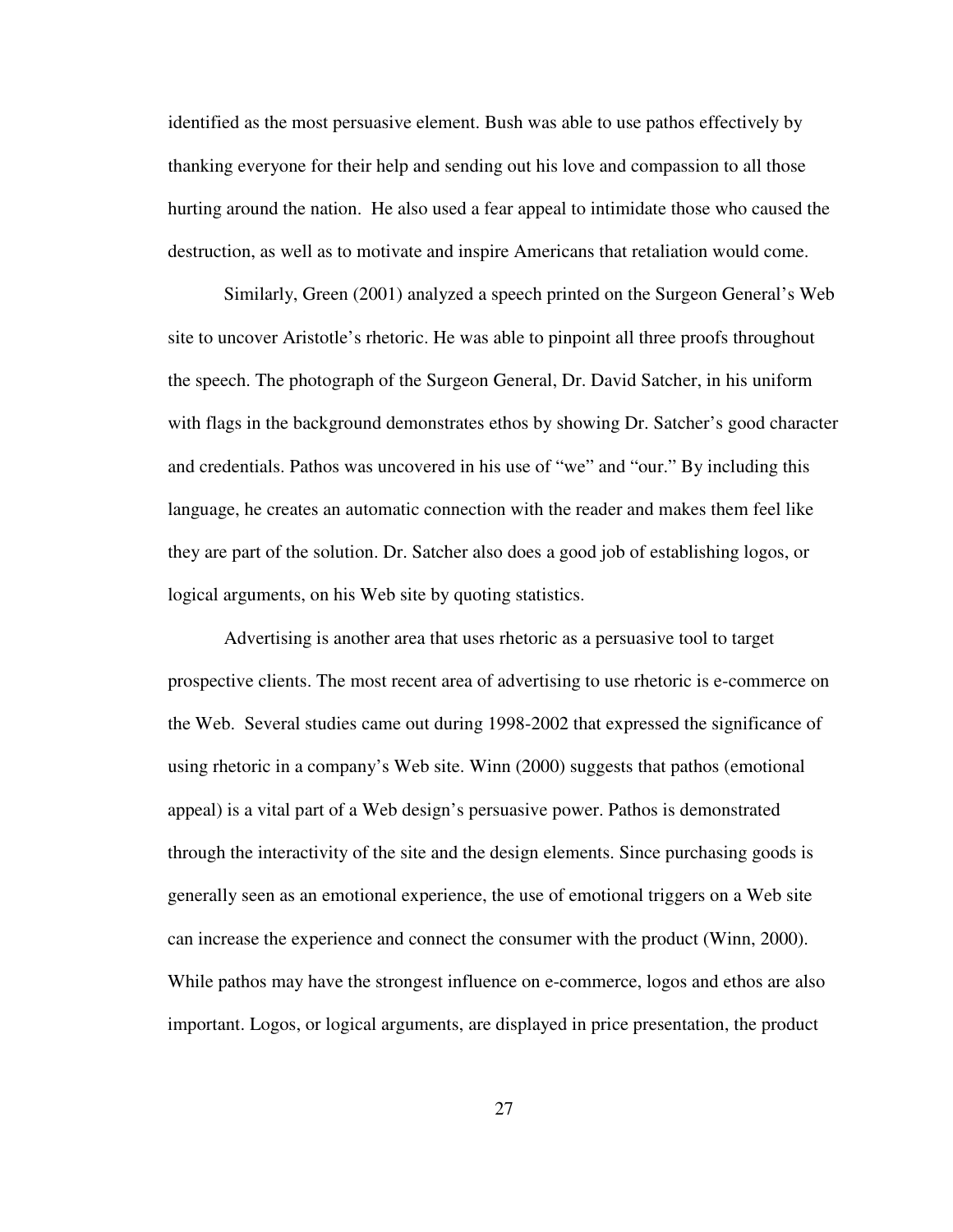information and the product choices (Winn & Beck, 1999). Ethos is determined through the credibility of the site and the corporate image, such as the amount of security components and customer service options. Due to the number of e-commerce Web sites, the persuasiveness of each one is crucial to the survival of the business.

Another use of rhetoric is in legal debates, where persuasion is critical to attorneys on both sides of the case. Ethos, or a speaker's credibility, is a necessity in the courtroom. For a judge and jury to believe in an argument, they must find the speaker trustworthy and likable. This comes from specific traits, such as character, competence, confidence, and believability (Walker, 2005). Lawyers must take these characteristics to heart and make sure they display them in the courtroom in order to have credibility with the jury. Further, reliance on logos, or logical arguments, is crucial in a case setting. Attorneys from both sides must be able to present a case that is backed up with evidence and case law. The argument must be well-planned out to sound convincing. Finally, the third proof, pathos, is the emotional side of the argument. This comes into play when appealing to the jury's emotional side. Pathos plays an important role because it can affect the way the jury thinks about the logical argument. Attorneys will use emotional appeals to set the right mood for the court, whether it be sympathy for the victim or a desire for fairness. These three proofs all work together to make a lawyer's case persuasive in court.

Although, rhetoric has not been specifically applied to the sports field, I feel that the idea of persuasion is present in the sports industry, in addition to the above research. My research study looks into the effects Aristotle's proofs have on fans of particular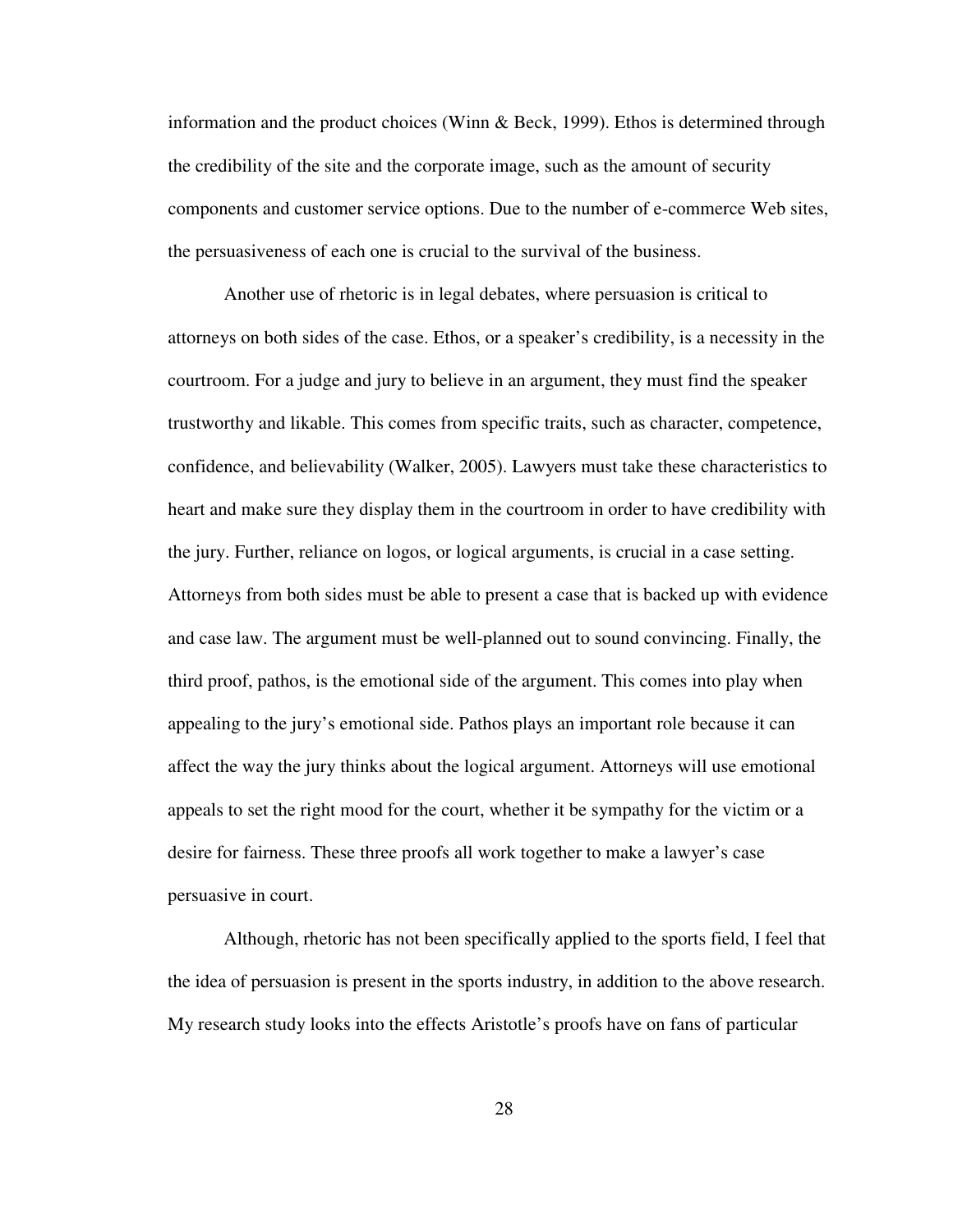sports teams. It will primarily focuses on the idea of logos versus pathos, the logical decisions versus the emotional connections residents have toward sports teams. By using these theories, I hope to have a better understanding of the persuasive appeals used by sports teams to build strong connections with their fans.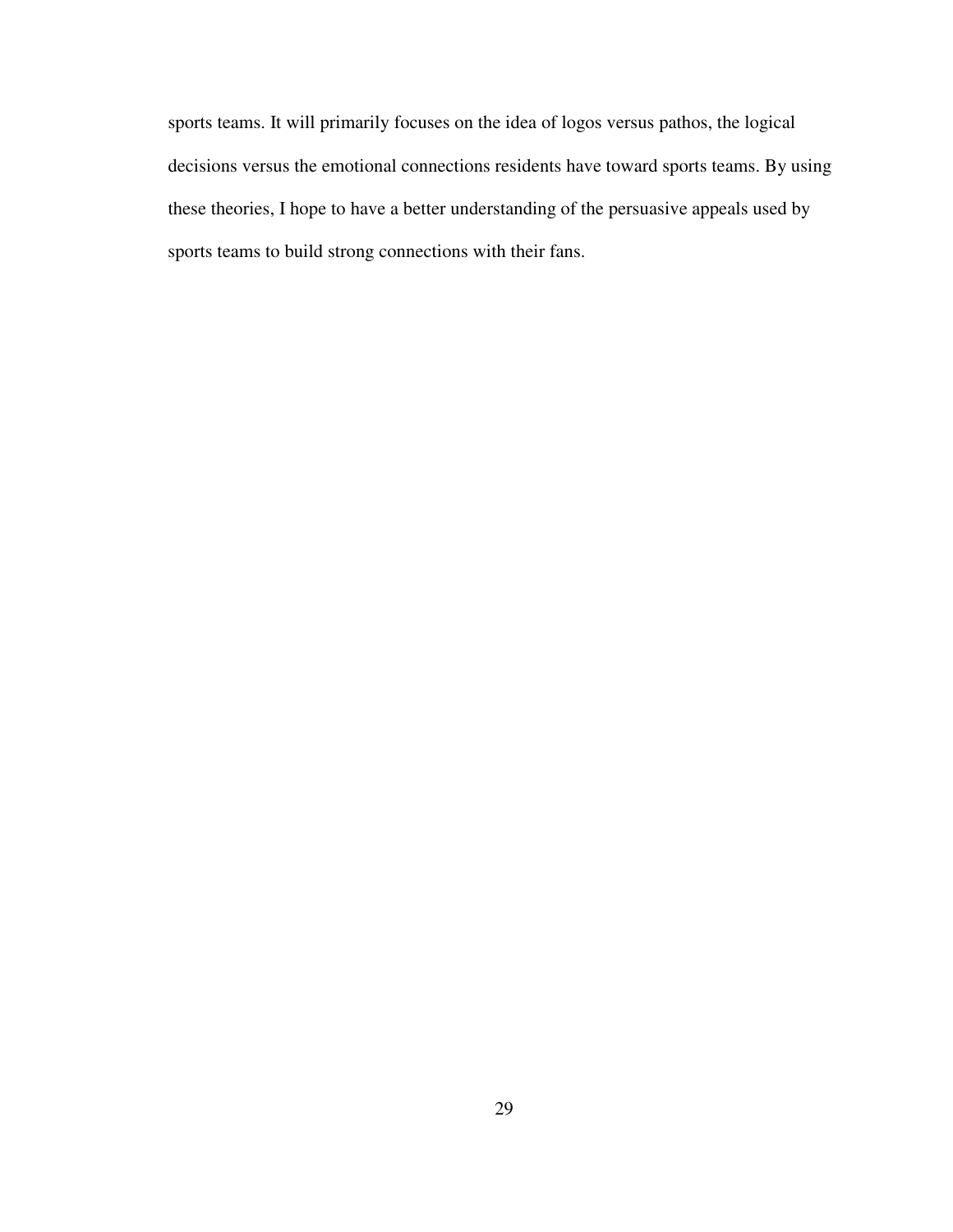#### CHAPTER IV

# METHODOLOGY

Two types of qualitative methods were used in my study – focus groups and indepth interviews. The value of using qualitative methods, such as interviews and focus groups, over quantitative methods, such as surveys, includes the opportunity for participants to respond to questions in their own terms without set responses, as well as the opportunity for more complex and detailed responses to arise (Bertrand, 2005). This study seeks to find emotional connections that are difficult to test through quantitative means because they require more than just a pre-determined set of answers. Qualitative methods, specifically focus groups and interviews, allow collection of in-depth answers from participants that can better answer my research questions. This study will not be statistically generalizable, but will yield some insight as to the emotional connection between these participants from Dallas and Houston and their sports teams.

### *Focus Group – Methodology*

Two focus groups were conducted, one in each of the two cities involved in this study. These groups helped me gather information from citizens living in Dallas and Houston. The focus groups were made up of seven to ten people each, and I used snowball sampling to recruit people to participate in this study. Snowball sampling is a method of selection where participants are recruited to be a part of the focus group by other participants in the study (Gay, 2003).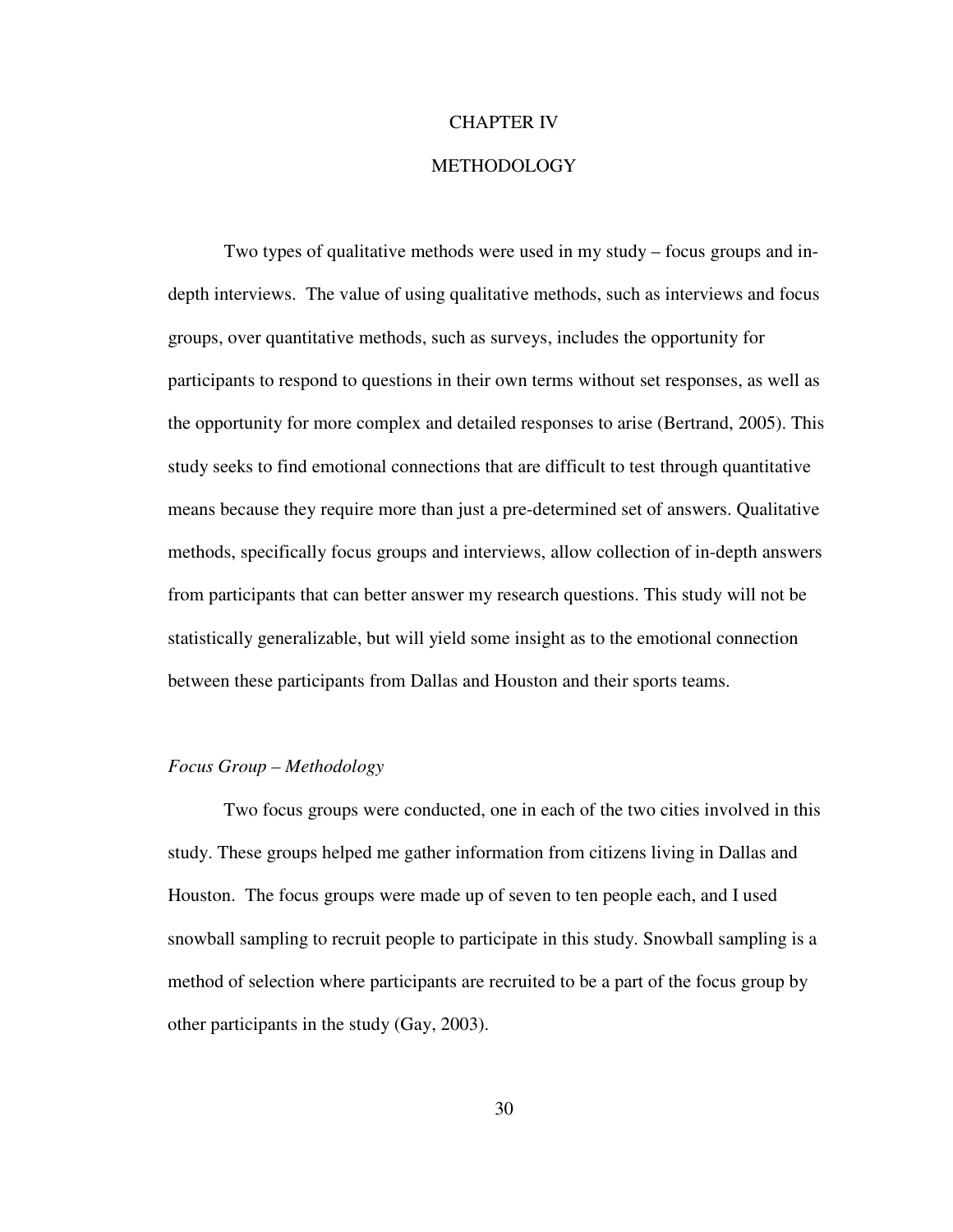The benefit of the focus group over individual interviews is the ability to view the group dynamics that occur through group interaction (Lindlof & Taylor, 2002). Focus groups are stimulated not just by the questions coming from the moderator but by the answers and experiences of the group members around them. The way groups discuss and debate these issues is often comparable to the dynamics in social discourse going on in a more informal, non-research study (Lindlof & Taylor, 2002).

The focus group guide (Appendix E) began with questions concerning the participants' views of their hometowns, as well as their thoughts on how other people perceive their city. From there, questions centered on the NFL team in their city, discussing their opinions of the team and what has the most influence on those opinions. The focus group continued with questions about the importance of the particular team to their city, as well as what participants anticipate the consequences would be if the teams were to move. Discussion moved toward the benefits and emotional connections that participants gain from their hometown team. Questions were posed to participants about their opinions regarding assisting the team financially, as well as their opinions of the opposing team (e.g., Dallas participants opinions of the Texans, Houston participants opinions of the Cowboys).

Before the focus group and interviews began, consent forms (Appendix C) were distributed to all participants. These consent forms were approved through the Texas Tech Institutional Review Board (January 18, 2006) and discussed the confidentiality of all participants in this study. Participants were assigned pseudonyms to keep their identities, answers, and opinions confidential to the public. All information with their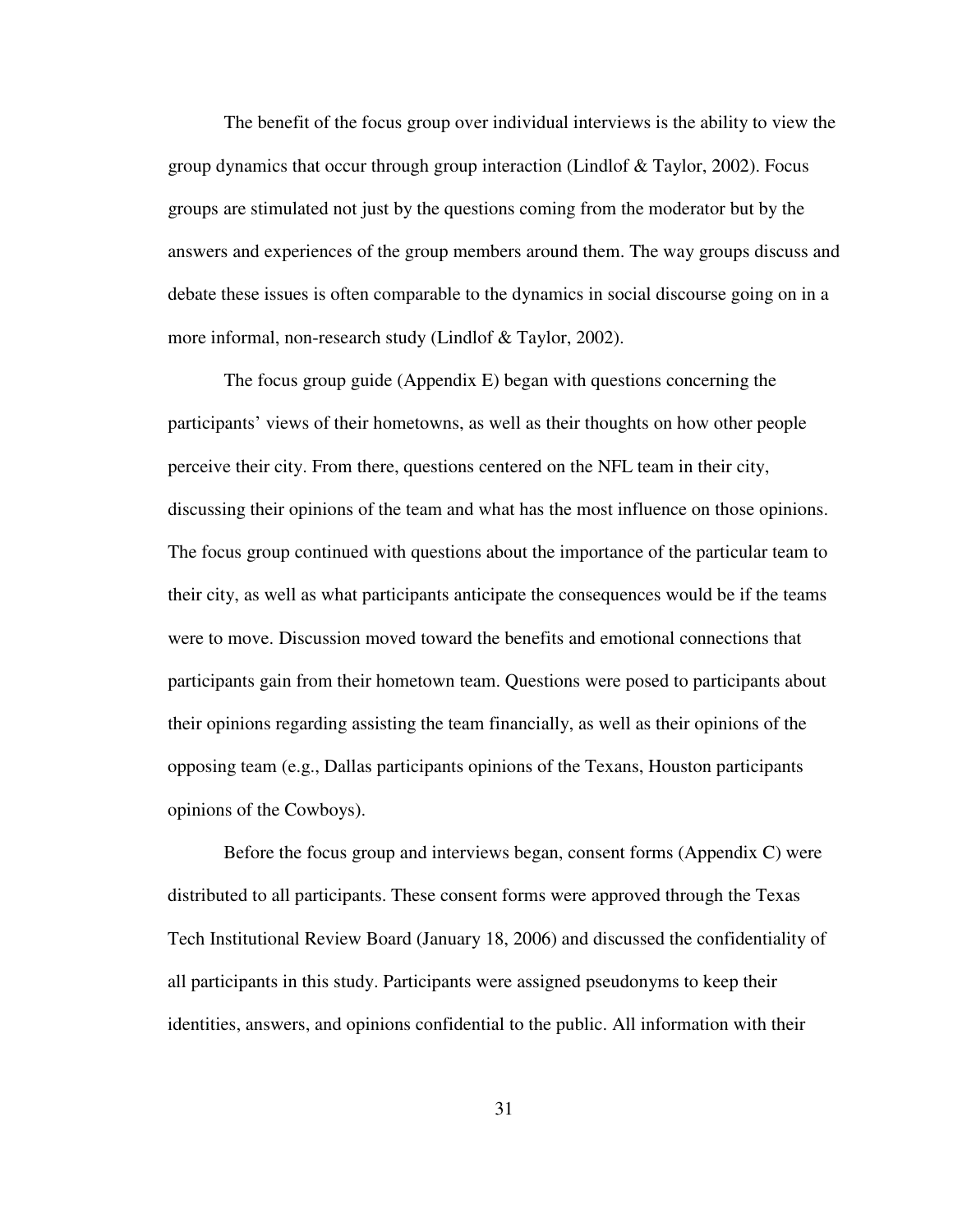actual names was kept in a locked drawer and on a password protected computer program.

Also distributed at the beginning of the focus group was a seven question survey (Appendix D) to assess each participant's level of fandom. The questions were designed based on the survey described in Johnson, Groothius, & Whitehead in 2002. Questions were asked regarding participants media consumption of their particular NFL team, including: how often do you attend games?, how often do you watch games on T.V.?, how often do you read about the team?, and how often do you discuss the team with family and friends? Participants were also asked to rank how strong of a fan they consider themselves to be on a scale from one to ten. The final two questions asked how much money the individual is willing to pay each year in taxes to either keep the team in the city or build them a new stadium. The answers from the survey were analyzed and used to organize the participants into different fan levels.

The first level of fandom is a **non-fan**. These are participants who have not watched any games this season, who talk about the team less than once a month, and who give themselves a fan ranking of a one or two. The next level up is a **minimal fan**. This is someone who watches one to two games a year, talks about the team once a month, and ranks themselves between a three and a five on the ten-point scale. A **mild fan** is someone who watches three to eight games a season, discusses the team once a week, and considers themselves a six to eight on the rankings. A **strong fan** is the highest level, and this is someone who watches nine to sixteen games a season, discusses the team at least once a day, and ranks themselves a nine or ten on the fandom scale.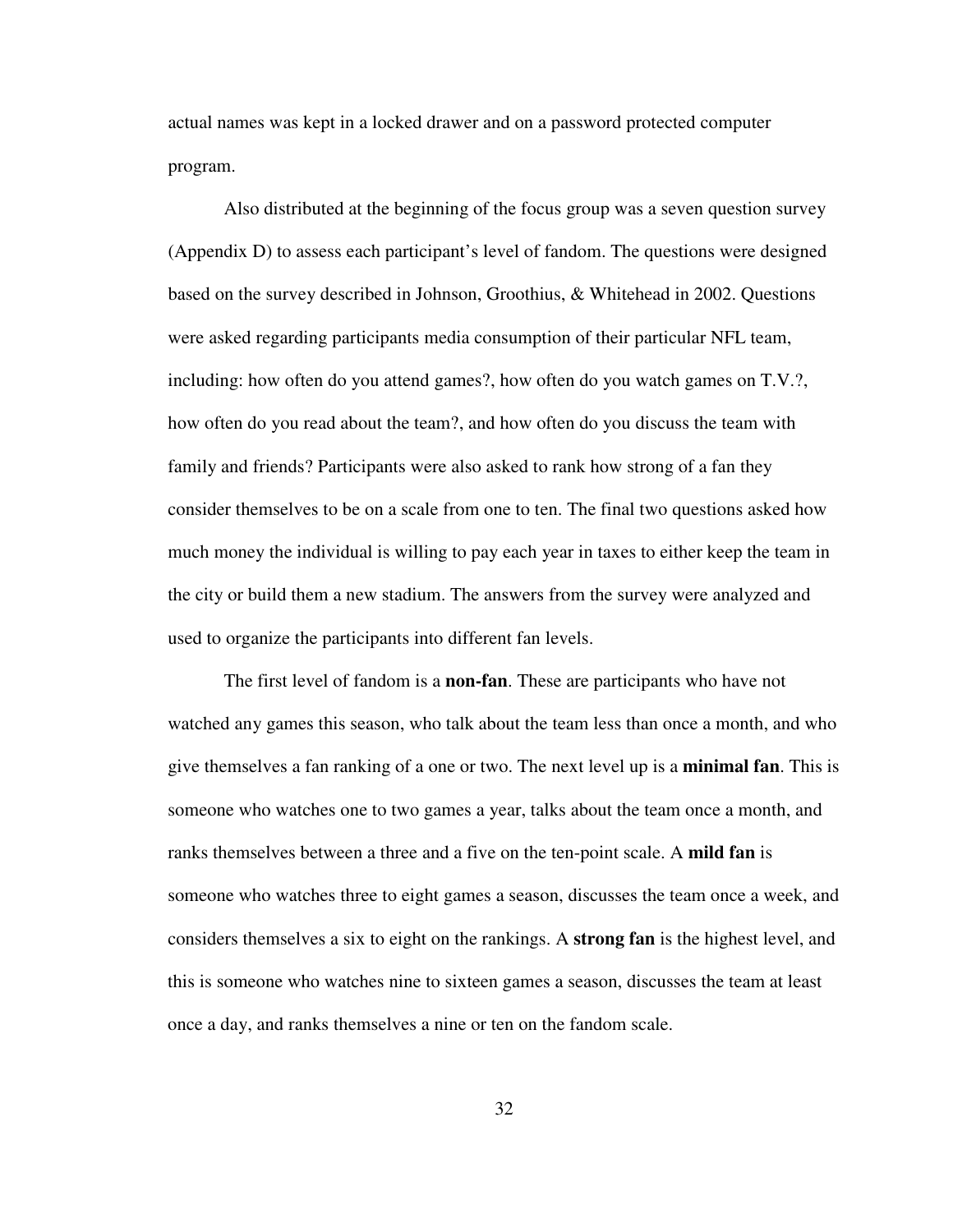The focus groups were videotaped to record not only the verbal responses from participants, but also the non-verbal responses that are not apparent through audio tapes. This also diminished problems with speaker identification. Videotaping must be used cautiously because it can be intrusive and participants may be more self-conscious when they know they are being videotaped (Bertrand, 2005). To help overcome this possible limitation, I assured the participants the videotapes would only be used to assist in the transcription process and would never be shown to anyone outside of the study.

To analyze the focus groups, the video tape was transcribed by myself so as to keep the data from the different groups transcribed as similarly as possible. Once the tape was transcribed, it was analyzed again to record participants' body language, such as nodding in agreement to statements or laughing at comments. These non-verbal observations were also written into the transcript and used when analyzing the focus groups. After the videos were transcribed, I searched through the transcripts to identify themes within the groups, including similarities and differences between the two groups.

#### *In-Depth Interview – Methodology*

After the focus groups were completed, I conducted four in-depth interviews with participants from each of the two focus groups. To select the interviewees, I reviewed the transcripts of the focus groups to select those members who were not as outspoken as the others. This allowed me to gain more information from these participants, as well as expand on the themes discovered in the groups. The number of interviews reflects the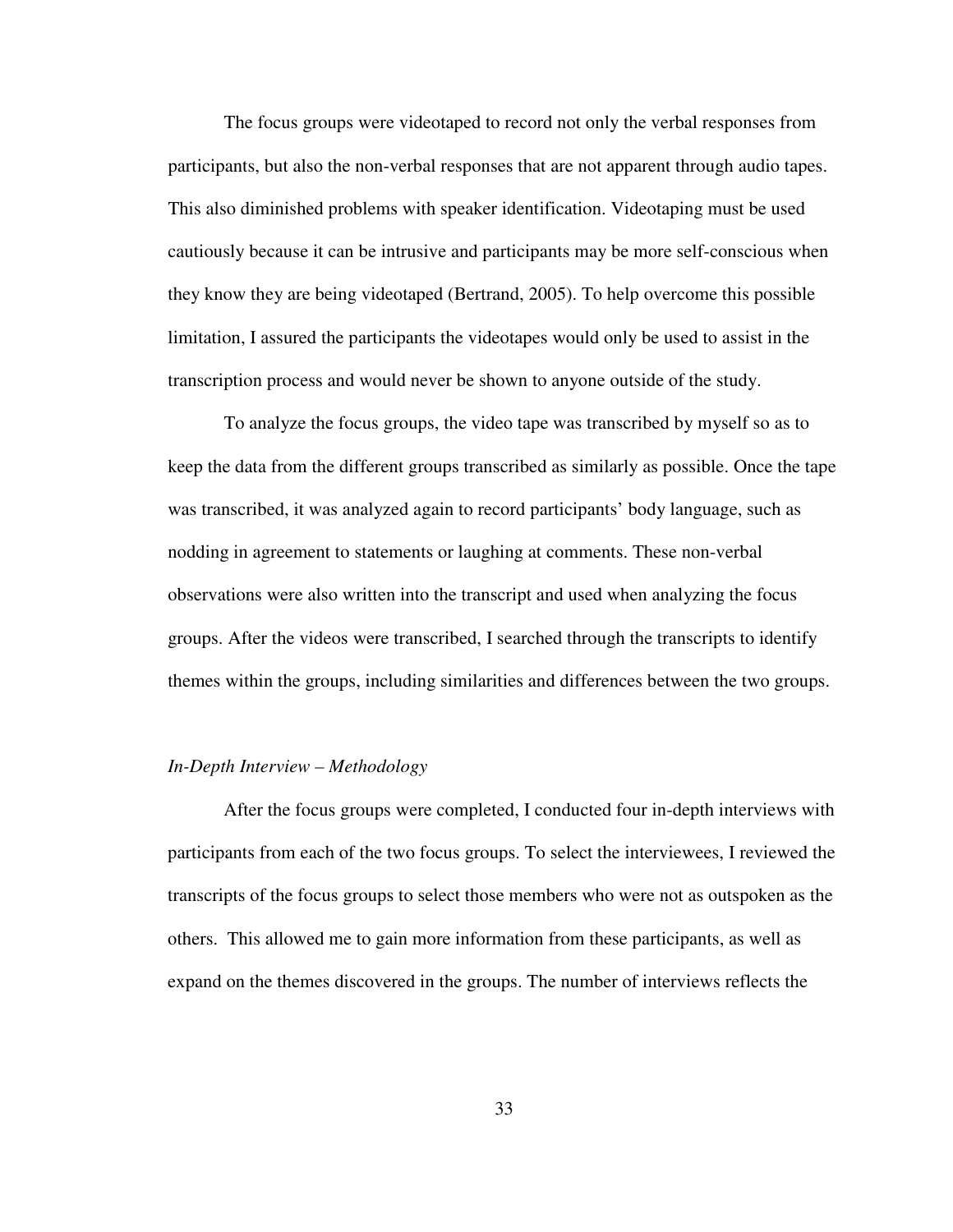redundancy in answers which were similar to the answers received in the focus groups, making this study more valid (Gay, 2003).

According to Lindlof and Taylor (2002), interviews are used to validate and verify information that may have been acquired through other sources. This allowed me to go back and clarify some of their answers and opinions that were discussed in the focus group. It also gave me a chance to go over new topic areas that may have been brought up in the course of the group discussion, as well as any topics that were not mentioned that may be pertinent to my study.

Interviews can help a researcher obtain a person's attitudes, opinions and motivations for thinking a certain way on a specific topic (Berger, 2000). Since my study focuses on people's opinions, attitudes, and perceptions about sports teams, interview techniques are an effective way to achieve these answers.

The method of interviewing used as a follow-up to the focus group is based on a semi-structured, general interview guide (Appendix F). This approach will have a basic format of what is to be covered and discussed in the session, but will allow for digressions and interactions by group members that are productive to the research (Bertrand, 2005). This style of interviewing gives the interviewer the freedom to ask questions in different ways for different participants, allowing for several different ways to achieve the goals of the study (Lindlof & Taylor, 2002).

The in-depth interviews were conducted over the telephone, and questions were worded and arranged in a particular order so as to allow for ease in comparing the data collected with other in-depth interviews, as well as with the responses received in the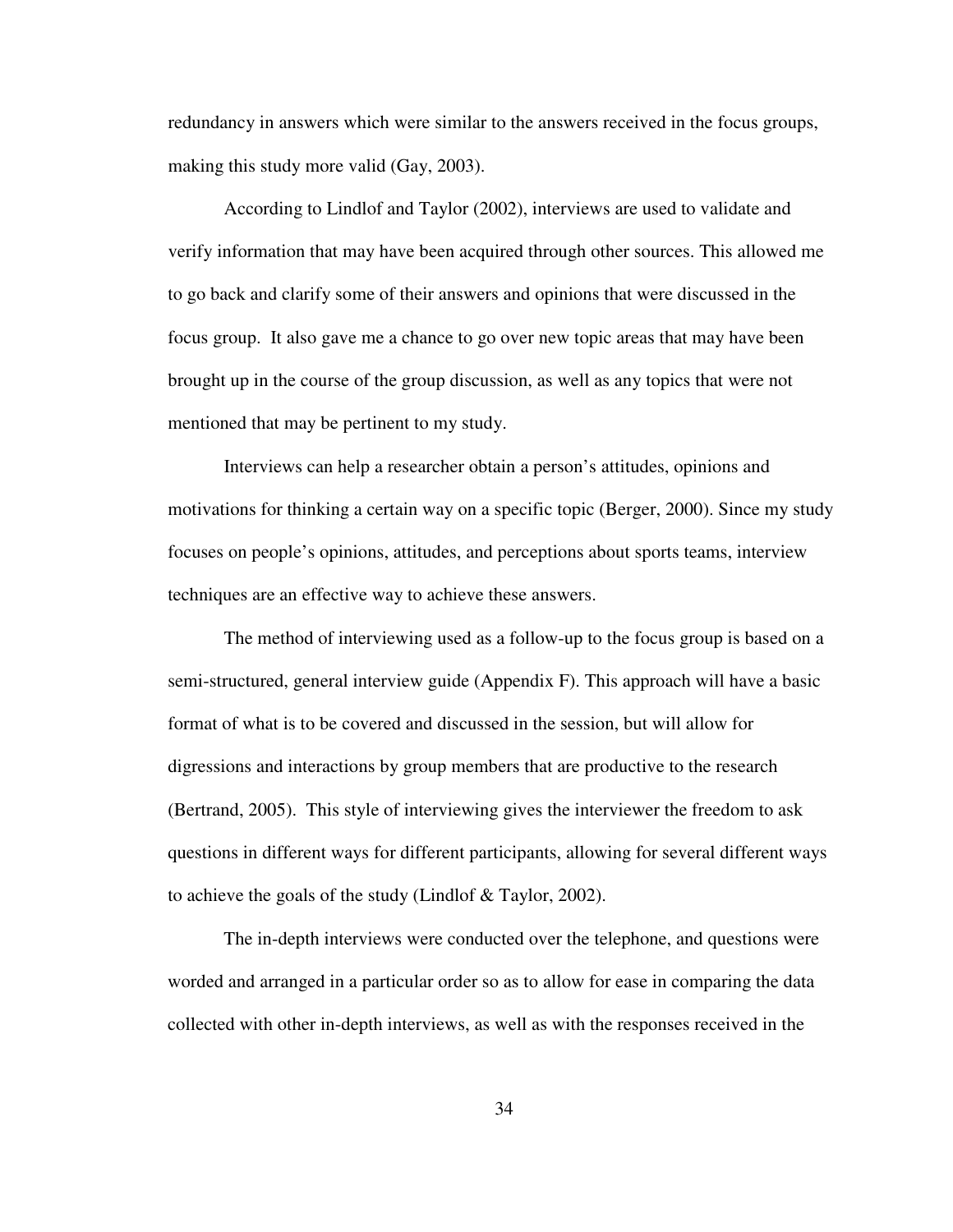focus groups (Bertrand, 2005). This structured format maximizes the reliability and credibility of the findings of the interviews (Lindlof & Taylor, 2002).

The questions in the interviews were directly related to the points of discussion in the focus group. The objective of these interviews is to clarify opinions on the designated topics, determine what has influenced these study participants to have opinions, and to understand the motivations that cause these participants to act on these opinions in their decisions regarding the sports team (Lindlof  $\&$  Taylor, 2002). The questions were formulated after the focus groups have been analyzed so as to use the follow-up interviews to expand on themes found in the focus groups. The interviews were recorded, and I later transcribed them. By transcribing these myself, I can help to ensure that each level of analysis was conducted in a similar way. Finally, the interviews were analyzed to look for themes and congruencies with the focus group analyses.

#### *Research Questions*

The following research questions guided this study and serve as the main focal point for the focus groups and in-depth interviews conducted:

1) What accounts for people's strong emotional connection to the NFL team in their city? 2) What are the most important benefits the citizens perceive that the city itself and the residents of the city receive from the presence of the NFL team in their city? Moreover, how are these benefits classified, i.e. monetary or emotional, etc.?

3) When making decisions concerning the team, such as acquiring a tax to pay for a new team or to build a new stadium, what do people base their decisions on?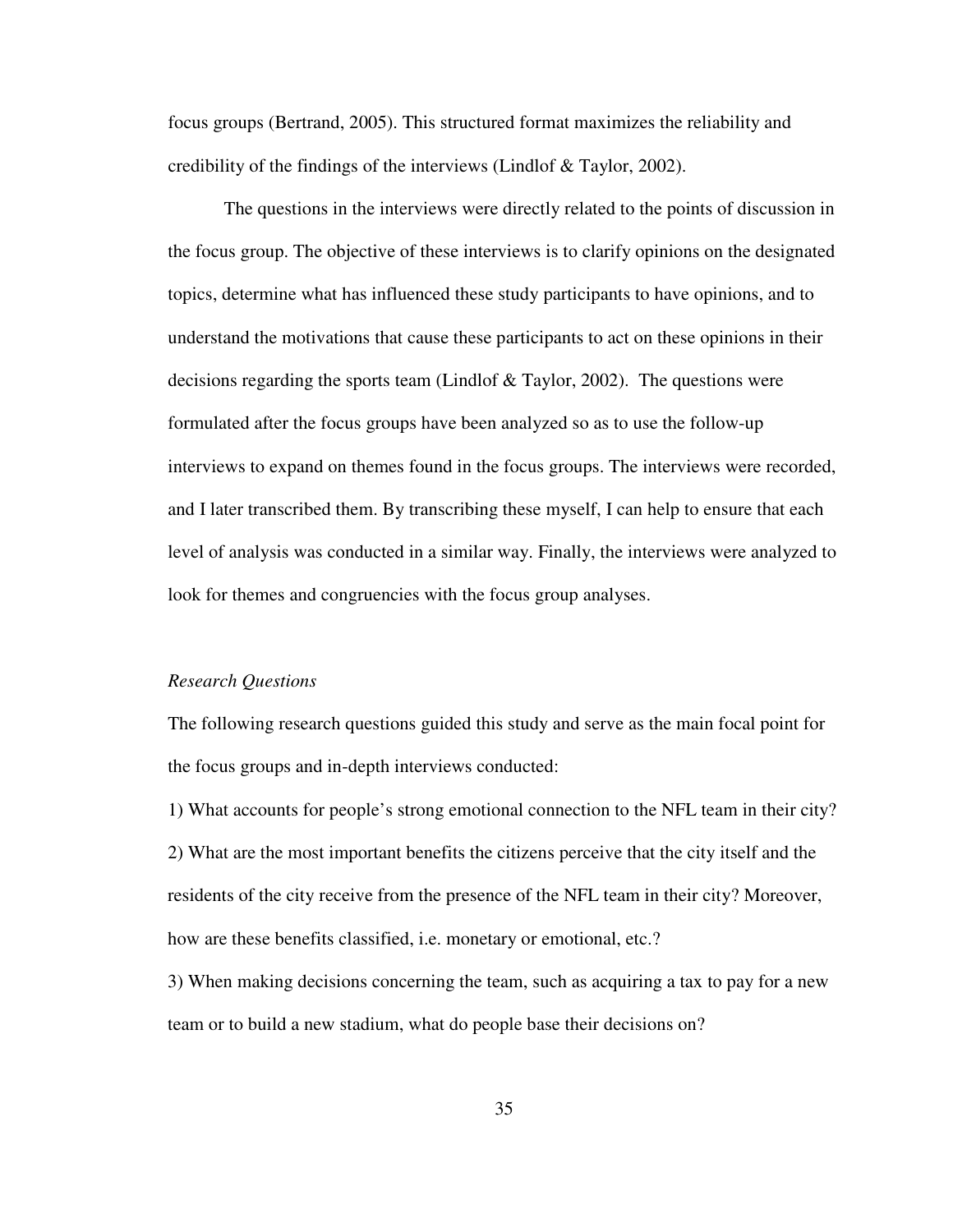4) Is there a different emotional connection between the Dallas Cowboys and their fans and the Houston Texans and their fans? If so, what can account for such differences?

By answering these questions, I hope to achieve a better understanding of why people have strong perceived connection with the sports team in their city. Further, I hope to understand the reasons people in the city are loyal to their team, as well as to see if this loyalty and emotional connection can cloud their logical decision-making abilities regarding sports teams and their demands on a city.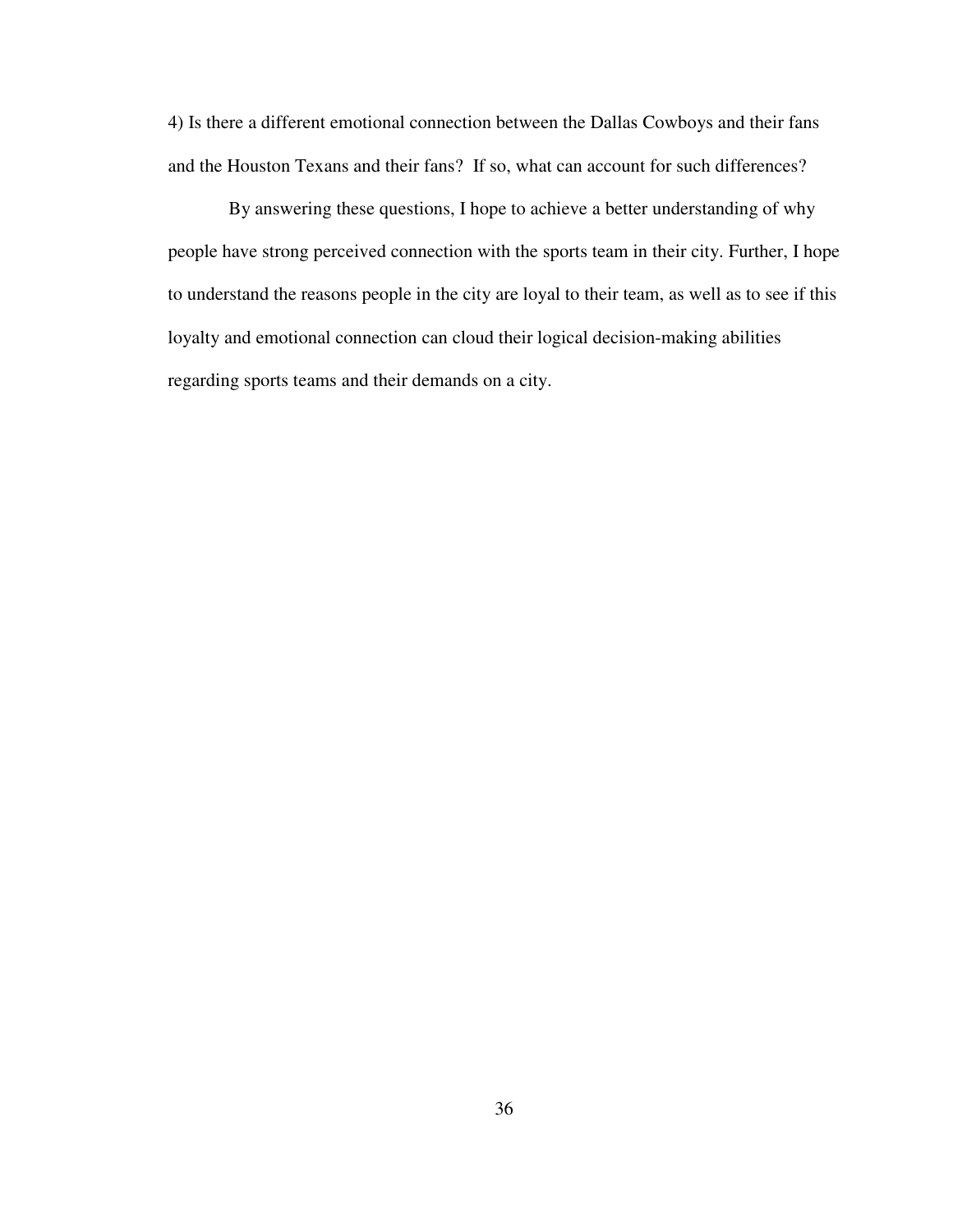## CHAPTER V

## ANALYSIS

As mentioned, two focus groups were conducted for this study, one in Dallas and one in Houston. The Dallas group was made up of seven members who all currently live in Dallas/Ft. Worth, and the Houston group had nine participants from the Houston area. Different opinions and reactions were expressed in each of the focus groups; however, several of the same themes emerged in both groups. These themes were identified and expanded on through the follow-up interviews. Four members of each focus group were selected for these interviews. The themes found through this combination of methods include: viewpoint similarities on city and team, the importance of winning, the influence of family and friends on fan loyalty, the role of the media, financial non-support for teams, and contradictory opinions of the opposing teams.

## *Viewpoint similarities on city and team*

The Dallas focus group appeared to have a positive view toward their city, as well as their football team. When describing their city, they mentioned the business side of Dallas and the shopping aspect. **Danielle** believes that people from outside the city view Dallas, "like a big vacation for them because they can go shopping and to Six Flags all in one place." Moreover, there were no negative views expressed regarding the city of Dallas by study participants.

Overall, the participants also held positive views of the Dallas Cowboys. Out of the seven participants, one considered himself a strong fan, one a non-fan, and the other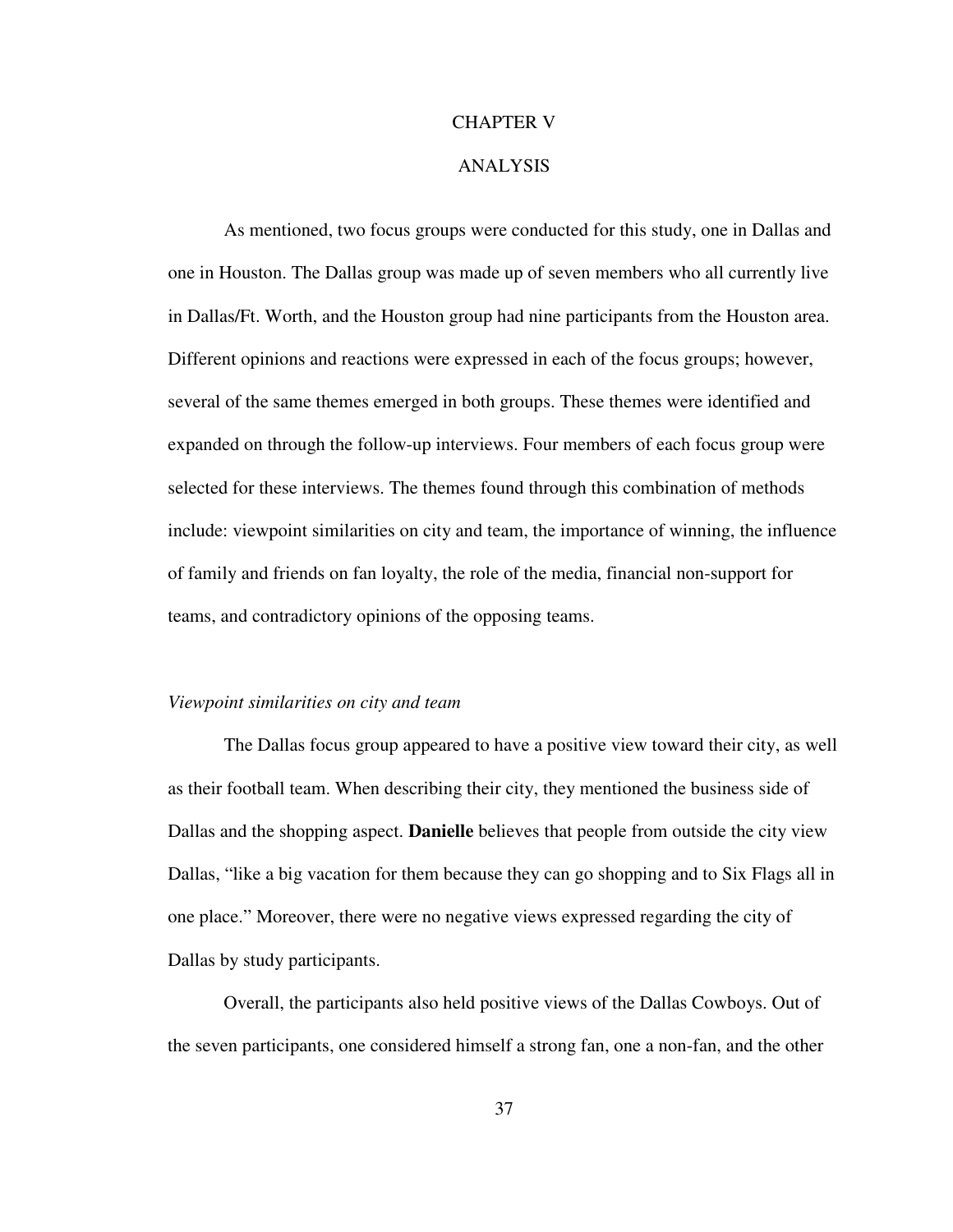five participants were in the middle as minimal to mild fans. The level of fandom was determined by the pre-focus group survey that asked participants how often they watched the team play, how often they read about the team in the newspaper, and how often they discussed the team with their friends. The final question on the survey was a ranking of how loyal of a fan they considered themselves on a scale of one to ten. Participants who considered themselves a 0-2 on the test were non-fans, 3-5 were minimal fans, 6-8 were mild fans, and 9-10 were strong fans.

**Ben,** the only **strong fan,** went as far as to say that, "everyone loves Dallas and the Cowboys." Even those who only considered themselves **minimal** fans, spoke very highly and passionately about the Cowboys. The **non-fan Alex**, explained that he was not a fan due to the fact that he was originally from Canada where hockey was considered the top sport. When asked why the Cowboys were considered America's Team, **Ben** explained, "Back in the early 90's the Cowboys were a fairytale story, like a Cinderella story. Jimmy Johnson was the most loved coach…Jerry Jones was the owner who ruled with an iron fist. They had great Hall of Famers."

Conversely, the Houston focus group seemed to have a negative view of their city, which may have in turn enhanced their negative view of the Texans. When asked about how they see their city and how others might view their city, they responded with negative words, including "dirty" (**Derek**), "crowded" (**Kevin**), "horrible pollution" (**Lauren**), and "humid" (**Chris**). Further, **Lauren** commented that people's view of the city may be distorted based on "the studies out there that rank us as the city with the most pollution and the most overweight individuals."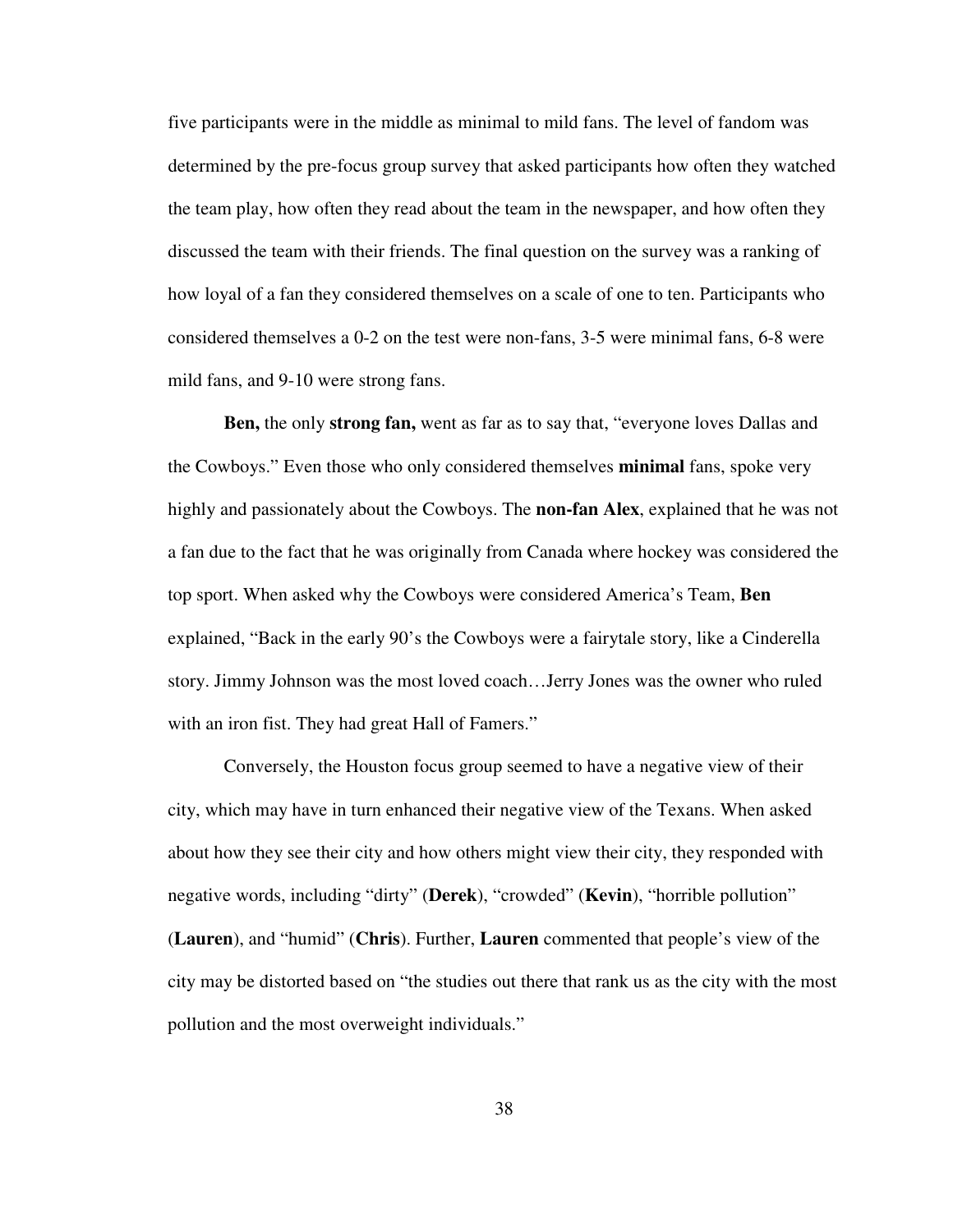When asked about their general opinions of the Houston Texans, participants' opinions did not get any better, using words such as "terrible" (**Kevin**), "not a good team" (**Tanner**), and the "worst team in the NFL" (**Aaron**). Four of the nine participants did not view themselves a fan of the team at all, while the other five are **minimal** to **mild** level fans. The levels of fandom were determined using the same methods as in the Dallas focus group.

When discussing the team, **Chris** said, "When they [the Texans] first came, because it was a real big deal, everyone was a fan, and now they are terrible." **Jennifer** commented, "The hype is gone." Most of the respondents felt like there might be hope for the Texans in the future, especially with the number one draft pick this year. Kevin remarked, "I'm not going to stop being a fan just because they aren't playing well…I don't think they'll stay terrible forever!"

In sum, in both focus groups, participants' views of the city appeared to coincide with their views of their city's team. In Dallas, the participants all had positive views of their hometown, which was carried over to their positive views of their team. In Houston, the participants were negative in their descriptions of their home and were equally as negative in discussions of their team, the Texans. The two focus groups had very different opinions of their cities and NFL teams; however, they were similar in that both focus groups had the same opinion of both their city and their NFL team.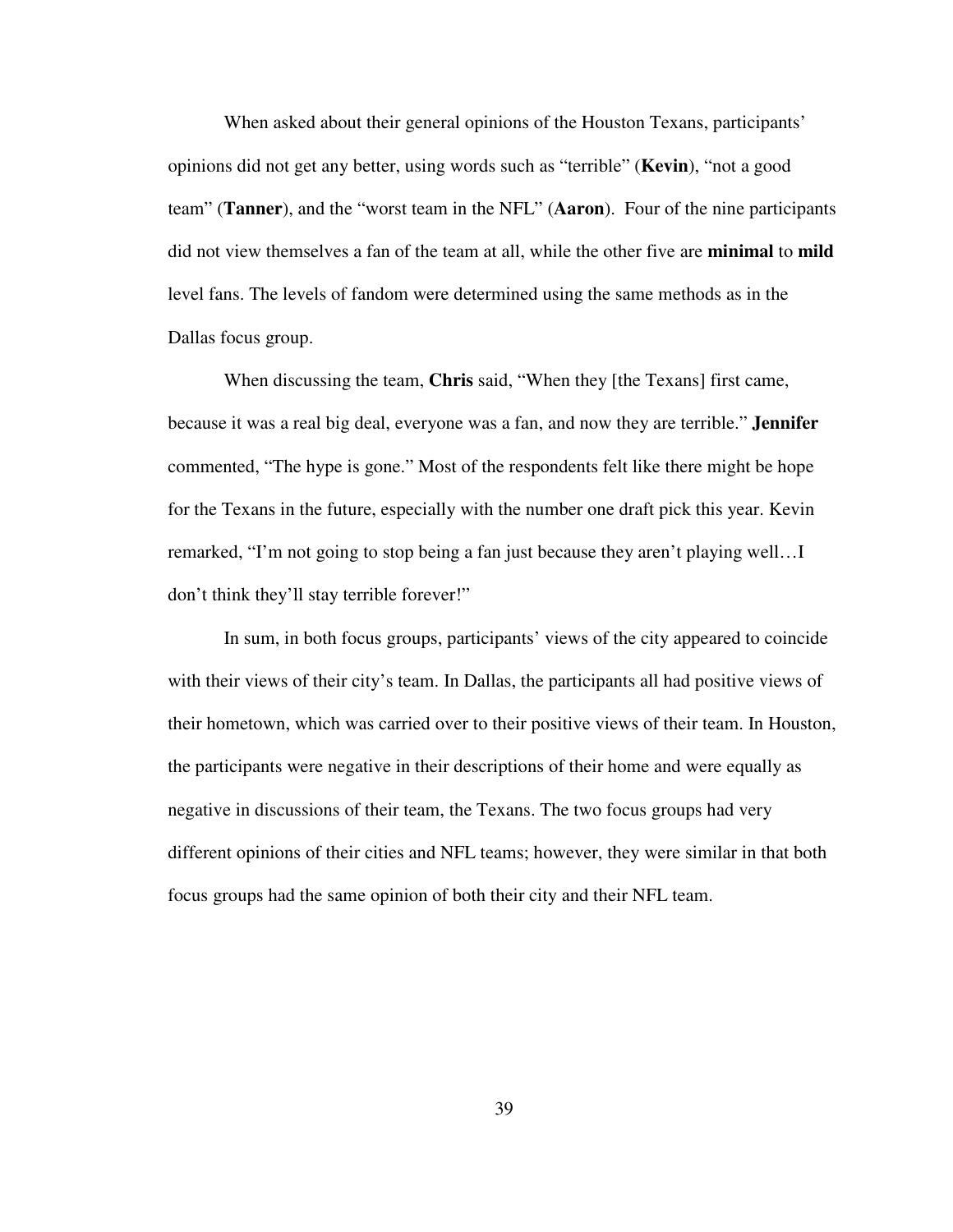#### *The Importance of Winning*

Winning was an important theme in both focus groups, but was interpreted differently in each group. Discussion around the Cowboys centered on a positive history of winning and tradition. The idea of winning was mentioned ten times throughout the Dallas focus group. **Eric** commented on the Cowboys "history of winning," which encouraged "football fans to jump on the bandwagon" because "no one likes to be affiliated with a team that is losing." Several participants stated that a true fan should not care if the team is having a winning season; however, the amount of talk centering around the Cowboys winning championships and dominating the NFL seems to contradict such statements. **Lindsey** claims she got hooked on the Cowboys when they were "really good" and now when they are not doing as well, she remembers the "Glory Days and… the experience of always being a winner."

Winning was mentioned eleven times throughout the Houston focus group; however, it was mentioned in four different ways and none of them was stated positively toward the Texans. The first, and most common mentioned theme, was the lack of wins with the Texans, as shown in **Kevin's** comment, "they are a terrible team!" The word winning was also used in connection with the Cowboys and was brought up three different times. **Kevin** mentioned that "They have a lot of records," and **Jennifer** remarked, "The Cowboys have a tradition of winning…" When discussing the popularity of a sports team, winning was used to emphasize which team was most popular at that moment in time. **Jennifer** commented that "people are more attracted to the winning team," and **Chris** mentioned that the easiest way to determine which Houston sports team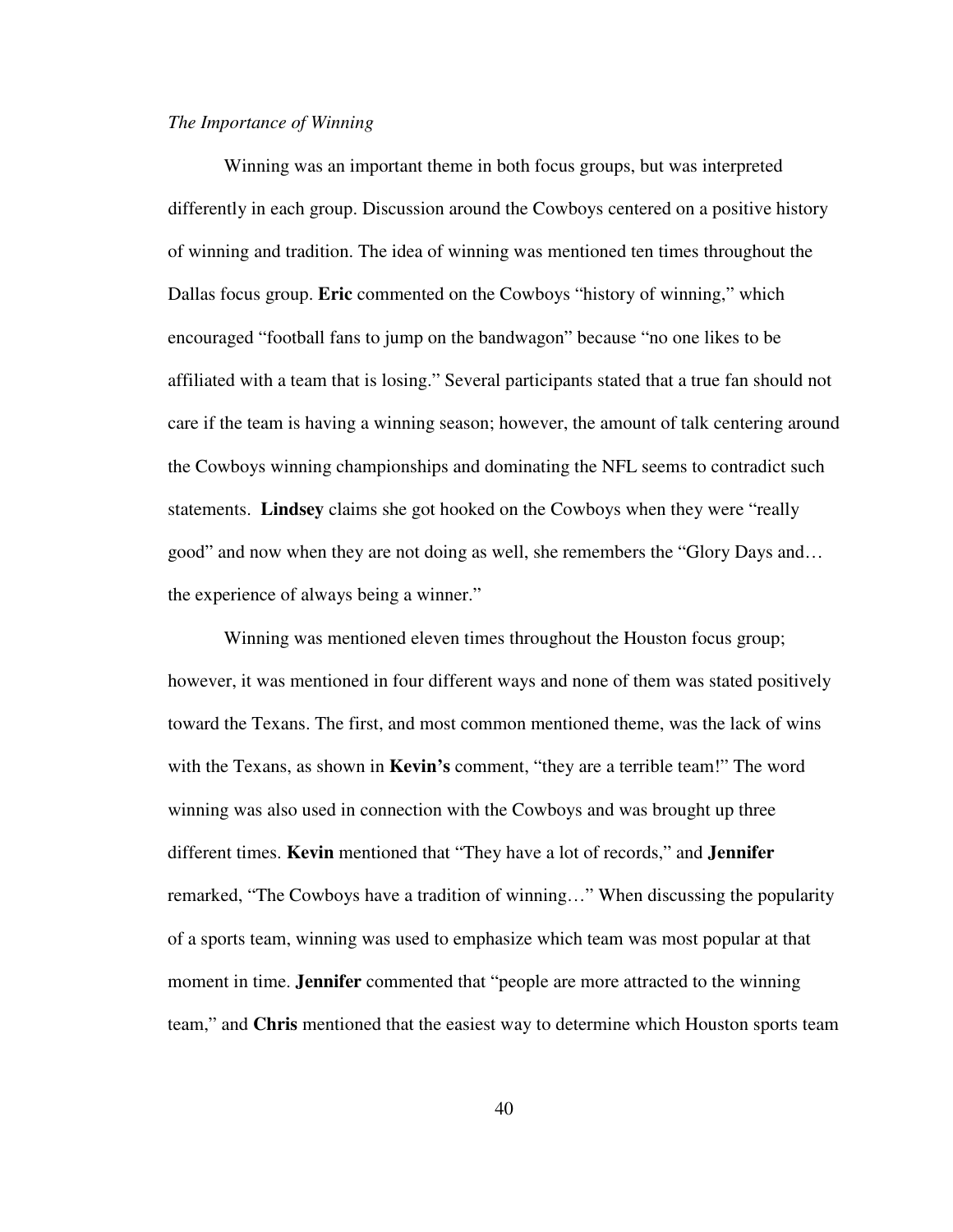is most popular at the time "just all depends on who is winning." The final use of the word winning came when discussing the future of the Texans and what they can do to increase support. **Tanner** stated that if "the Texans started getting better and winning games…the city would have something to be proud of…they've [the Texans] got to start winning to gain public support."

From these findings, the follow-up interviews with the members of the Houston focus group centered on the concept of winning. When asked what they thought the Texans could do to increase fan loyalty, all four participants, **Aaron**, **Allie**, **Lauren**, and **Brad**, said the team should start winning games. They also said a team's winning or losing record is directly related to the fan's loyalty to the team. **Allie** claimed, "Fans don't like to watch their team lose," and **Lauren** mentioned, "It is hard to be motivated…if you're going to see the team lose." **Brad** went a step further saying, "For the casual fan, winning and losing has a lot to do with the extent of their involvement…if their team starts losing then they will become a fan of the team that is winning."

All in all, although most participants asserted a fan should be loyal to their team in all situations, both focus groups discussed the importance of winning frequently. Overall, both focus groups had the same opinions of winning. They both discussed the Cowboys and their winning records, as well as the Texans and their need for winning records.

41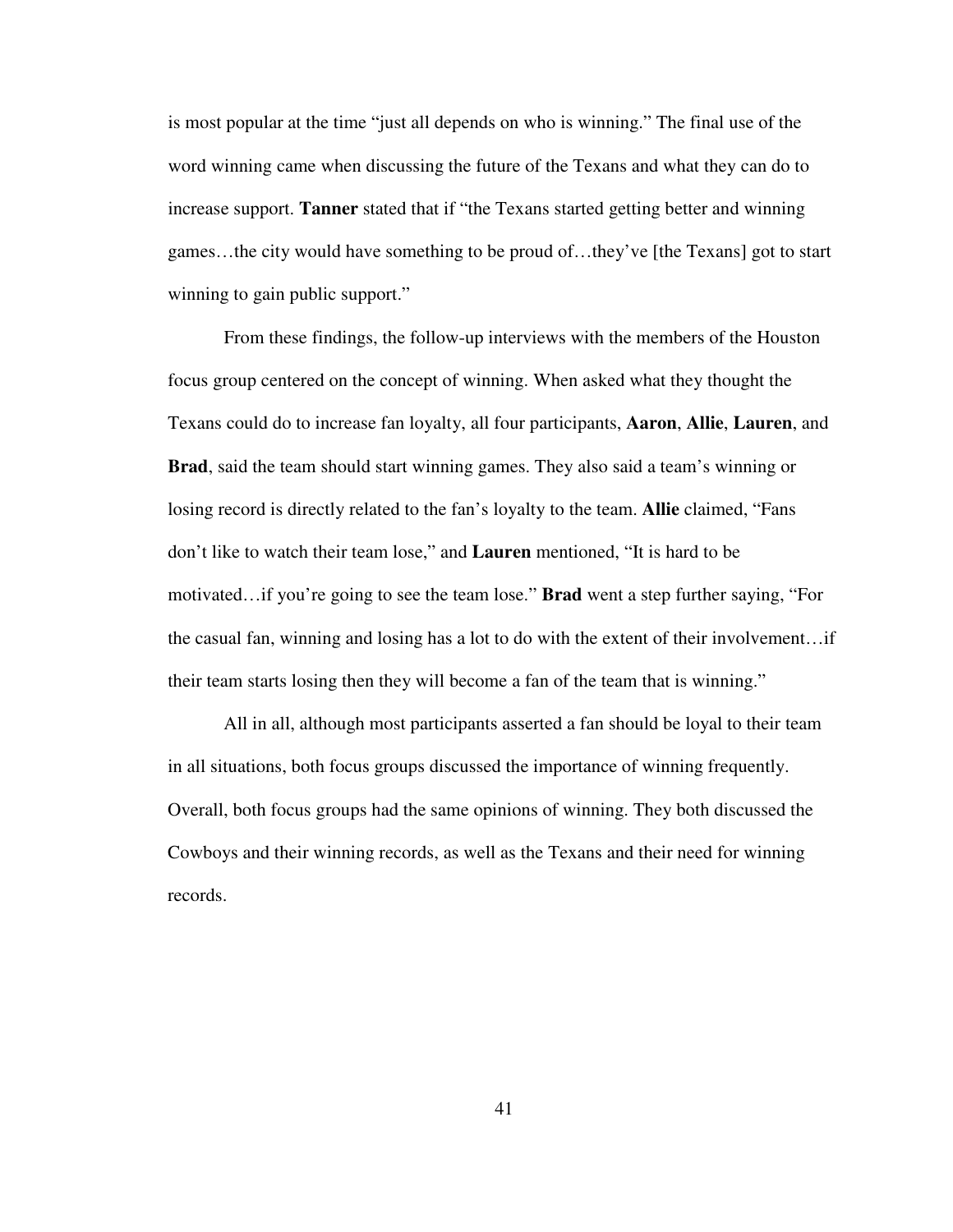#### *The Influence of Family and Friends on Fan Loyalty*

Everyone in the Dallas focus group agreed that a large part of loyalty towards a sports team comes from within your family. **Danielle, Ben,** and **Carol** recalled watching the Cowboys on TV with their family at a very young age. **Danielle** remarked, "My family has had the same four season tickets since I was little. Like, even when we moved away for a couple of years, my parents would still fly back for home games." Watching and discussing Cowboys' games is something **Danielle** does often with her family, even though, she does not believe she is as big of a Cowboys' fan as the rest of her family. **Carol** remembers wearing "Cowboys' shirts that went down to the ground," but they were "cool 'cuz that's what my dad was wearing."

Similarly, the importance of family and friends was also highly identified in the Houston focus group. **Chris** commented, "It's usually what you grow up watching. It's what you dad watches, so it transforms into what you watch." **Tanner** and **Aaron** also agreed that family and friends have the strongest impact on your team loyalty. They mentioned this was even stronger when you are a child because you tend to look up to your parents and where their team loyalties lie. "Whenever you're raised and your dad likes watching football and loves the Cowboys, you tend to do the same thing" (**Tanner**). Everyone agreed that the team you grow up watching tends to be the team you root for once you are grown up. Since the team you grow up watching tends to be the team your parents grew up watching, fan loyalty appears to stay within the family.

Both focus groups agreed that the influence of family and friends is the most important factor in team loyalty. They also agreed that most loyalties are formed at a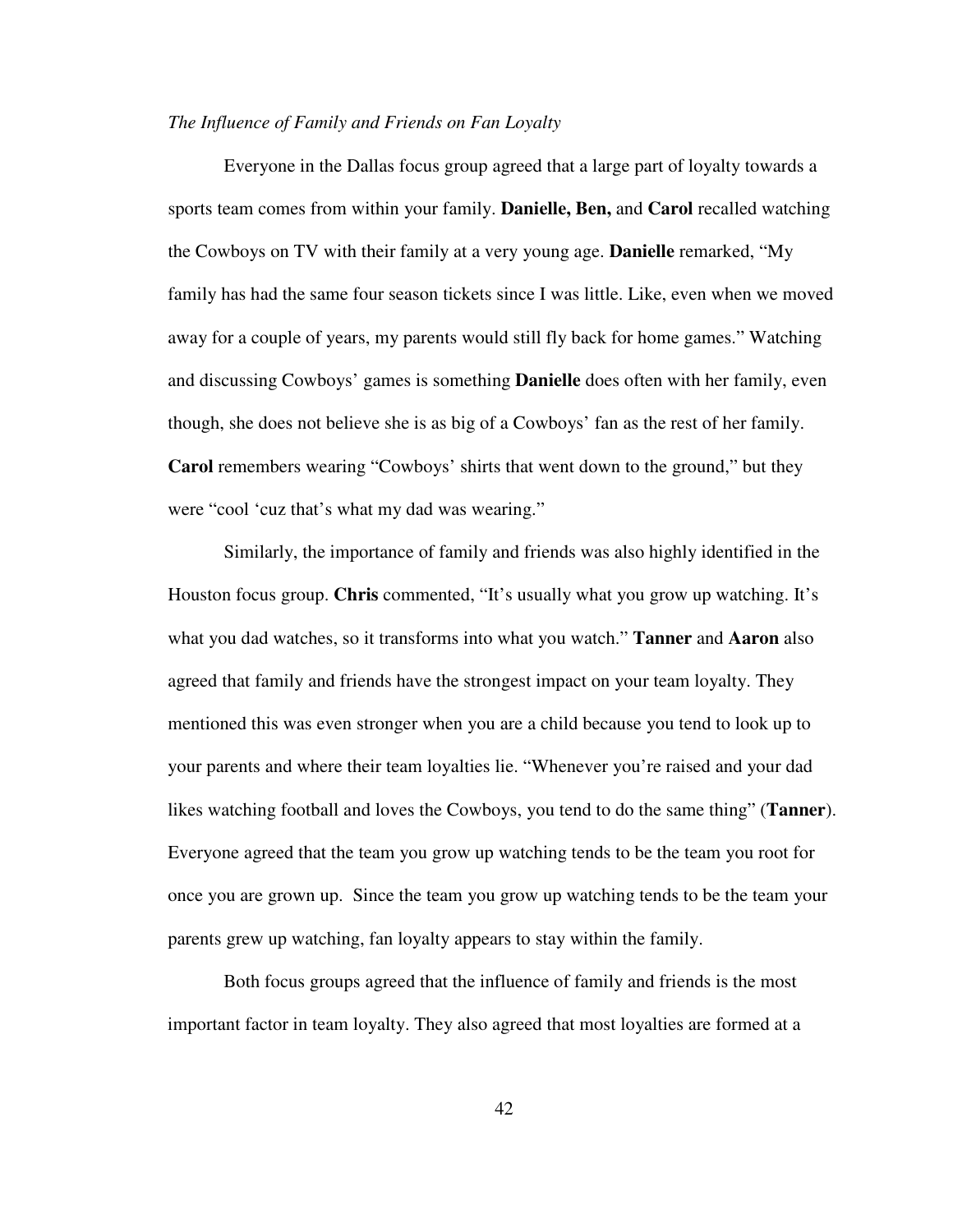young age when you are easily influenced by your parents and their team loyalties. These loyalties are then passed down from generation to generation within a family.

## *The Role of the Media*

Notable players from the Cowboys were mentioned several times throughout the discussion by participants, not only in the Dallas focus group, but also in the Houston focus group. The trio of Michael Irvin, Troy Aikman, and Emmett Smith were discussed as being an integral part of the Cowboys' appeal. **Ben** commented, "Just the way the media portrayed them in *Sports Illustrated* they became America's team," and **Alex** responded with "It's how you think of the team." **Carol** remarked, "It was those three who brought life to it all… and made everyone look at it [the Cowboys] and go 'Wow, the Cowboys are awesome!'" **Carol** also mentioned the commonly heard media phrase, "How 'bout them Cowboys?" She remarked, "Where did that phrase come from? I think the media really pushes and portrays that [view of the Cowboys]."

In **Eric's** follow-up interview, he focused on how the media "tends to put them [the Cowboys] in a positive spotlight for whatever reason, and this helps to overshadow their faults when the players get into trouble." He mentioned that the Cowboys' players' problems seem to disappear quickly, whereas with other teams, it hangs over them. **Eric** continued, "When the Cowboys were busted for a drug scandal, it was big news for a night or two but then it went away…unlike the whole Terrell Owens issues this past season that kept being brought up night after night." **Ben** took a similar approach in the follow-up interview saying he believes that the media has helped the team a lot by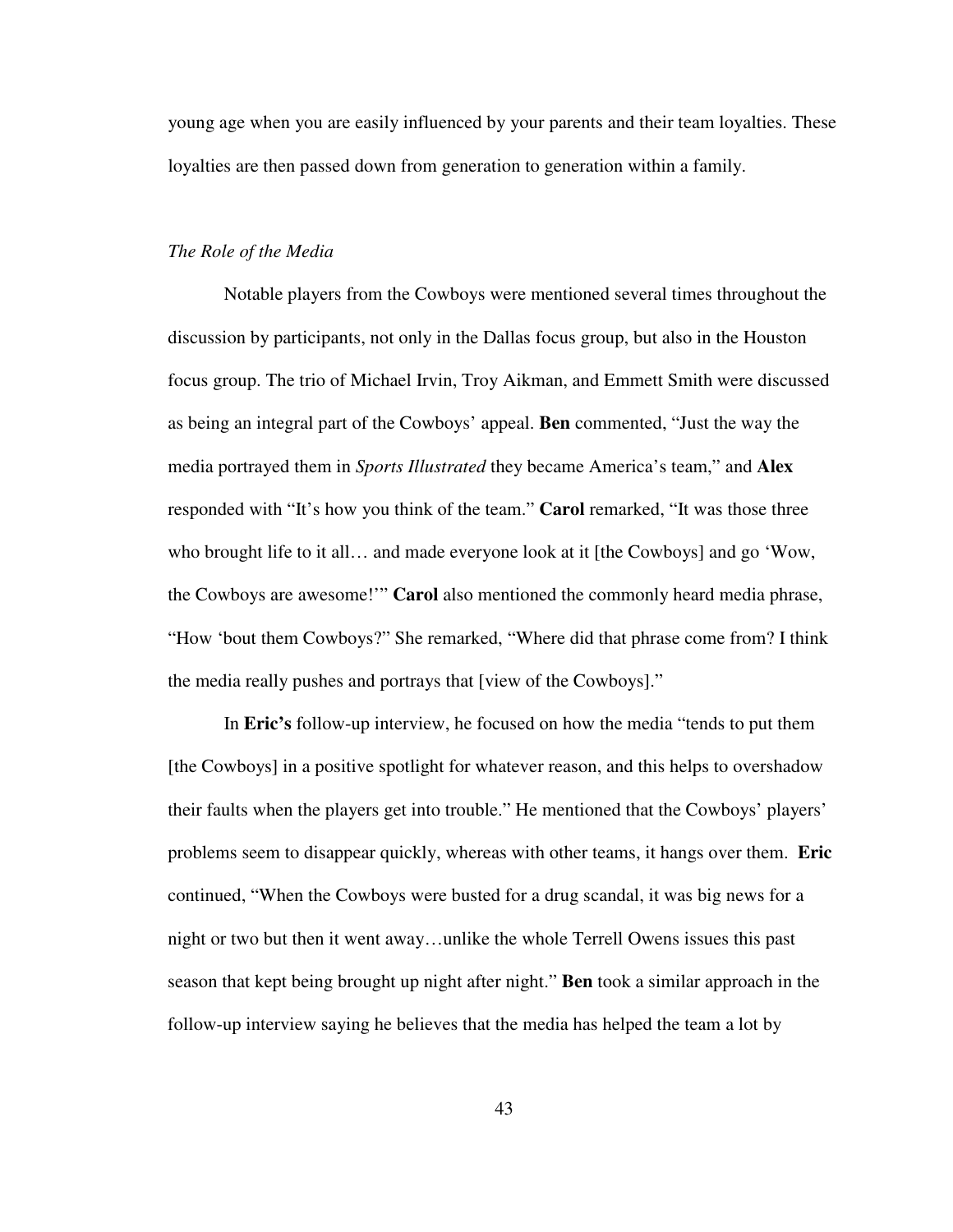"portraying the Cowboys as America's team and by glorifying individual players, their characters, and their reputations on and off the field." **Danielle**, however, took the opposite view in her follow-up interview stating, "The media has a negative effect…because they mostly show what they do wrong."

The Houston focus group also agreed that the media can be very influential, but they did not give as many examples of this theme as in the Dallas group. Most of the talk surrounding the importance of the media was uncovered during the follow-up interviews where talk surrounded the Cowboys. **Aaron** claims, "The media helps draw in the bandwagon crowd, especially for the Cowboys." **Allie** mentioned, "Every time the Cowboys play, the commentators overtly cheer for them." **Lauren** believes, "the media has a large impact…[and] has helped make Dallas a well-known city…and [this] has made being associated with the Cowboys a very respected position." **Brad** commented that the media loves to talk about the Cowboys because "the story line is juicier…and they are the team that everyone would like to see succeed because it promises for a great story line, but they are also the team everyone loves to hate." Overall, there was no mention of any positive or negative coverage of the Texans, just that the media can be important to a team. **Lauren** did state, "If it weren't for seeing them [the Texans] on ESPN, I wouldn't know much about the Texans."

In sum, when discussing the role of the media on fan loyalty, both focus groups discussed the media's focus on the Dallas Cowboys, instead of the Houston Texans. Both groups spoke about notable players from the early 90's and how their spotlight in the media was good media for the Dallas Cowboys. The Dallas group focused on all of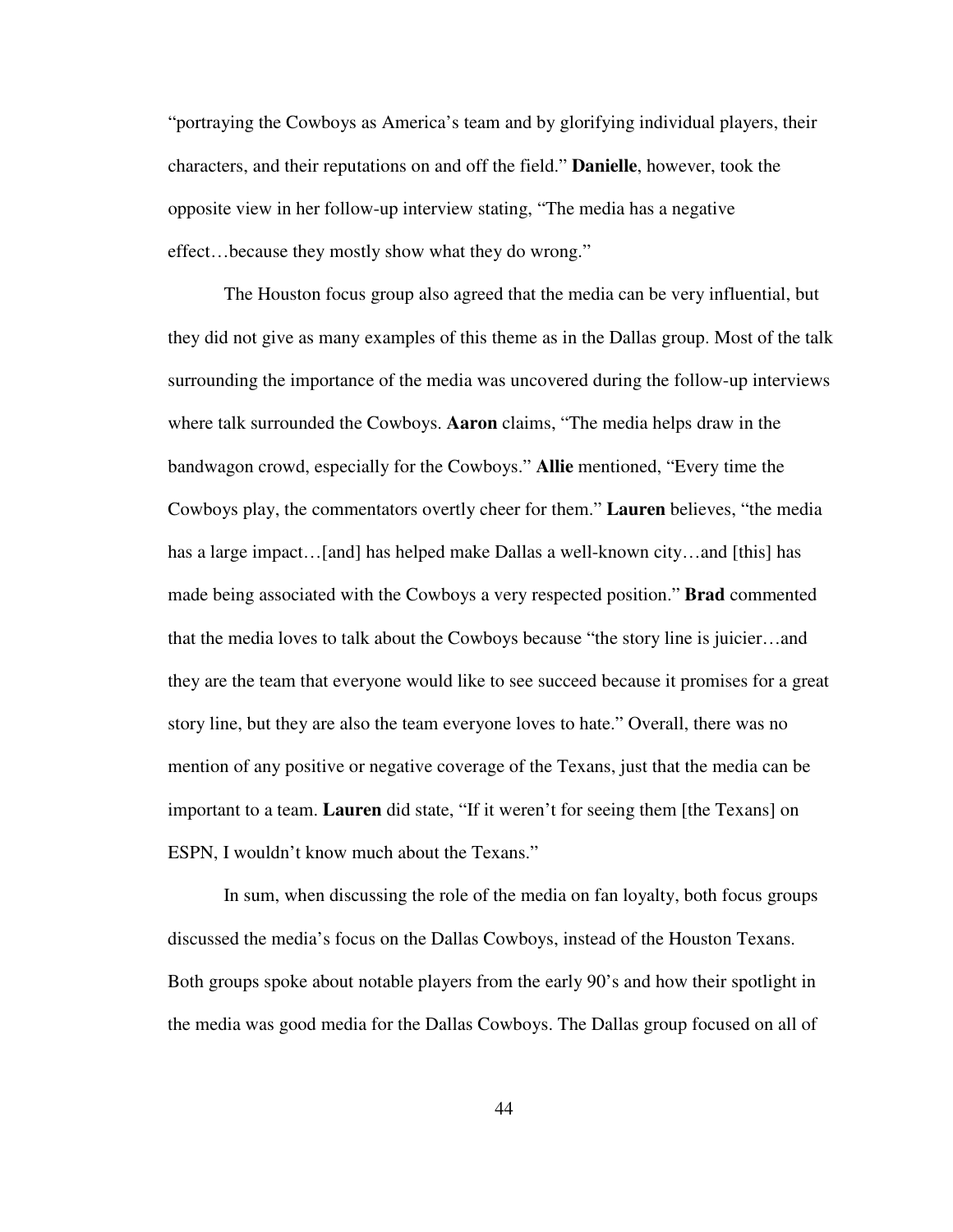the positive media the Cowboys receive and how this has enhanced their image and given them the moniker of "America's Team." The Houston group was very similar in their responses to the question; however, one participant in each group focused on the negative role the media can have when highlighting team and player mistakes.

## *Financial Non-Support for Teams*

When discussing financial support for the Dallas Cowboys in the recent controversy over a new stadium, all participants agreed that the team needed a new stadium, yet, none of them were willing to pitch in any of their own money to assist in financing it. **Lindsey** remarked, "I don't want them to leave, but they make so much money, they can pay for their own darn stadium," and **Ben** stated that "Jerry Jones can buy himself a new stadium!" **Danielle** did make an observation that older fans would contribute: "People who have been fans longer than most of us have been living would [contribute]."

The Dallas focus group believed the Cowboys to be a large part of Dallas, with **Eric** arguing, "Without the Cowboys, Dallas would not be the same city as it is today." Similarly, **Danielle** stated, "The Cowboys are a part of the Dallas culture, they mean so much." Participants realized that a lot of events and sponsorships are centered around the team, as well as companies bringing their clients to the game to conduct business. **Ben** remarked, "When we are winning…business freakin' booms…if the Cowboys left, it would affect the little niche markets, like Cowboys restaurants, bars, apparel stores. It would be a trickle down effect for the city." The rest of the group also agreed that the loss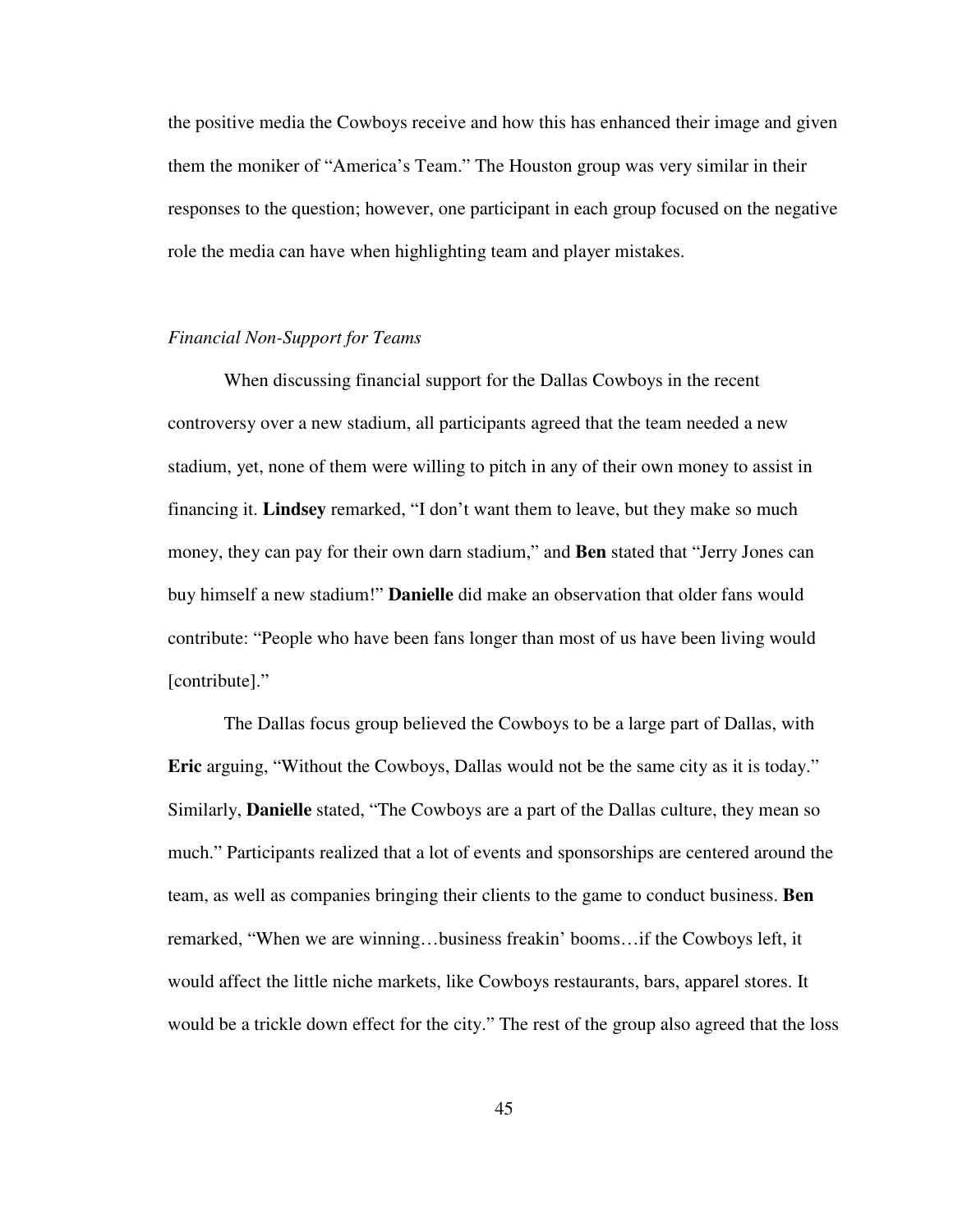of the Cowboys would be hard on the city economically, as well as hurt the city's reputation; yet, when asked about how much they would be willing to pay in taxes to keep the team in Dallas, the answer from participants was a resounding "NONE!" Even **Ben** who considered himself a "die-hard" fan, said he would only be willing to pay a minimal amount. Moreover, **Lindsey** commented, "There are so many other ways to raise money than taxing the residents. I feel like that would be a last resort type of thing."

The Houston group, as a whole, strongly supported the idea of a new stadium and thought its presence was great for the economy by its potential to bring in large venue events like the Super Bowl. However, when they were asked if they would have been willing to pay taxes to assist with the new stadium, only **Ben**, **Derek, Kevin** and **Alexis** said they would be willing to pay a limited amount of \$25-\$75 a year. When discussing if they would pay money to keep the Texans in Houston if they were looking to leave, the answer was a resounding "No." **Lauren** stated, "Houston existed just fine without the Texans for those couple of years, and I believe they could do it again."

In discussing the possibility of losing the Texans and how it would affect the reputation of the city, **Kevin** commented, "I think what team would ever want to start there again after the city has already lost two teams in a row? That's pretty pathetic for the fourth largest city in the U.S." **Brad** believed, "The effects would be felt by some, but not all, and life would continue as usual." **Jennifer** mentioned that a loss of a professional team "would make it hard to compete with other large cities like Dallas." **Derek** and **Chris** mentioned the economical loss that would occur to the city due to a loss in related sales and the stadium bond that would still have to be paid. **Chris** said, "If it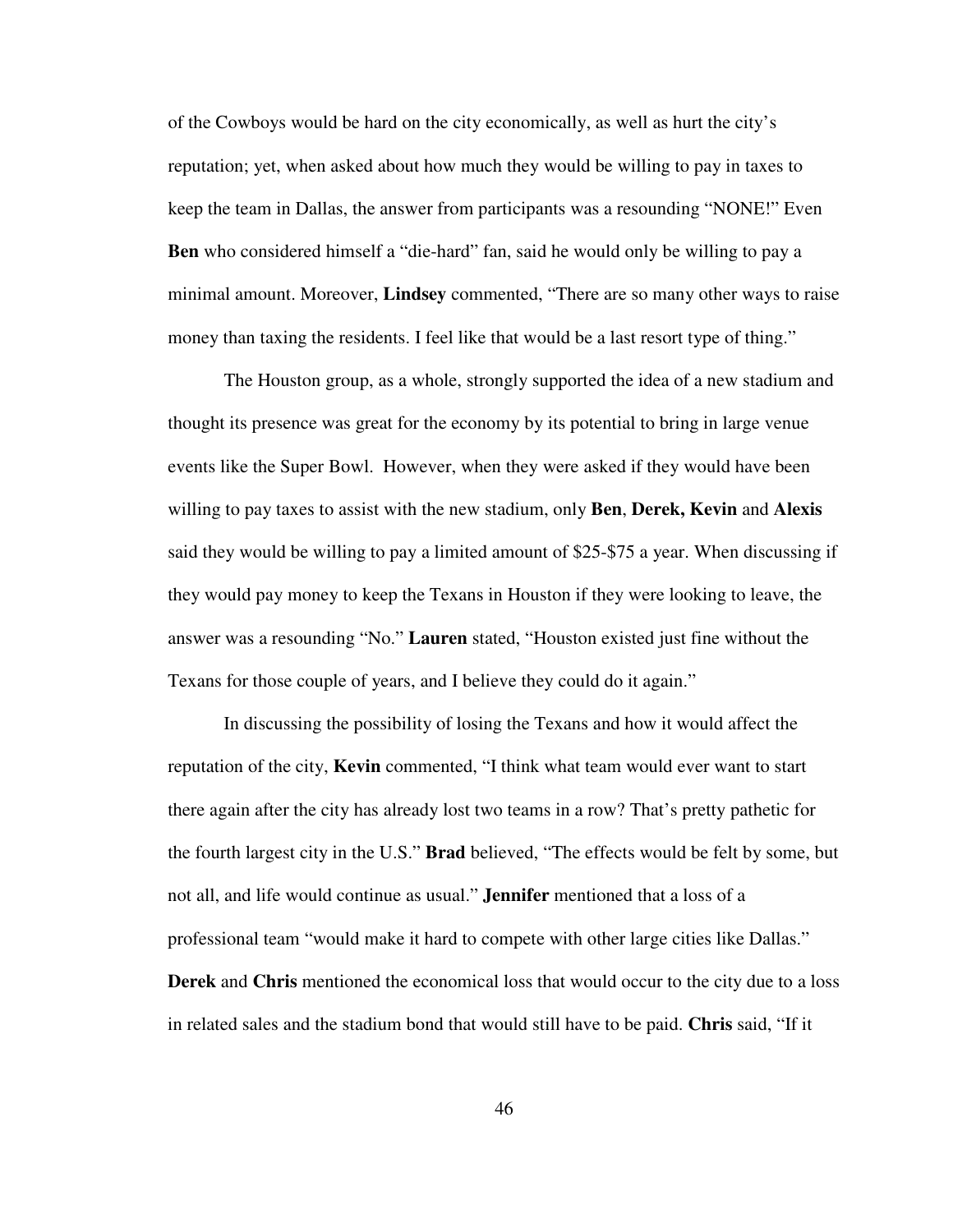were to happen in the next couple of years, I don't think it would phase anyone at all, except economically. Now if it were to happen 20 years from now, I could see it hurting the city both emotionally and economically." However, **Brad** did not believe the city would be hurt economically arguing, "I think the money will still be spent in the economy, but instead of in that area of town [where the stadium is located], it might be on the other side of town."

In both groups, participants were strongly opposed to contributing monetary support for the teams. Both the Dallas and Houston groups were in favor for new stadiums for their teams, but only members of the Houston group were willing to contribute a minimal amount of their own finances to the construction of a new stadium. This seems contradictory since the Dallas group had stronger loyalty towards the Cowboys than the Houston group did for the Texans. Both groups were against paying taxes to keep the teams in their cities. This is not surprising in the case of Houston, since they did not seem to be as supportive of their team; however, it is surprising for Cowboys fans who said they would be devastated if the team left there city.

#### *Contradictory Opinions of Opposing Teams*

When the Dallas group was asked about their opinions of the Houston Texans, **Lindsey** started laughing and said, "I had kind of forgot about them until you just now said something!" This sentiment was reflected by all of the Dallas group participants. **Ben** also described the Cowboys as "the only football team in Texas for so long, until the Texans came around." This comment was made three separate times in the focus group. It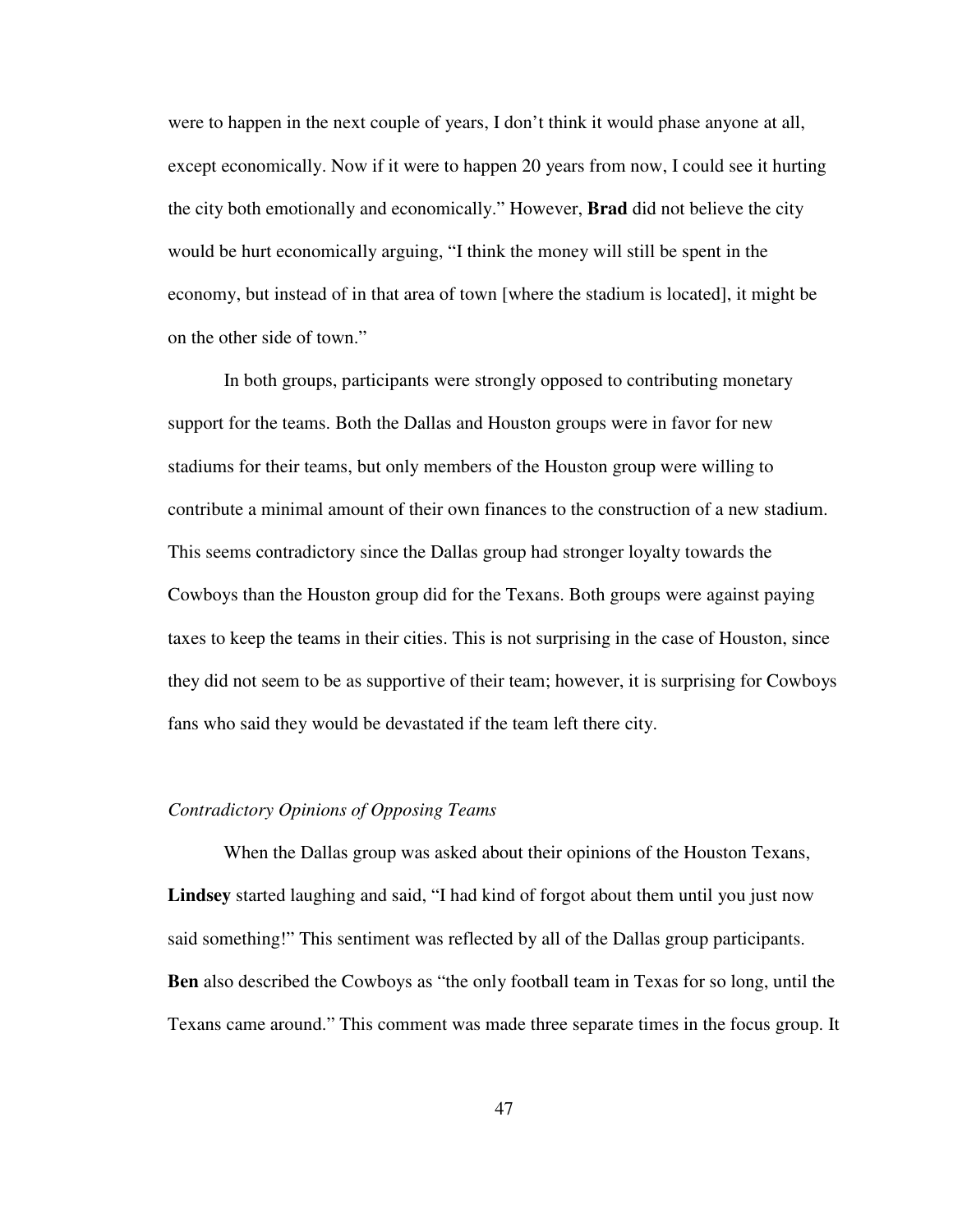is worth mentioning because it is untrue. Before the Texans, there were the Oilers who were in Houston for close to 40 years and were founded the same year as the Cowboys. This shows a disconnect between the participants in the Dallas focus group from the other sports teams in the state.

None of the members of the Dallas focus group considered themselves a fan of the Texans, but they did say they would cheer for them only because they are another Texas team. **Lindsey** commented, "You can be a Texans fan first and then a Cowboys fan, but you can't be a Cowboys fan and then a Texans fan," and the rest of the participants agreed. When asked about Texans' fans' loyalty, the group agreed that they have not had time yet to build up a strong loyalty like the Cowboys' fans have. **Ben** mentioned, "They are still so young," and **Lindsey** responded with, "I don't think they've had the time to build up tradition."

The last topic discussed in the Houston focus group was their opinions of the Dallas Cowboys. Everyone in the group, except for Allie, appeared to like the Cowboys and held positive opinions of them. **Allie** mentioned, "I think they all seem stuck up. You only hear the bad about them, like they are all cheaters and druggies." However, **Jennifer** commented that, "They've been imbedded in all Texans," and **Aaron** believes, "they are a good team and good for the sport in general." This group also picked up on the nickname, "America's Team," claiming it comes from their "star players" (**Chris**), "a strong reputation" (**Aaron**), and "an established team" (**Jennifer**). **Aaron** and **Lauren** claimed to feel more loyalty towards the Cowboys than the Texans. They said this was because the Cowboys have been around longer. Their loyalty switched from the Oilers to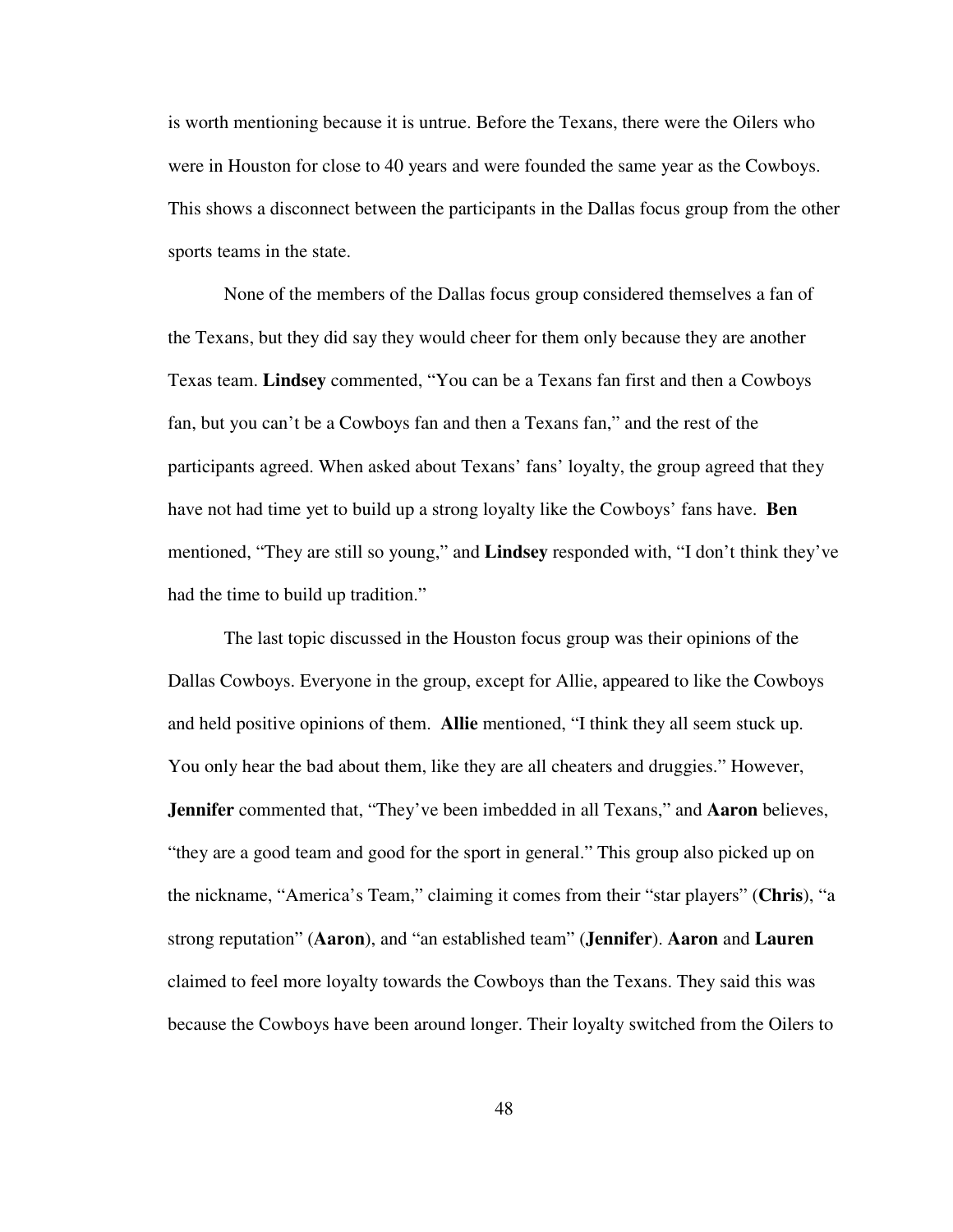the Cowboys after the Oilers left, and they have never switched back to their hometown team.

In contrast, when the group was asked about their opinion of the previous Houston team, the Oilers, everyone was extremely excited and positive. **Lauren** even commented, "After the Oilers left, I haven't been able to picture football there again. Houstonians were devastated. It was almost as if our city was not good enough to support an NFL team." This passion regarding the previous football team may have something to do with the negative views of the newer team, the Texans. **Allie** even commented on the difficulty with the newer team. "It was like the entire city of Houston and NFL fans everywhere had to decide if they would cheer for the Texans or remain loyal to the Oilers." **Chris** noted, "I think Houston might still have a bitter taste in their mouths from the Oilers." When asked if they thought these feelings would eventually disappear, they all believed over time they would die down.

Both focus groups had very different opinions on their rival football team. The Dallas focus group appeared to be indifferent towards the Texans. Most of them did not care one way or another about them, but said they would root for them if they were not playing the Cowboys simply because they were from Texas. On the other hand, the Houston group had strong feelings of either like or dislike for the Cowboys. Some of them even considered themselves stronger Cowboys' fans than Texans' fans. The Houston group was in agreement on their opinions of their previous team, the Oilers. The Oilers were well liked, and there appeared to be a sense of loss with their moving away in 1996.

49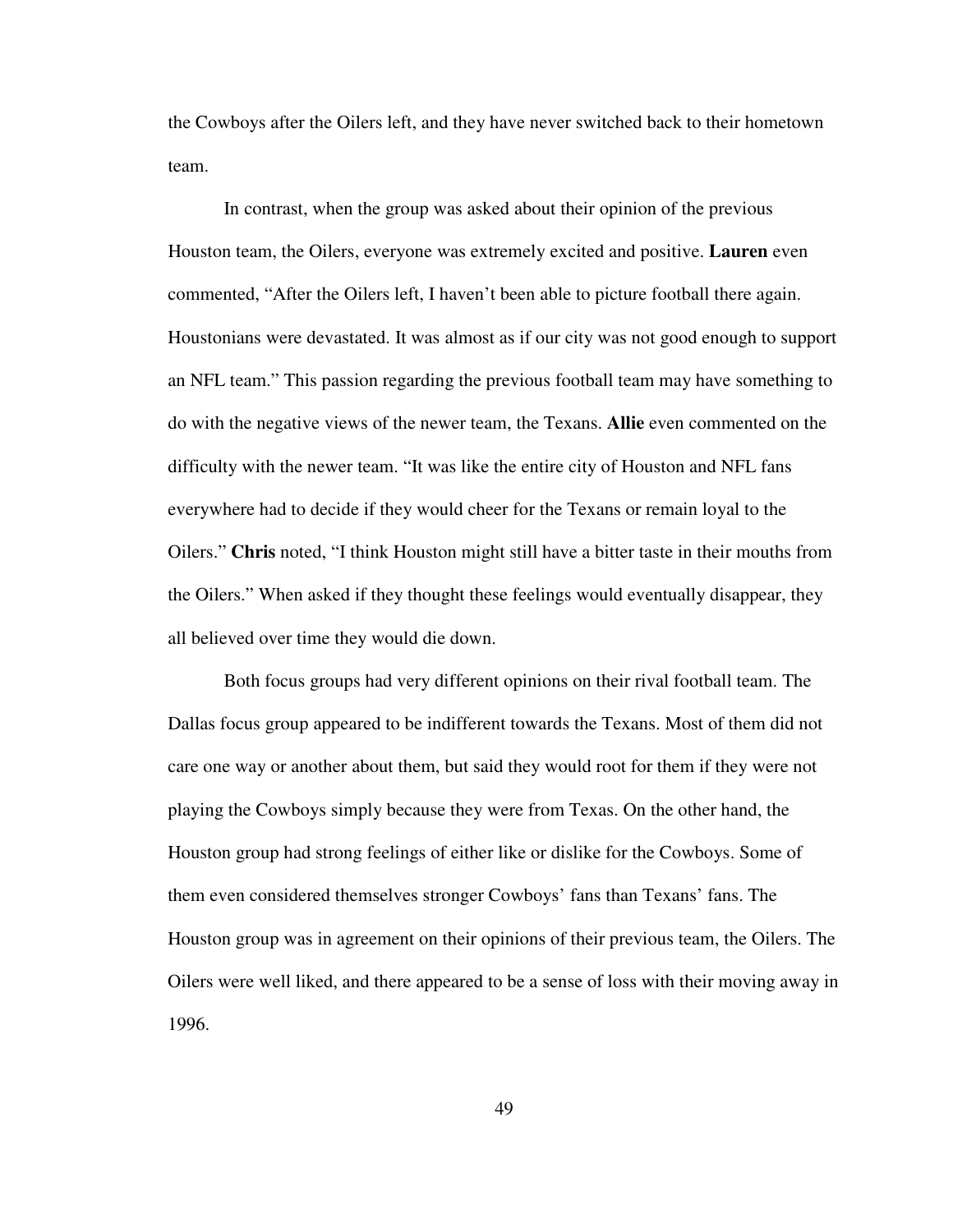While each focus group had a different feel to it, there were several themes that resonated in both groups: viewpoint similarities on their city and their team, the importance of winning, the influence of family and friends on fan loyalty, the role of the media, financial non-support for teams, and contradictory opinions of the opposing teams. Each focus group touched on these themes, but their opinions on these topics were what set the two groups a part. The similarities and differences expressed through these themes led to the findings.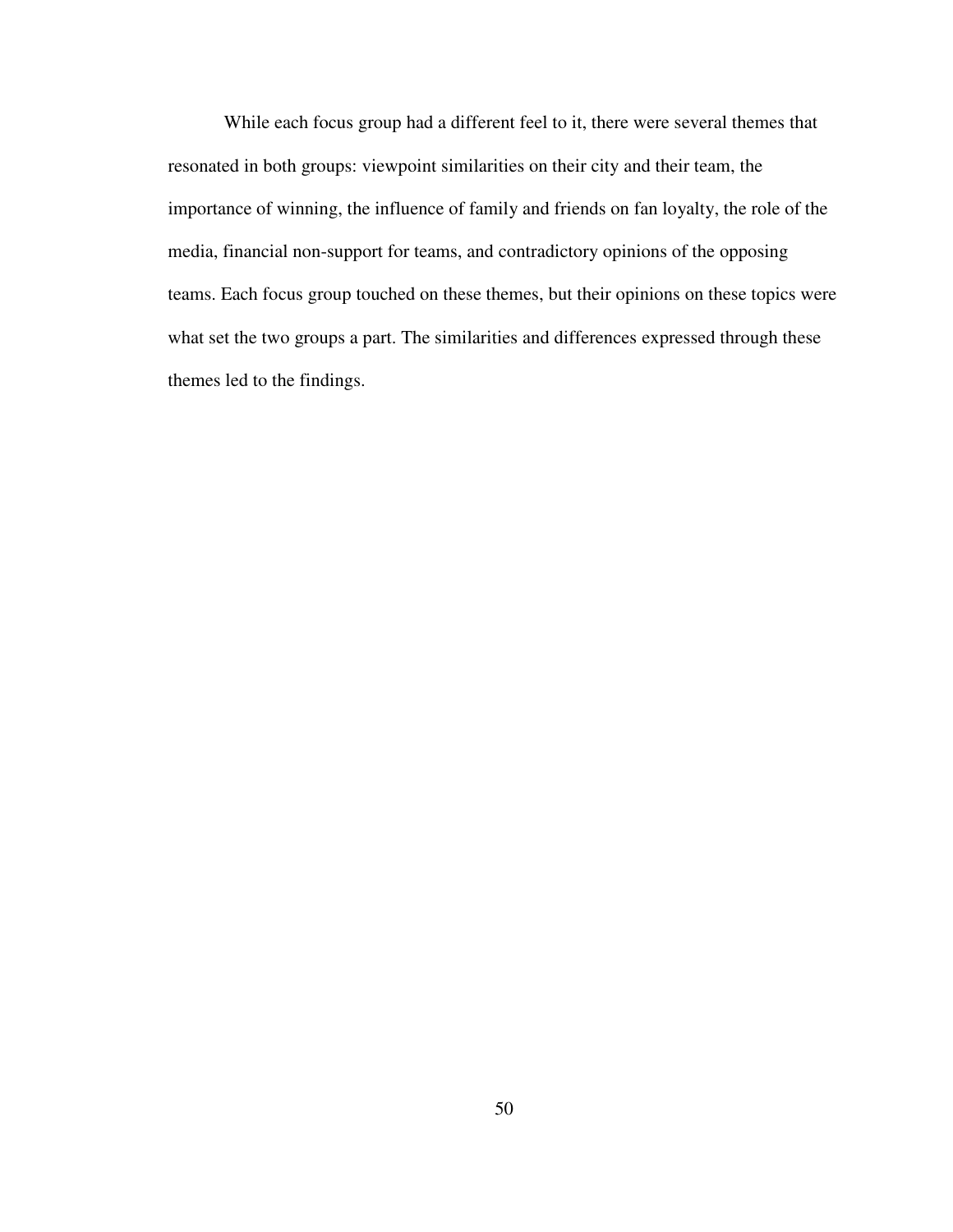#### CHAPTER VI

#### **CONCLUSION**

This study sought to achieve a better understanding of why people have a strong emotional connection with the sports team in their city. The study focused on two cities – Dallas, TX and Houston,  $TX - of$  similar size that had NFL teams that had been in the city for different periods of time. By holding focus groups and follow-up interviews, I hoped to look at the similarities and differences that emerged with each group to see the level of fan loyalty and the reasons behind it. In looking over the research questions that directed this study, all of them were answered through the focus group and expanded on with the follow-up interviews. All four of the questions had interesting findings, but left other questions to expand on through further research.

Concerning the first research question, "What accounts for people's strong emotional connection to the NFL team in their city?" the Dallas group's discussion focused on participants' connections with the Cowboys based on the history of the team and their winning records. They all fondly remembered the "Glory Days" when the Cowboys dominated the sport. Since this was close to a decade ago, history and winning records appear to have a lot to do with connections between citizens and their sports teams. This ties in with Aristotle's 350 B.C. theory of pathos, an emotional connection with a message. Since the Cowboys have not had a winning record in many years, there appears to be an emotional connection that keeps the fans connected and loyal to the team.

51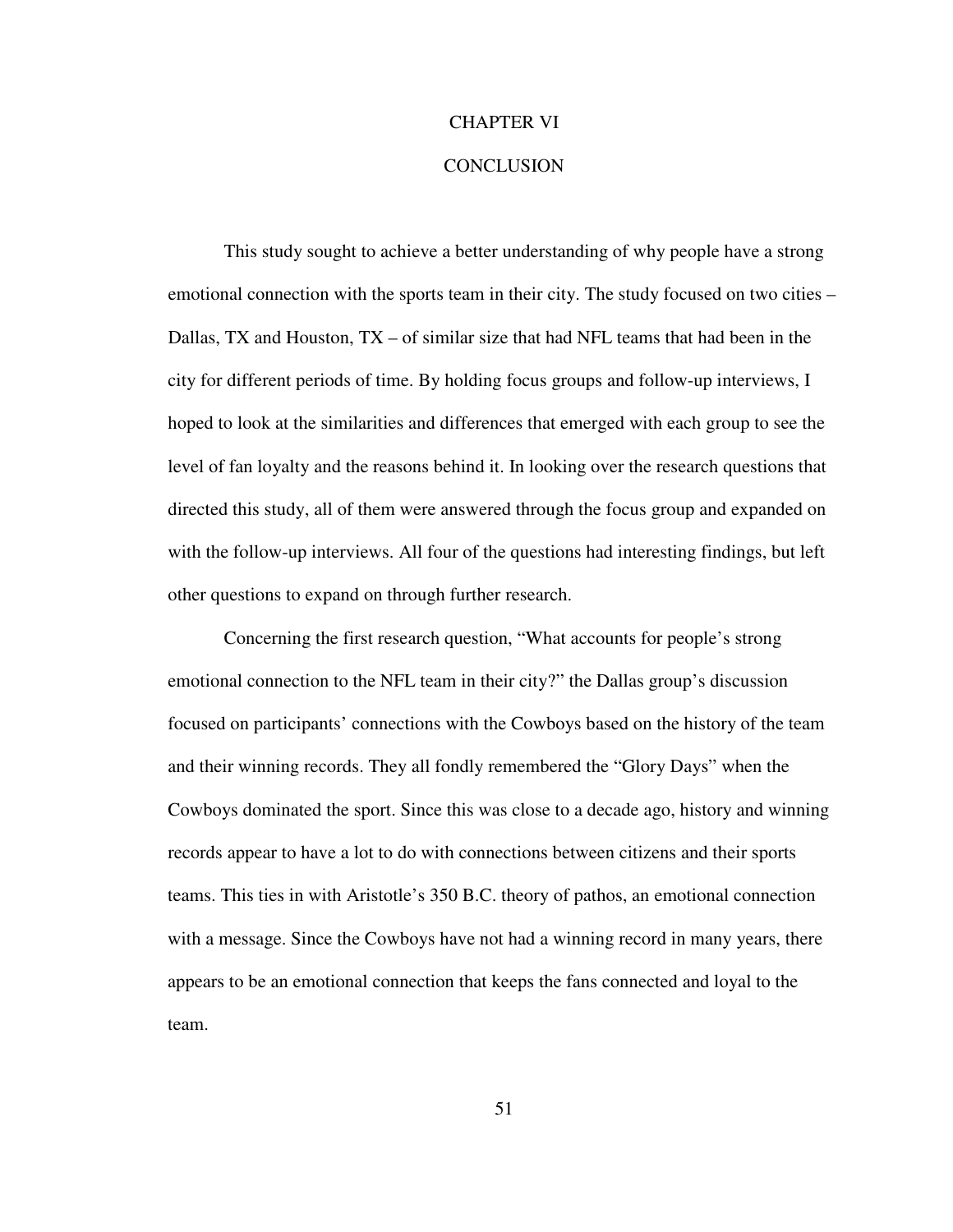Unlike the Dallas group, the Houston group had a more varied and overt response to what creates an emotional connection with a particular sports team. **Allie** said, "People love to cheer for their hometowns," so it appears geography has a lot to do with one's emotional connection with a team. However, not everyone in Houston is a fan of the Texans. For example, **Brad** and **Aaron** seemed to believe that a connection with a sports team is formed when people live out their sports' fantasies vicariously through players in a particular sport. On a related note, **Lauren** commented, "…people played sports when they were young and it [watching sports] often brings back memories from childhood." This link to childhood ties in with family influence on which team a person has loyalty toward. Since fans are connected to teams and players through their own fantasies, this finding also ties in with the idea of pathos and an emotional, instead of logical, connection with a team (Aristotle, 1954).

When asked the second research question, "What are the most important benefits the city itself and the residents of the city receive from the presence of the NFL team in their city?" the Dallas group all responded with pride and bragging rights. For example, **Danielle** commented, "Even now, it's like, at least the Cowboys are better than the Texans." The whole group, including **Alex** who did not consider himself a fan, felt that the Cowboys were a sense of pride for the city. Furthermore, Dallas focus group participants all believed the Cowboys were known worldwide and had a strong reputation. **Kristen** commented, "When I go someplace…they always ask me if I go to Cowboys games or if I like the Cowboys. Even in different countries…that's what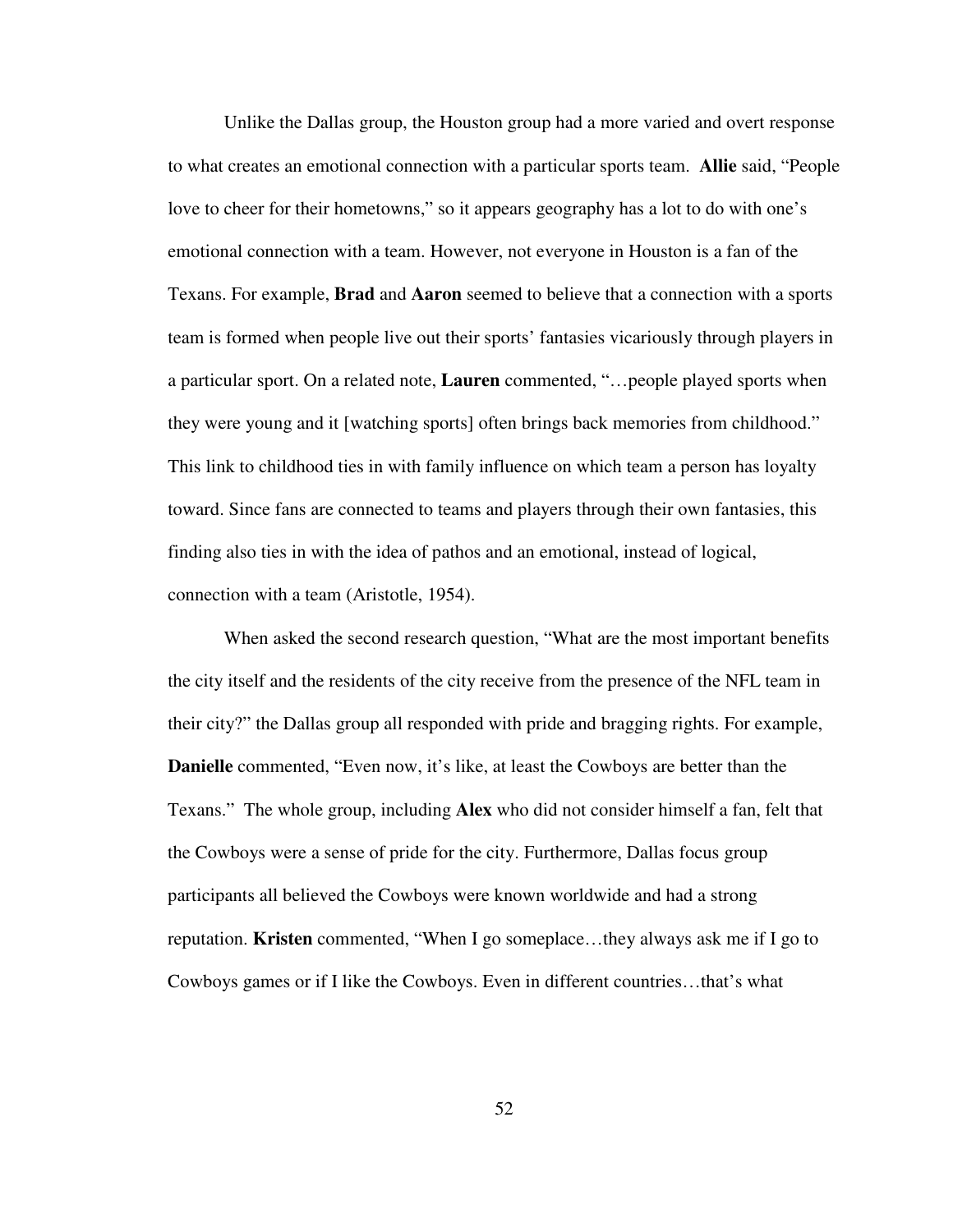everyone associates Dallas with." The benefits the citizens of Dallas focused on were all emotional, which falls under Aristotle's 350 B.C. theory of pathos.

When originally asked what benefits citizens of Houston receive from the Texans being a part of their city, everyone answered – nothing. However, after some prodding, the group discussed the economic growth that is seen in the downtown area, as well as the economic growth of the businesses that sell products related to the team. For example, in **Lauren's** follow-up interview, she mentioned that "[the Texans] have revitalized the downtown area." Most of the participants commented that the downtown is now a nice place and that they feel much safer now that is has been reestablished. The Houston group's perceived benefits are more economical and logical than those of the Cowboys. These benefits back up Aristotle's 350 B.C. theory of logos and argument logic because they are logical benefits, instead of personal, emotional benefits.

One thing the Houston group all agreed on was that they do not feel pride by having the Texans in their city. In fact, it was brought up that they felt more pride toward their other sports teams, such as the Rockets and the Astros. **Tanner** commented, "Most cities get pride out of their sports teams…Say if the Texans started winning games…the city would have something to be proud about…" The benefits that the Houston group focused on were all economical, and, in fact, they felt they received no emotional benefits from the team.

Researching the third question, "When making decisions concerning the team, such as acquiring a tax to pay for a new team or to build a new stadium, what do people base their decisions on?," turned out to be more difficult to gather from the participants

53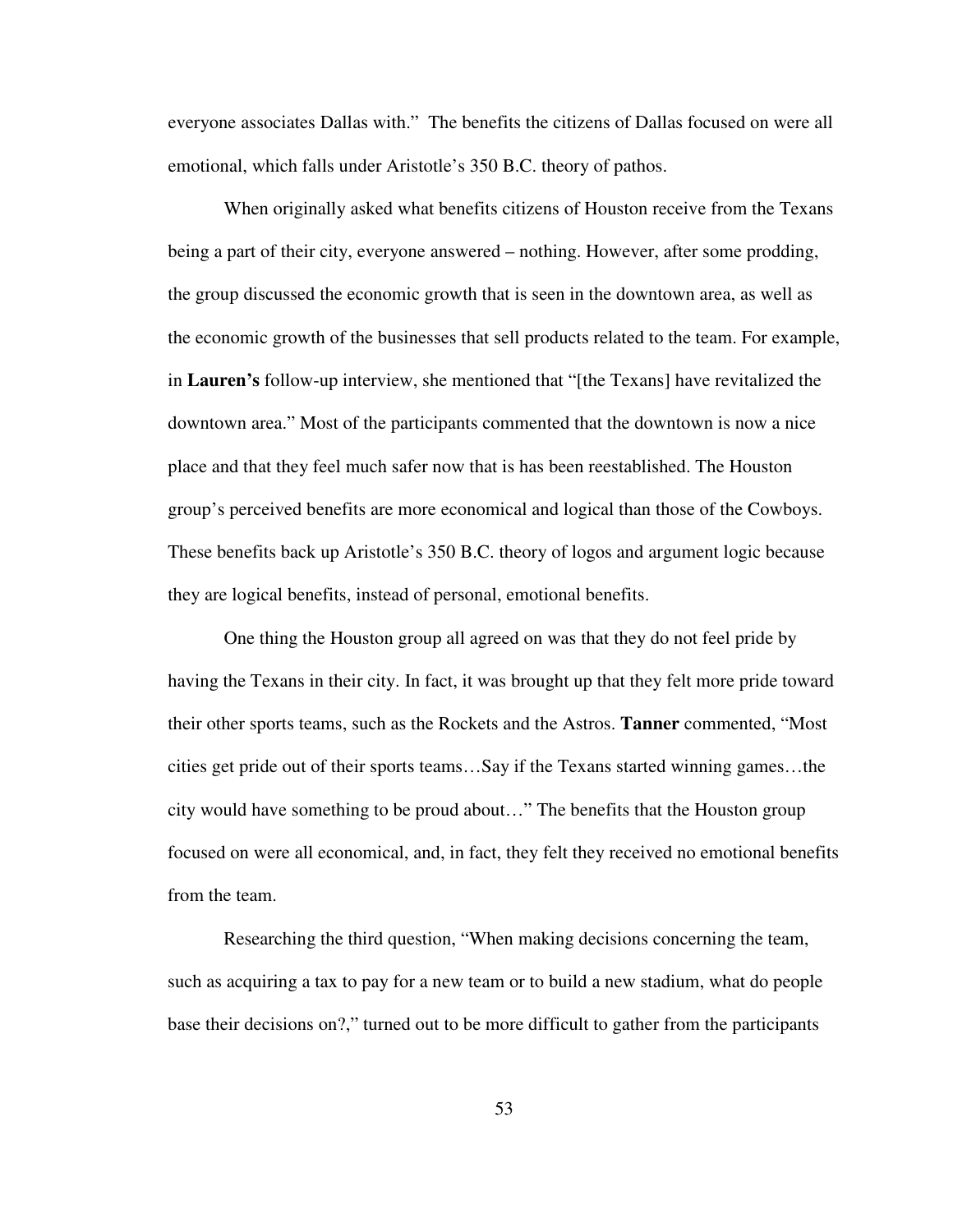then some of the other questions. Concerning decisions of fan loyalty, most of the participants in both groups said that their families had the strongest influence on their team loyalthy. They said the media strengthened their opinions of the teams, but did not help build these opinions.

Regarding decisions on how much financial support to give the team, the participants seemed to rely on their own "gut" feelings, which were a resounding, "no" in both focus groups. Most of the participants said that the players and the team already make too much money, and they did not feel like they personally should have to contribute money to support a team; however, they all thought new stadiums were necessary for the teams and that the loss of the team would be devastating for the city. This redundancy in answers is worth noting given the variance of fan loyalty between the two cities. The high level of fan loyalty in Dallas would lead you to assume that they would be more willing to assist financially if need be; however, Dallas fans were even less willing to help finance a team than the Houston group, who were not found to have as much fan loyalty.

When trying to classify the logic of their decision-making process in regards to financial assistance for a sports team, both groups appeared to rely solely on their emotions. Although both groups talked about the economic benefits the city received and the detriment that would occur if the team were to move, nearly all participants said they would not assist the team. The participants were using Aristotle's 350 B.C. theory of pathos in making their decisions and relying on their emotional connection to the message, instead of thinking through logical arguments.

54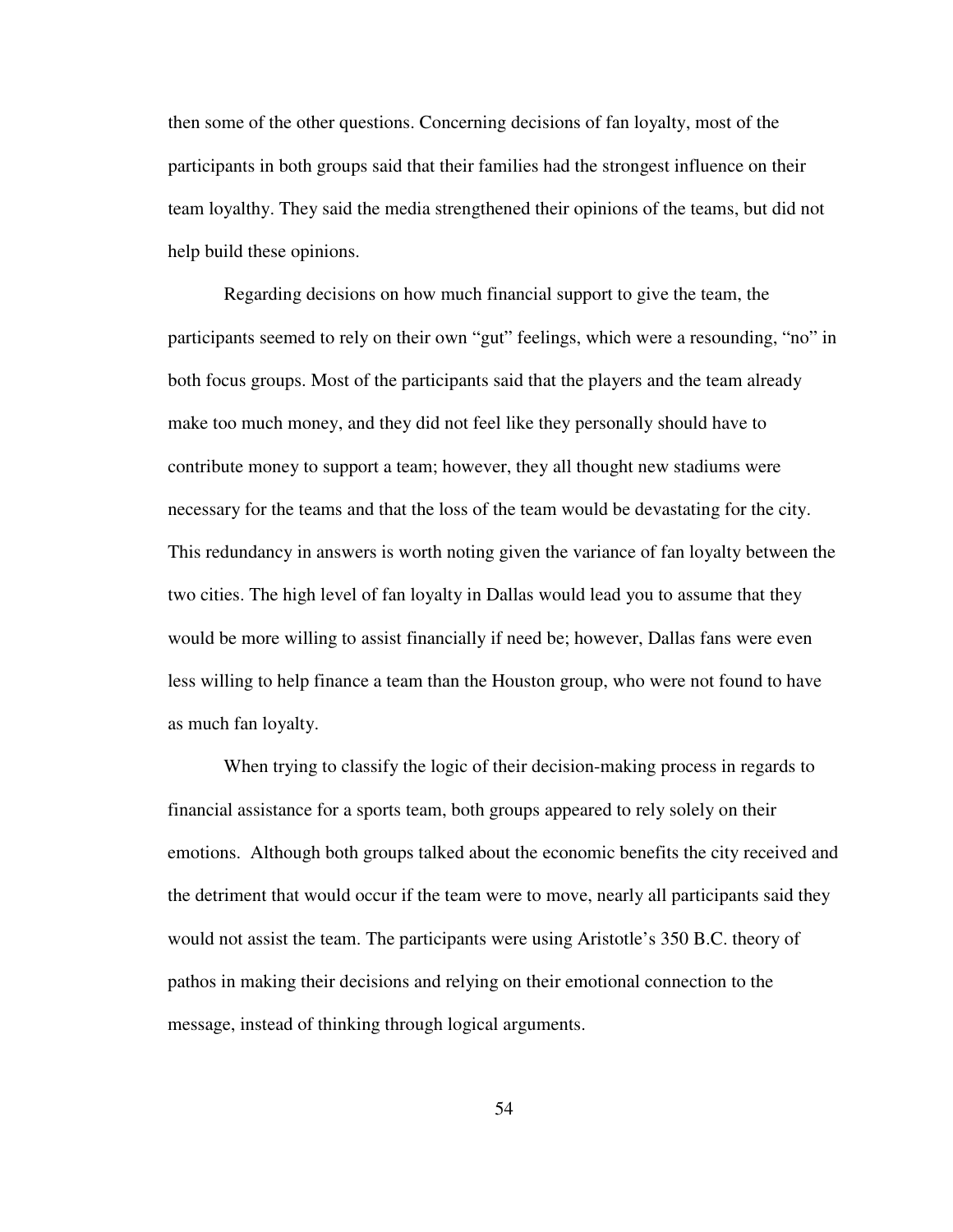After conducting this study, it has become obvious that there are differences between the two cities and their loyalty to their teams. Residents of Dallas, TX seem to be more loyal to their NFL team, the Cowboys, than residents of Houston, TX are with the Texans. Dallas residents display strong passion and convictions about their team, even when they only consider themselves mild fans, while Houston residents seem to have a negative position regarding their team and their team's future. In looking at the differences in emotional connection to their teams, there appears to be a link between residents' views of the city they live in and their NFL team. Dallas residents seemed very proud of their city and had nothing but positive views of their city and football team, as compared to Houston residents who only discussed the negatives about their city and team. Future research would need to be conducted to determine if there is a relationship between the viewpoints on the city and the team in the city. A possible way to do this would be to study other cities that have NFL teams to see if this trend persists.

Another reason for the difference in emotional connections to their team seems to be the length of time the team has been in the city. Several times in both focus groups the words "tradition," "history," and "established" were mentioned in conjunction with the Dallas Cowboys. On the other hand, the Texans were constantly compared to the Cowboys for lack of the above words. Since the Cowboys' fans are more connected to their team, this shows a strong emotional tie to the team's history, which would validate the theory of pathos (Aristotle, 1954).

Community support was a big part of the Houston focus group as it was mentioned six times throughout the discussion. **Derek** mentioned that the Oilers "created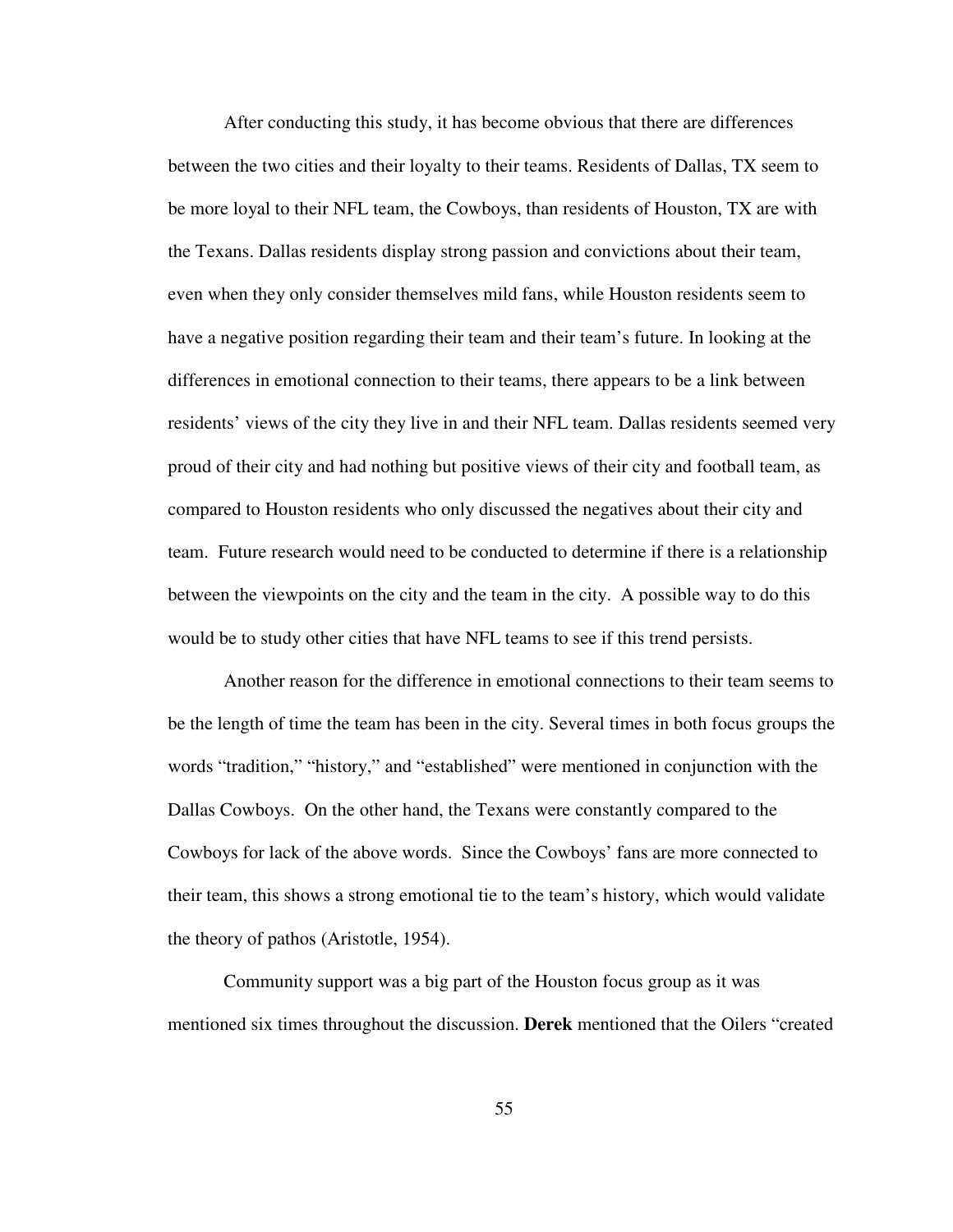a nostalgia with the city and a vibe with the community" that was lacking with the Texans. Everyone seemed in agreement that the best way to garner community support for a team was to increase their visibility in the community, so as to gain the emotional connection with the community. Since involvement in the community ranks high with the Houston focus group, it can be said that they are looking for an emotional connection with a sports team. When applying Aristotle's 350 B.C. theory of pathos, it appears that it is more important for a team to have an emotional connection with their city than just a purely logical connection.

## *Limitations and Future Research*

The main limitation of this study is the homogeneity of the study participants. While the focus groups were a good mix of genders, they were all people from the same age group, economic background, and ethnicity. This can be viewed as an advantage due to the similarity of views and the enhancement of redundancy in the focus groups and follow up interviews; however, this did not allow for much variance or addition of differing opinions or additional themes.

While redundancy was achieved through this method, the findings cannot be applied to all people of the same age group who did not participate in this study. Further, all the participants in the study were Caucasian; therefore, this study does not take into account differing opinions that may be found within different ethnic backgrounds. Moreover, all of the participants were of middle class socio-economic backgrounds; hence, they do not represent the opinions of the upper class or lower class. They were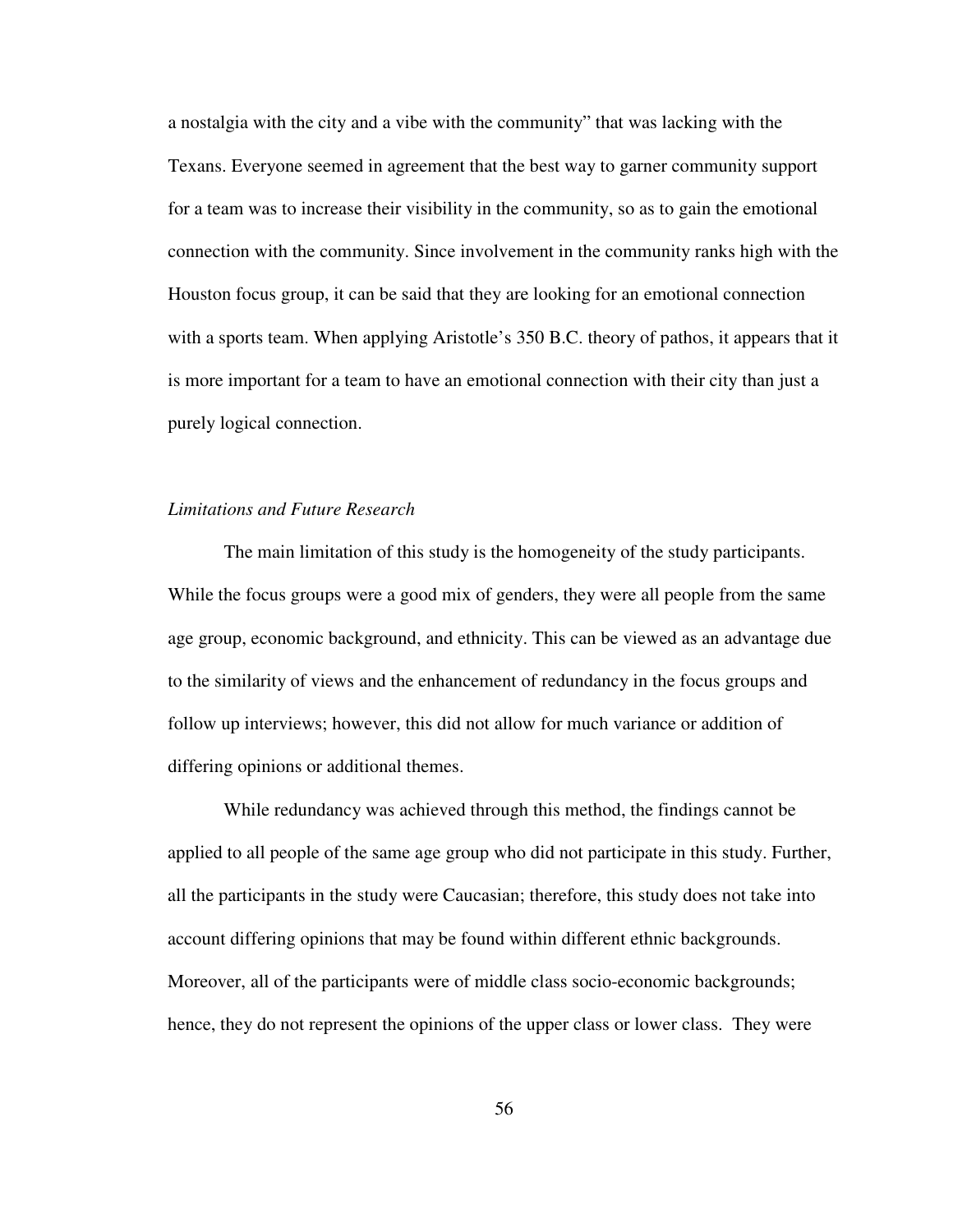also all recent graduates from Texas Tech University, which is perceived as a more conservative university by other university systems. Differences in opinions may be found by researching students from other Texas universities. Expanding the diversity of the focus groups in all the above areas would be useful for future research.

Since this is one of the first studies done in this area, there are many variations that can be done to enhance future research. One such study would be to compare the differing opinions in age groups. During both focus groups, participants mentioned that they felt that people in older age groups would be responding to the questions differently then themselves, and that they might have stronger ties to the team because they have lived in the area longer. Also brought up in the Dallas focus group was the idea that older age groups would be more interested in assisting financially than younger age groups. It would be interesting to look into this discussion of financial assistance with participants from different generations to see if there really is a split in how much they would be willing to pay for a new stadium.

Also, breaking the focus groups up based on the level of fandom would be interesting. I categorized the participants into different fan levels based on their media consumption of the team and their own identification; however, I was unable to use this as much as I would have liked due to the fact that the fan levels were unequally represented among the focus groups. Looking at the different responses to these questions through differing fan levels would give more insight into their emotional connections to their teams.

57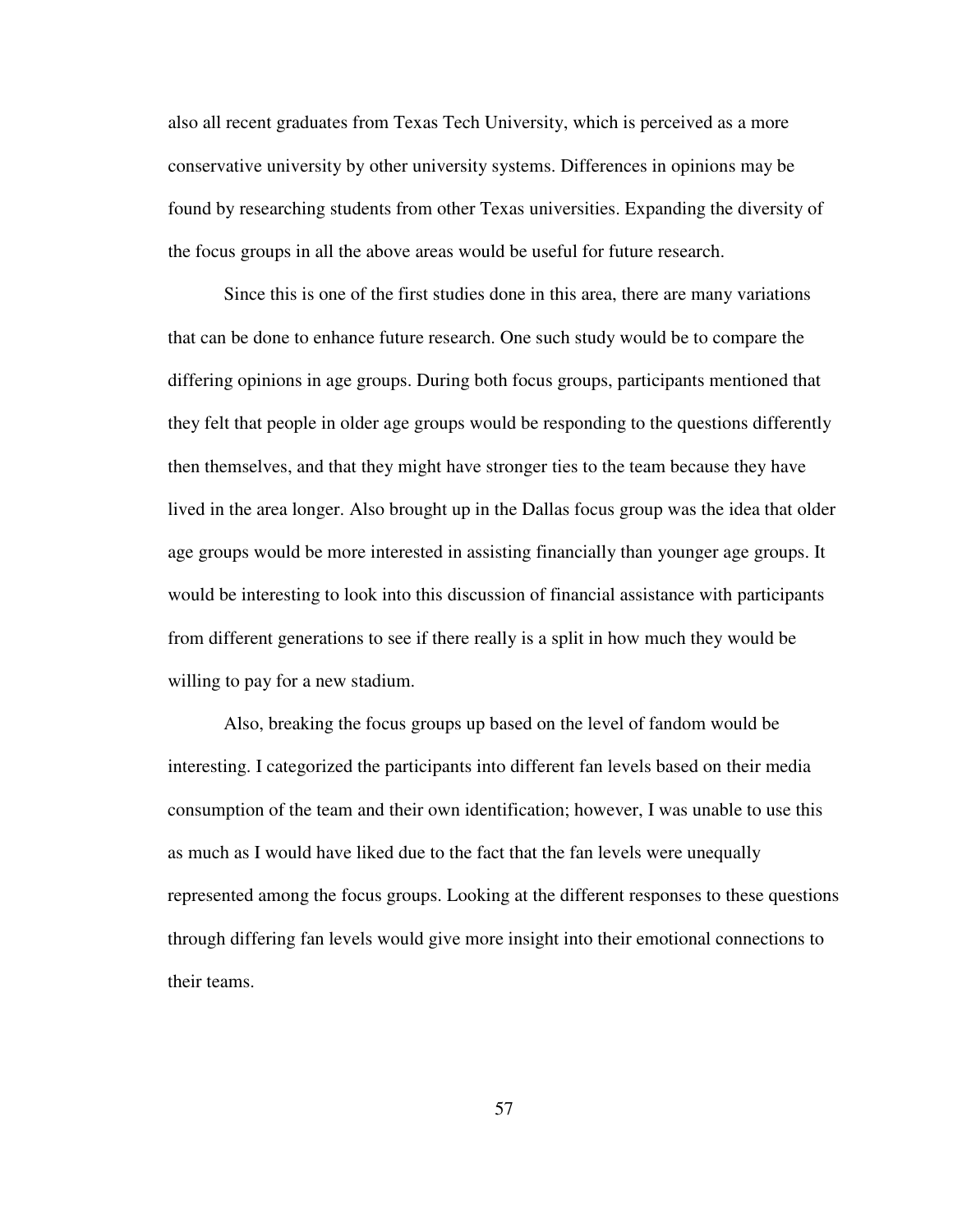The focus groups also briefly touched upon the role of the mass media in building fan loyalty and support, or non-support, for the teams. Both focus groups commented on the role the media plays in the reputation of the teams. This area of study deserves more focus in future research. For instance, how does the media affect a person's level of fandom? And does it affect people differently? Another area of research would be to use content analysis to review a sports newscast to see how if the teams are indeed portrayed in a positive or negative light.

This study showed the strong emotional connections between study participants and the sports teams in their cities; however, strong team loyalty is not necessarily linked to financial support of a team. This study also demonstrated the strength of Aristotle's 350 B.C. theory of pathos among younger generation sports fans. All in all, loyalty to a team appears to be closely connected to the strength of their emotional connection with the team, which includes history, winning records, and tradition.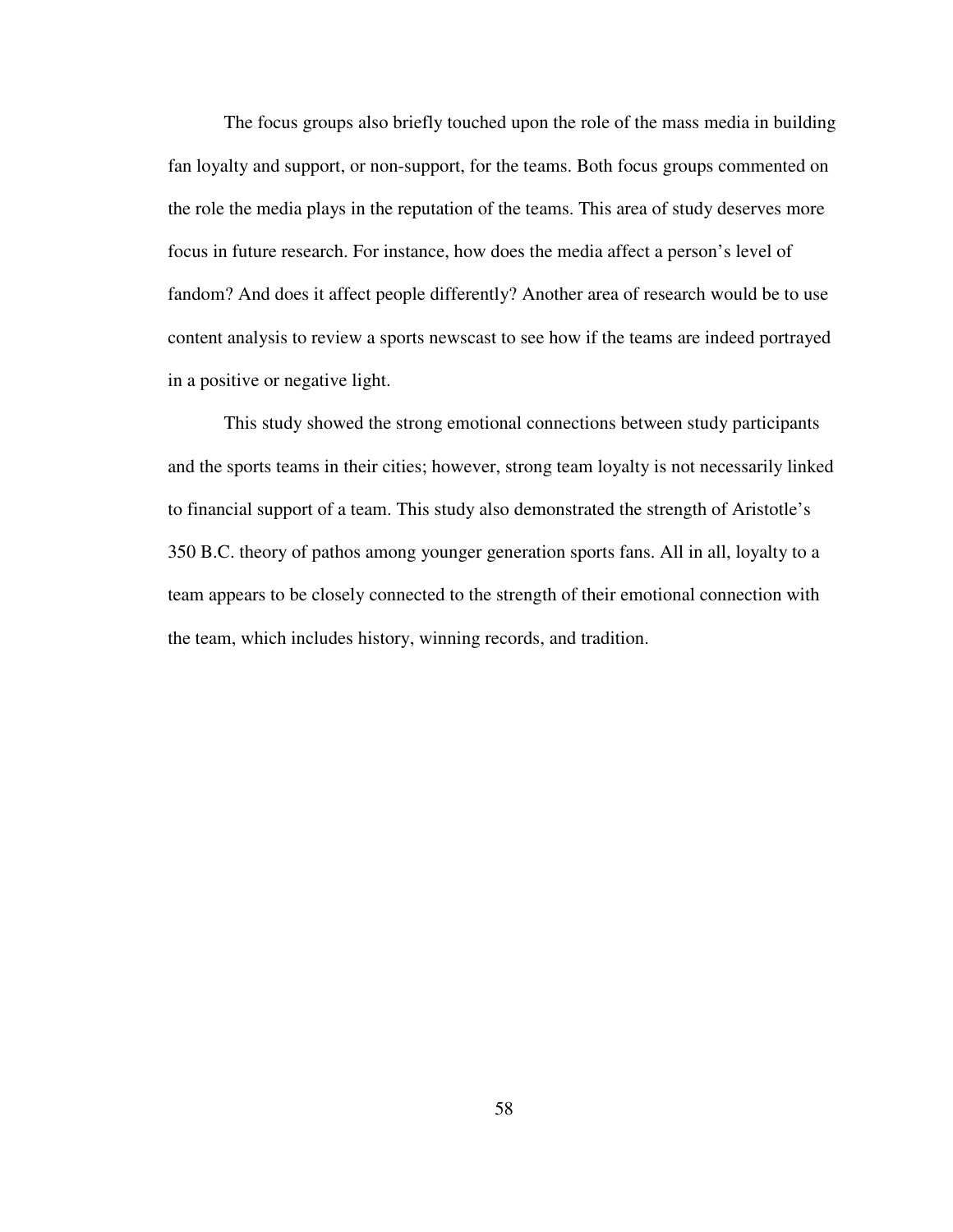#### **REFERENCES**

- Andrews, S. & Dunham, B. (2004, June 18). In response: Baseball projections are driven by realistic analysis. (Letter to the Editor) *The Oregonian*, p. B09.
- Aristotle. (1954). *Rhetoric* (W.R. Roberts, Trans.). New York: Modern Library. (Original work published in 350 B.C.)
- Assad, M. & Sheehan, D. (2004, November 22). Intangible benefits of minors teams may be major; Baseball may not be economic boon, but it can boost community spirit, studies show. *The Morning Call,* p. A1*.*
- Baade, R. (1996). Professional sports as catalysts for metropolitan economic development. *Journal of Urban Affairs, 18(1),* 1-17.
- Berger, A. (2000). *Media and Communication Research Methods: An Introduction to Qualitative and Quantitative Approaches.* Thousand Oaks: Sage Publications Inc.
- Bertrand, I. & Hughes, P. (2005). *Media Research Methods: Audiences, Institutions, Texts.* New York: Palgrave Macmillan.
- Coates, D. & Humphreys, B. (1999). The growth effects of sport franchises, stadia, and arenas. *Journal of Policy Analysis and Management, 18(4),* 601-624.
- Coates, D. & Humphreys, B. (2003). The effect of professional sports on earnings and employment in the services and retail sectors in U.S. cities. *Regional Science and Urban Economics, 33(2),* 175-198.
- Dallas Cowboys: History. (2005). *Pro Football Hall of Fame.* Retrieved on November 25, 2005 from http://www.profootballhof.com/history/team.jsp?franchise\_id=9.
- Dallas, TX. (2005). *MSN Encarta.* Retrieved on November 22, 2005 from http://encarta.msn.com/encyclopedia\_761573269/Dallas\_(Texas).html.
- Docan, T. (2002). Ethos, pathos, and logos applied: George W. Bush speaking at 'Ground Zero.' Submitted for publication.
- Eckstein, R. & Delaney, K. (2002). New sports stadiums, community self-esteem, and community collective conscience. *Journal of Sport and Social Issues, 26(3),* 235- 247.
- Gay, L.R. & Airasian, P. (2003). *Educational Research: Competencies for analysis and applications, 7 th Edition.* New Jersey: Pearson Education, Inc.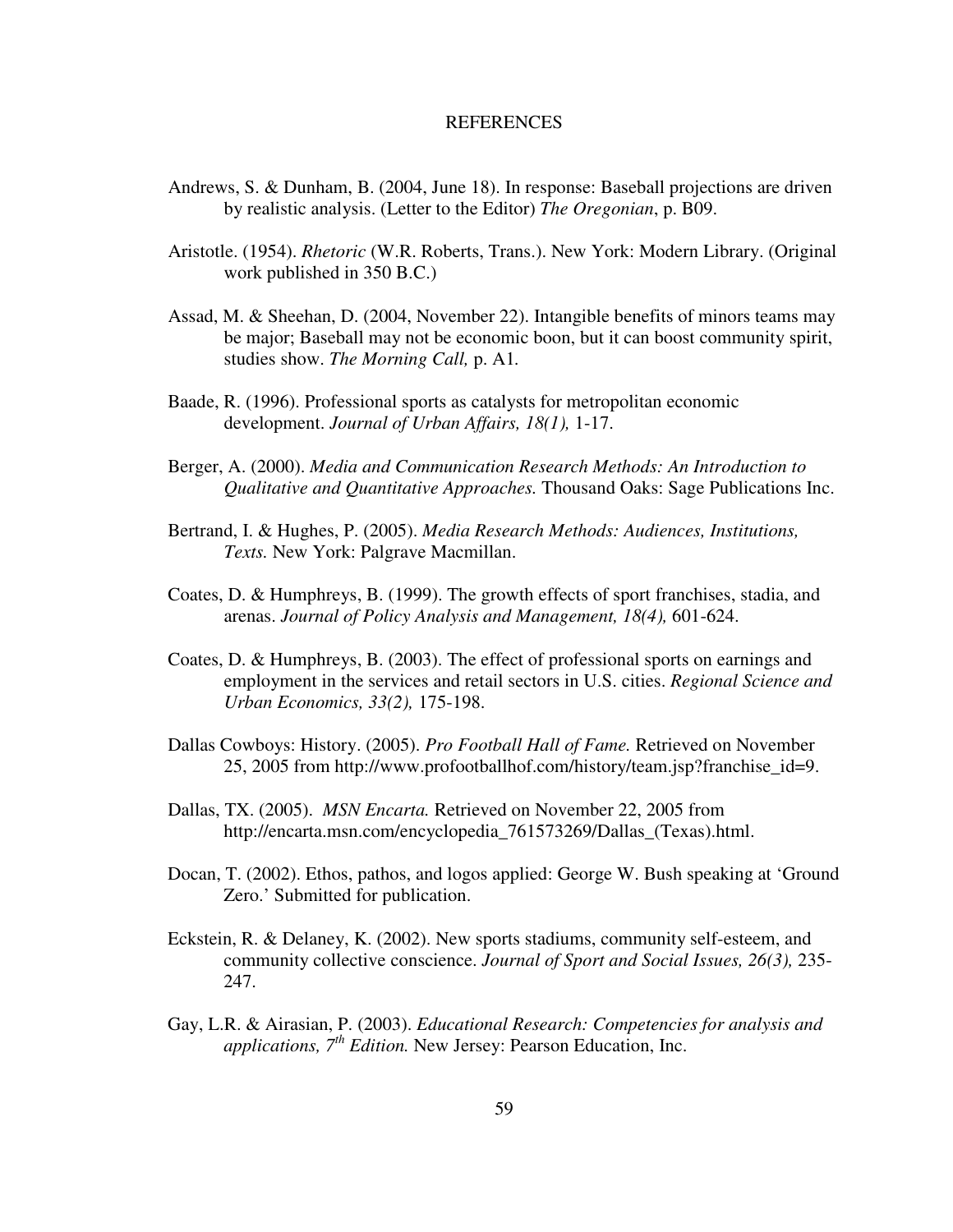- Green, W.C. (2001). Ethos, pathos, logos, and statistics. Retrieved on January 15, 2006 from http://www.tocquevillian.com/articles/0010.html
- Gunn, Peter. (2005). The Rhetorical Triangle: Ethos, Pathos, and Logos. Retrieved on November 3, 2005 from http://instructors.cwrl.utexas.edu/gunn/node/20.
- Herrick, J. (1997). *The history and theory of rhetoric*. Scottsdale: Gorsuch Scarisbrick Publishers.
- Holly, D. (2004, September 30). Mayor touts stadium's benefits. *The Associated Press.*
- Houston Texans: History. (2005). *Pro Football Hall of Fame.* Retrieved on November 25, 2005 from http://www.profootballhof.com/history/team.jsp?franchise\_id=13.
- Houston, TX. (2005). *MSN Encarta.* Retrieved on November 22, 2005 from http://encarta.msn.com/encyclopedia\_761553195/Houston.html.
- Howard, D. & Crompton, J. (1995). *Financing Sport.* Morgantown: Fitness Information Technology, Inc.
- Johnson, B. & Whitehead, J. (2000). Value of public goods from sports stadiums: The CVM approach. *Contemporary Economic Policy 18(1),* 48-58.
- Johnson, B., Groothius, P., & Whitehead, J. (2002). The value of public goods generated by a major league sports team: The CVM approach. *Journal of Sports Economics*, 2(1), 6-21.
- Johnson, B., Mondello, M., & Whitehead, J. (2005). *The value of public goods generated by a national football league team.* Manuscript submitted for publication.
- Laris, M. (2004, September 30). Numbers uncertain for Va. stadium; Loudoun backers promise benefits. *The Washington Post*, p. B01.
- Lindlof, T, & Taylor, B. (2002). *Qualitative Communication Research Methods (2 nd edition).* Thousand Oaks: Sage Publications, Inc.
- Report: Proposed stadium's benefits total \$7 billion over 30 years. (2004, August 13). *The Associated Press.*
- Shephard, S. (2000, August). Where did the Dukes go? *New Mexico Business Journal, 24(7),* 14-16.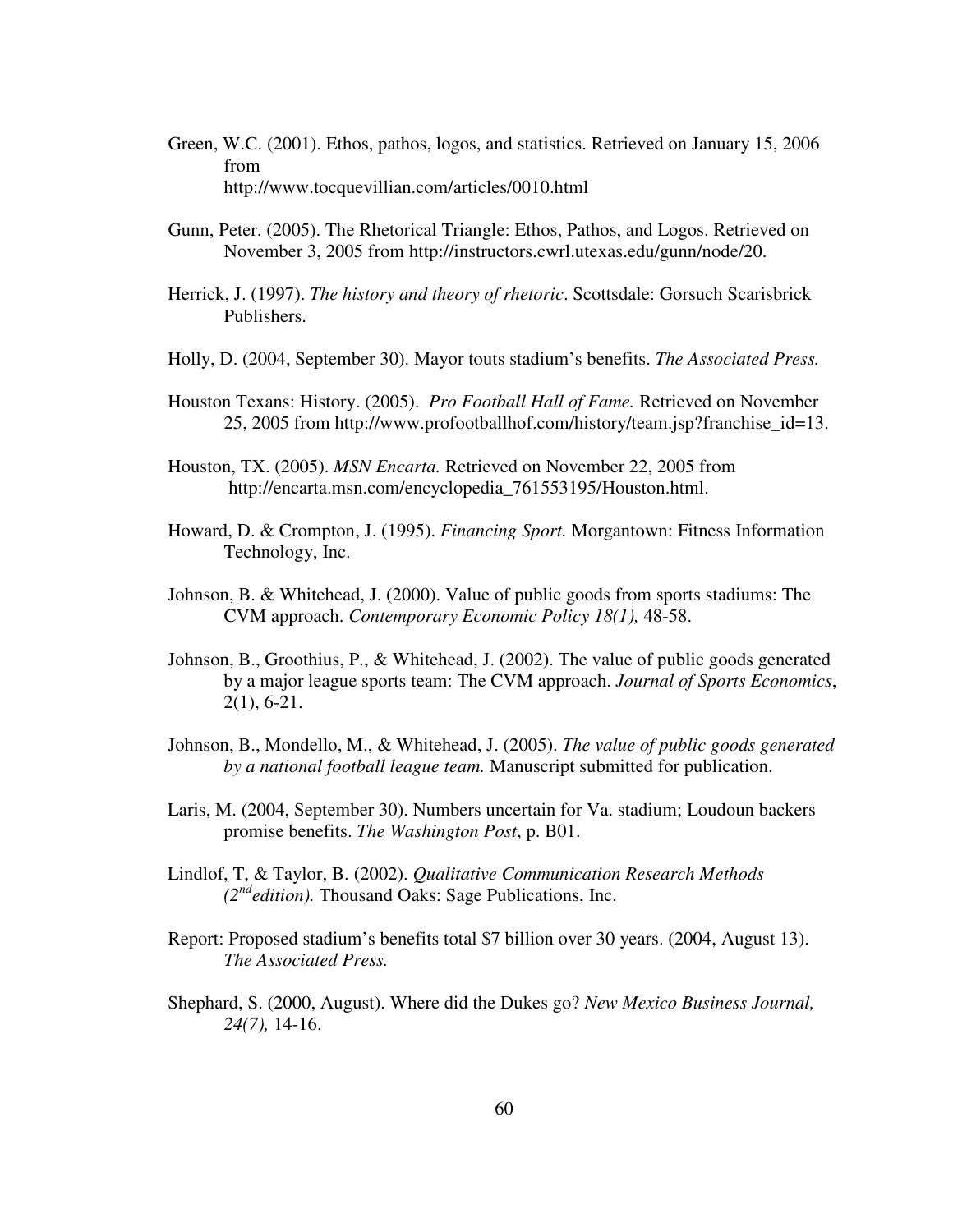- Sickinger, T. (2004, June 13). Portland's major league pitch is big on optimism. *The Sunday Oregonian*, p. A01.
- Statement from 90 economists says baseball stadium subsidy is a strike-out, not a home run, for D.C. (2004, October 21). *U.S. Newswire.*
- Swindell, D. & Rosentraub, M. (1998). Who benefits from the presence of professional sports teams? The implications for public funding of stadiums and arenas. *Public Administration Review, 58(1),* 32-39*.*
- Walker, F. (2005). The rhetoric of mock trial debate: Using logos, pathos, and ethos in undergraduate competition. *College Student Journal, 39(2),* 277-286.
- Ward, J. (2002). If you build it, will they come? *American City & County, 117(4),* 16- 22*.*
- Winn, W. (2000). The persuasive power of pathos in e-commerce web design: A new area of research. Paper presented at the meeting of the Professional Communication Society in conjunction with the Institute of Electrical & Electronics Engineers, Inc.
- Winn, W. & Beck, K. (1999). Designing to sell online: Persuasive power in action. Unpublished master's thesis, University of Minnesota.
- Wirtz, R. (2001, March). Stadiums and convention centers as community loss leaders. *Fedgazette,* p. 5-7.
- Zimbalist, A. (1998). The economics of stadiums, teams and cities. *Policy Studies Review, 15(1),* 17-29.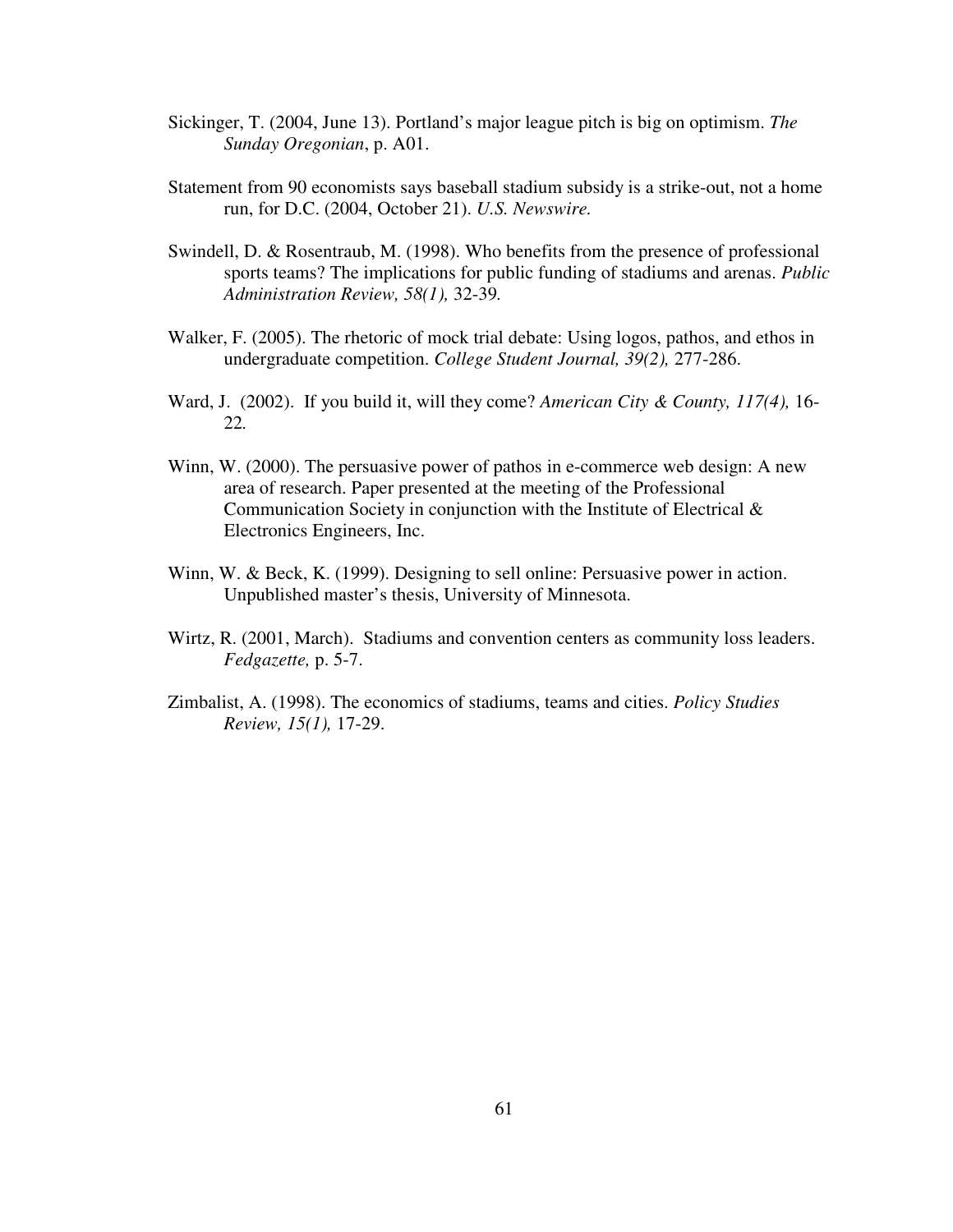## APPENDIX A

## DALLAS FOCUS GROUP PARTICIPANTS

**Ben** is 25 and has lived in Texas for 19 years and lived in Dallas for the same amount of time. He is considered a **strong** Cowboy fan, answering every question in the top percentage as well as ranking himself a 10 on a 10 point scale. He also was a part of a follow-up interview.

**Lindsey** is 24 and has lived in Texas for 21 years and 15 years in Dallas. She considers herself a fan, but only ranked herself a 5 on a 10 point scale. She is viewed as a **minimal** fan for this study.

**Kristen** is 23 and has lived in Dallas, Texas for all 23 years of her life. She ranked herself a 7 on a 10 point scale to determine fandom and is viewed as a **mild** fan. She participated in a follow up interview.

**Carol** is 24 and has lived in Texas for 21 years and Dallas for 15. She considers herself a 6 on a scale of 10 when looking at how strong of a Cowboys fan she is. For our study, she is a **mild** fan.

**Danielle** is 23 and has lived in Dallas for 13 years, the same amount of time she has lived in the state of Texas. She does not consider herself a big fan, ranking herself a 4 on a10 point scale. She is seen as a **minimal** fan. Danielle also took part in a follow up interview.

**Alex** is 22 and has lived in Dallas, Texas for 9 years. He moved here from Canada and has a different national perspective than the others in the group. He does not consider himself a Cowboys fan, ranking himself a 1 on a scale of 10. He is considered a **non fan**.

**Eric** is 26 and has lived in Texas for 9 years of his life and Dallas for 5 of them. He ranks himself a 5 on a 10 point scale making him a **minimal** fan. Eric also was a part of the follow-up interviews.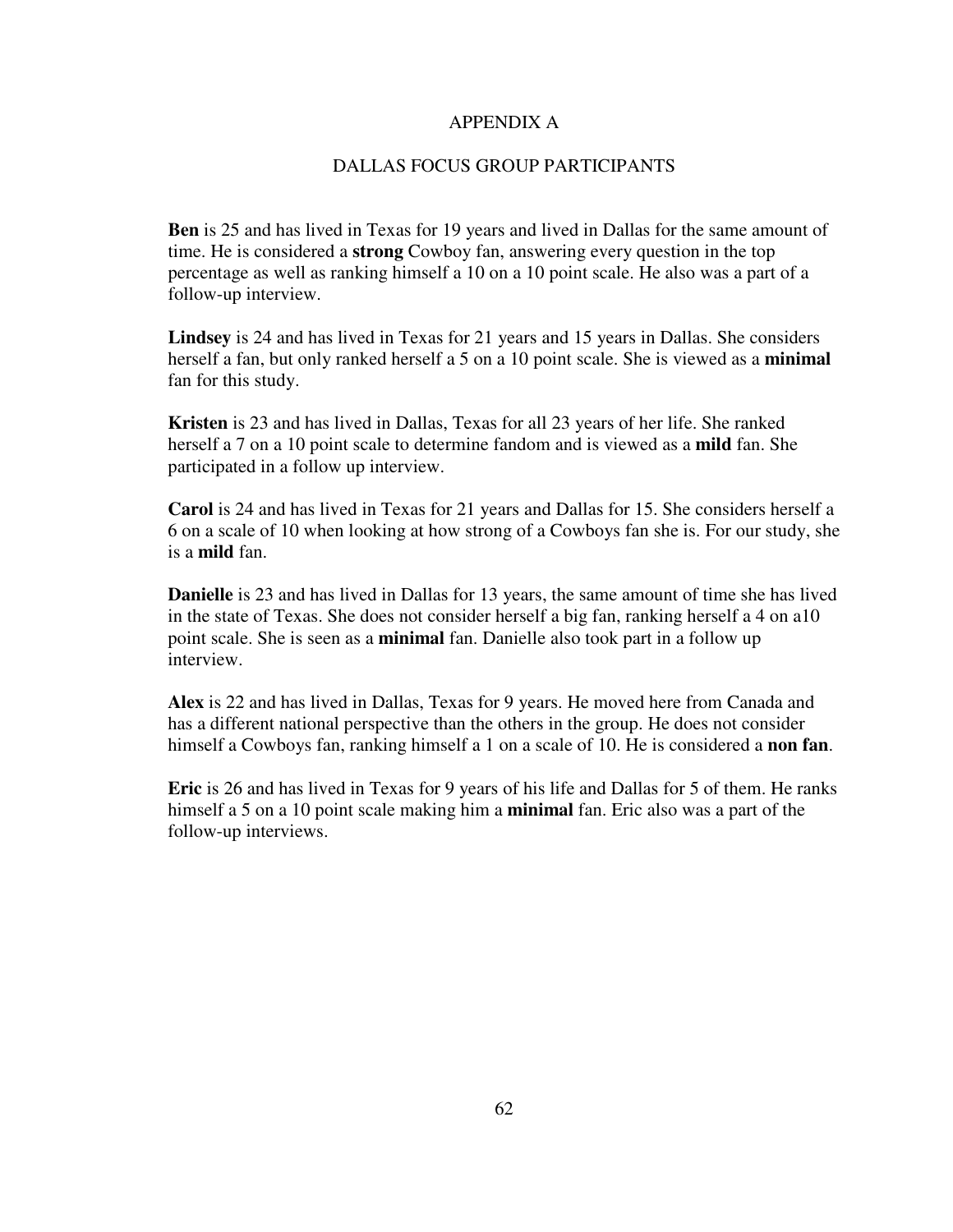#### APPENDIX B

## HOUSTON FOCUS GROUP PARTICIPANTS

**Chris** is a 23 years old and has lived in Texas for 9 years and Houston for 2. He is considered a **minimal** fan because he has ranked himself a fan of 5 on a 10 point scale.

**Kevin** is 24 and has lived in Texas for 12 years and Houston for 7 of them. He described himself as a 6 on a scale of 10 which would put him in the mild fan category; however, since all of his other answers put him as a **minimal** fan, he is located in that category.

**Derek** is 27 and has lived in Texas all of his life, but in Houston for 17 years. Derek has marked himself as a 6 on a 10 point scale, classifying him as a **mild** fan.

**Jennifer** is 28 and has lived in Texas all of her life; however, she has only lived in Houston for 2 of them. Although on the fan scale, she only rated herself a 2, her answers to the other questions place her in the **minimal** category.

**Tanner** is 23 and has lived in Texas all of his life and Houston for 5 years. He does not consider himself a Texans fan at all, ranking himself a 1 on the 10 point scale. Therefore, I have classified him as a **non fan**.

**Allie** is 23 and has lived in Texas all her life and Houston for 18 of those years. She ranks herself a 2 on the 10 point scale and does not consider herself a fan. For this study, I have classified her as a **non fan**. Allie also took part in the follow up interview.

**Aaron** is 23 and has lived in Texas for 11 years and Houston for 6 years. He does not consider himself a fan of the Texans, ranking a 1 on the scale of 10. He is considered a **non fan** and took part in the follow up interview.

**Lauren** is 22 and has lived in Houston, Texas for 16 years. She ranks herself a 1 on the 10 point fan scale and claims to not be a fan. She is therefore categorized as a **non fan**. Lauren took part in the follow up interview.

**Brad** is 24 and has lived in Houston for 15 of the 18 years he has lived in Texas. Fanwise, he considers himself a 6 out of 10 for the Texans. He is placed in the **mild** fan category and was a part of the follow up interview process.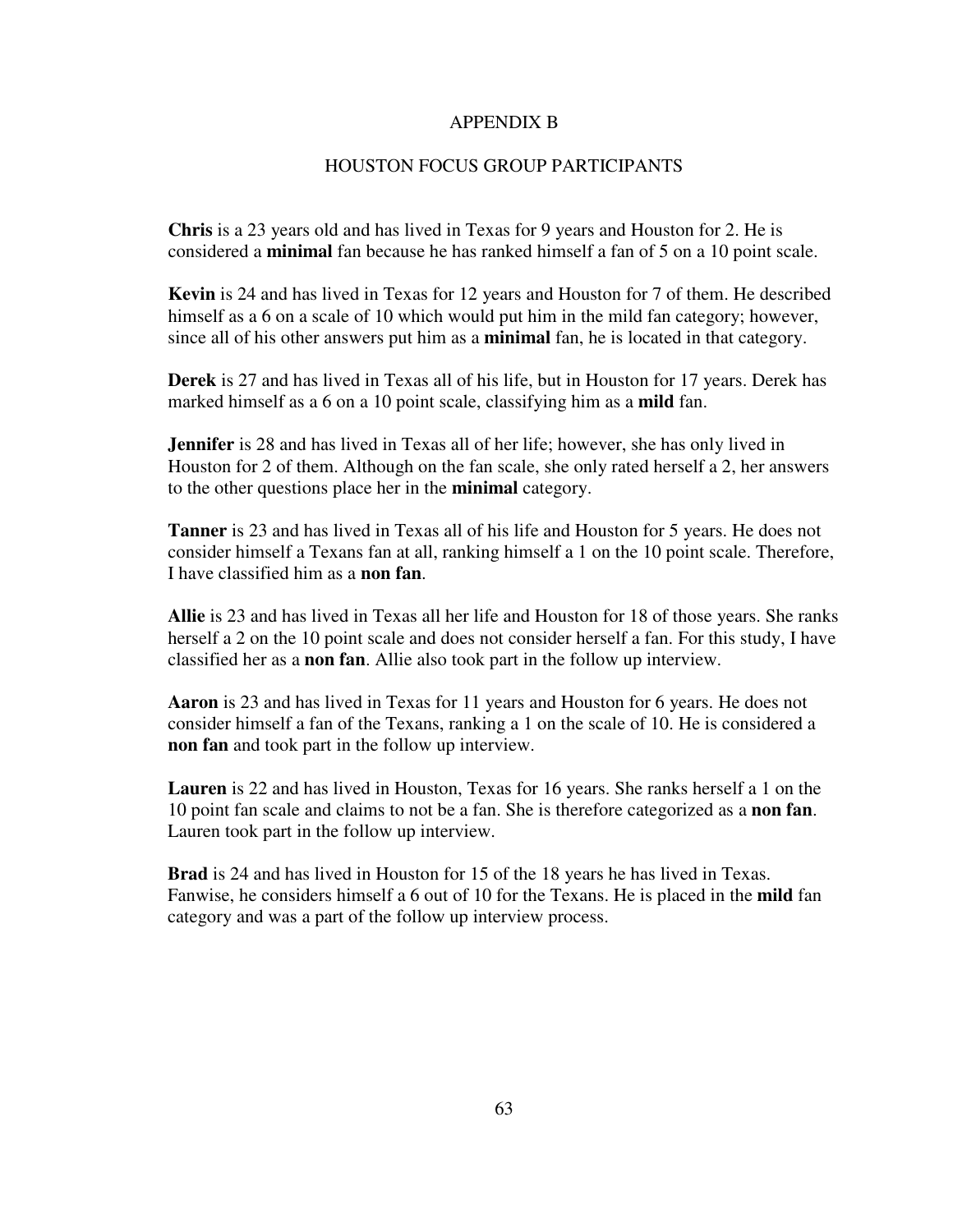#### APPENDIX C

## CONSENT FORM

We are asking you to be a member of a focus group for a research project called "A comparison of the logical and emotional impacts on the citizens of Houston and Dallas in regards to their NFL teams." Jennifer Miller is the principal investigator for this study and can be reached at 742-4538. Dr. Amanda Hall Gallagher of the College of Mass Communications at Texas Tech University is the faculty member overseeing this study and can be reached at 742-3385. The purpose of this research paper is to learn about the logical and emotional connections citizens of a particular city have with the NFL team located in their city.

If you agree to be a part of this research, you will be asked to read and sign this form acknowledging your participation in this study. Afterwards, you will be asked to fill out a 7-question survey before taking part in the focus group. This survey will ask questions regarding the extent to which you are a fan of a particular sports team. It is preferable if all of the questions are answered; however, if there is a question that you would prefer not to answer, it is okay to skip it. After the survey is completed, you will take part in a 45-60 minute focus group that will cover topics of fans' connections and opinions of their sports teams.

The risks involved in participating in this study are minimal. You might find there are some questions that you do not want to answer, and that is okay. There will be no harm to you in answering or not answering any of the questions.

The benefits of this study include a free lunch, as well as the knowledge that will come from the completion of this study. You are more than welcome to ask for a copy of the results of the study at its conclusion.

If you decide to be a participant in this study, your confidentiality will be maintained at all times during the research. You will be assigned a pseudonym for use in the write-up of this research paper and all information with your name on it will be kept in a locked drawer or password protected computer.

Doing these surveys is completely up to you. You are free to withdraw from this research study at any time without penalty. You are free to not respond to any questions that you choose not to answer without penalty.

Dr. Gallagher will answer any questions you have about the research study. For questions about your rights as a subject or about injuries caused by this research, contact the Texas Tech University Institutional Review Board for the Protection of Human Subjects, Office of Research Services, Texas Tech University, Lubbock, TX 79409. Or you can call 806-742-3884.

If you sign this sheet, it means that you have read this form and that all of your questions have been answered.

\_\_\_\_\_\_\_\_\_\_\_\_\_\_\_\_\_\_\_\_\_\_\_\_\_\_\_\_\_\_\_\_\_\_\_\_\_\_\_\_\_\_\_\_\_\_ \_\_\_\_\_\_\_\_\_\_\_\_\_\_\_\_

Signature of Participant Date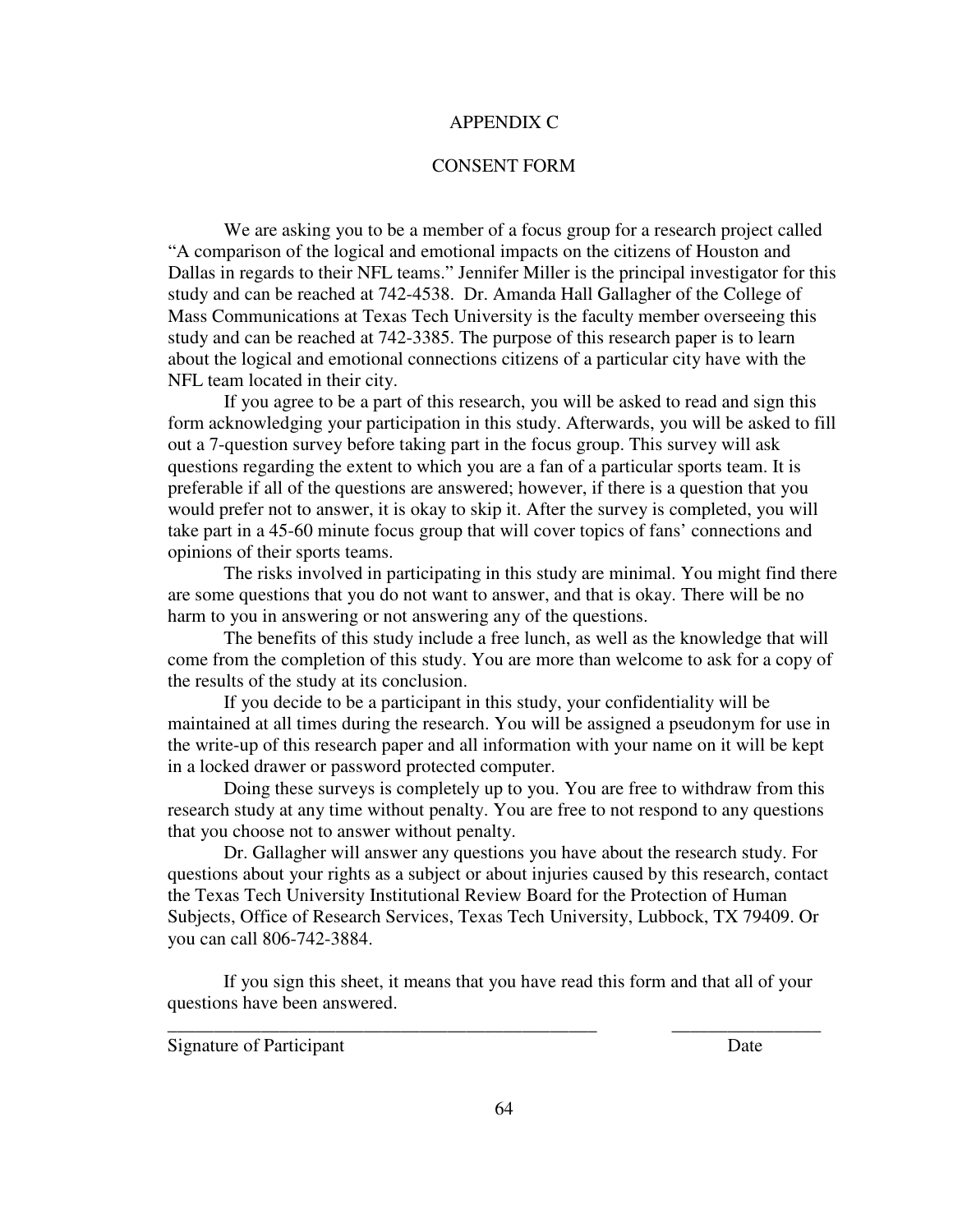## APPENDIX D

# FOCUS GROUP SURVEY

|       |                                  |                                                       |  |  |  |                                     |                  | How many Cowboys home games do you typically attend each year?       |                                                                                                                                                                        |                      |  |  |
|-------|----------------------------------|-------------------------------------------------------|--|--|--|-------------------------------------|------------------|----------------------------------------------------------------------|------------------------------------------------------------------------------------------------------------------------------------------------------------------------|----------------------|--|--|
|       | $0 \t 1-2 \t 3-5 \t 6-8 \t 9-10$ |                                                       |  |  |  |                                     |                  |                                                                      |                                                                                                                                                                        |                      |  |  |
|       |                                  | How many Cowboys games do you watch on TV?            |  |  |  |                                     |                  |                                                                      |                                                                                                                                                                        |                      |  |  |
|       | 0 $1-2$ $3-5$ $6-8$              |                                                       |  |  |  |                                     | 9-12 13-16 17-20 |                                                                      |                                                                                                                                                                        |                      |  |  |
|       |                                  |                                                       |  |  |  |                                     |                  | How often do you talk about the Cowboys with your friends or family? |                                                                                                                                                                        |                      |  |  |
|       |                                  |                                                       |  |  |  | Once a month Once a week Once a day |                  |                                                                      |                                                                                                                                                                        | More than once a day |  |  |
|       |                                  | How often do you read news articles on the Cowboys?   |  |  |  |                                     |                  |                                                                      |                                                                                                                                                                        |                      |  |  |
|       |                                  |                                                       |  |  |  | Once a month Once a week Once a day |                  |                                                                      | More than once a day                                                                                                                                                   |                      |  |  |
|       |                                  | On a scale of 1-10, how big of a Cowboys fan are you? |  |  |  |                                     |                  |                                                                      |                                                                                                                                                                        |                      |  |  |
|       |                                  | $1 \t2 \t3 \t4 \t5 \t6 \t7 \t8 \t9$                   |  |  |  |                                     |                  |                                                                      | 10                                                                                                                                                                     |                      |  |  |
|       |                                  |                                                       |  |  |  |                                     |                  |                                                                      | If the Cowboys were looking at moving to another city, how much money would you be<br>willing to pay each year to keep them in Dallas? _______________________________ |                      |  |  |
|       |                                  |                                                       |  |  |  |                                     |                  |                                                                      | If the Cowboys were not approved for their new stadium, how much money would you<br>be willing to pay each year to assist them in their efforts for a new stadium?     |                      |  |  |
| Name: |                                  |                                                       |  |  |  |                                     |                  |                                                                      |                                                                                                                                                                        |                      |  |  |
|       |                                  |                                                       |  |  |  |                                     |                  |                                                                      |                                                                                                                                                                        |                      |  |  |
|       |                                  |                                                       |  |  |  |                                     |                  |                                                                      |                                                                                                                                                                        |                      |  |  |
|       |                                  | Years you've lived in Dallas: ___________             |  |  |  |                                     |                  |                                                                      |                                                                                                                                                                        |                      |  |  |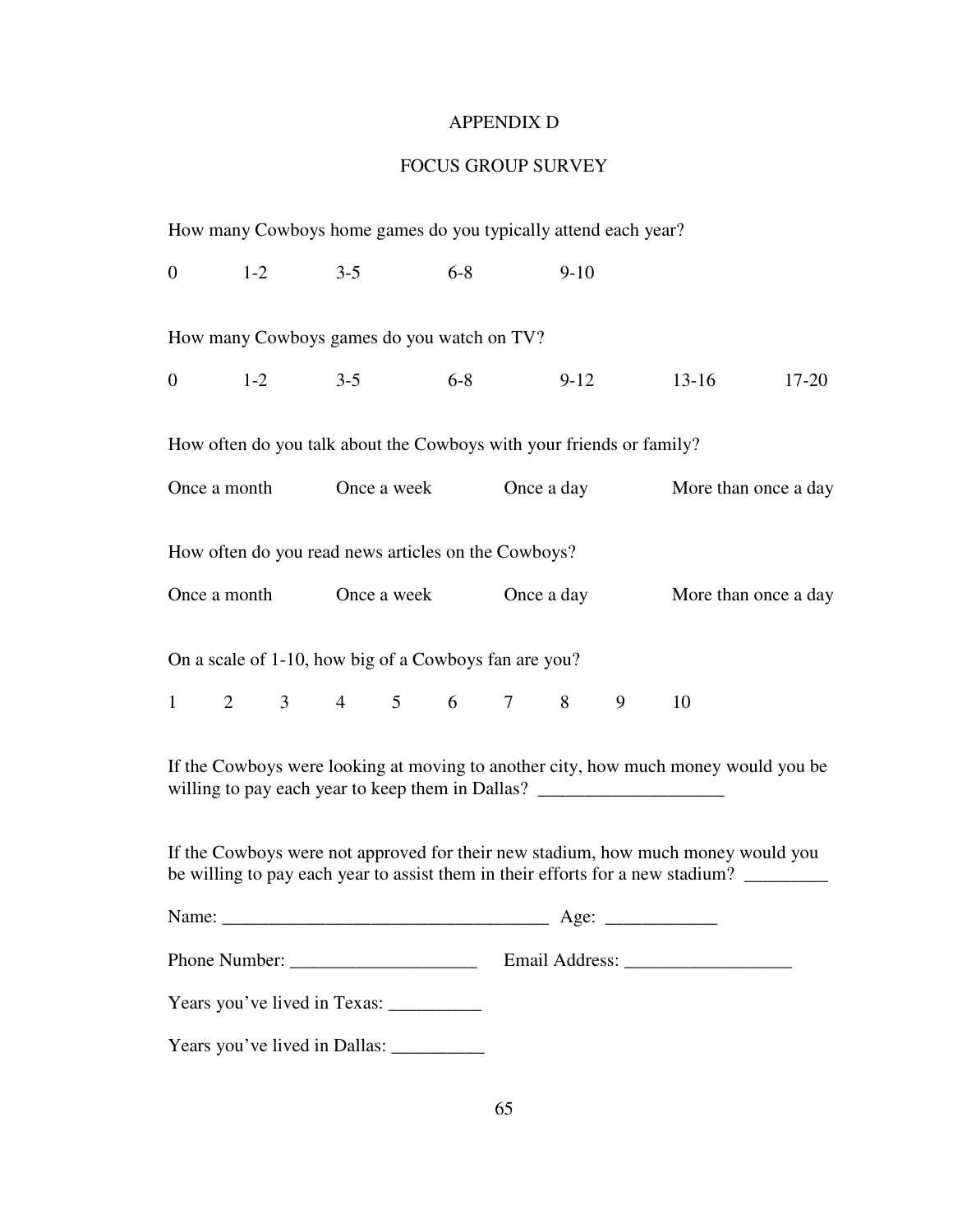## APPENDIX E

## FOCUS GROUP MODERATOR GUIDE

#### *Introduction:*

Hello. I would like to thank you all for coming today to this focus group discussion for my thesis. My name is Jennifer Miller and I will be moderating our discussion.

As most of you know, this discussion will be about sports teams, specifically the Dallas Cowboys and Houston Texans. I would like to discuss your opinions concerning the team and the importance you believe they may or may not have on the community. I'm interested in hearing any and all opinions and beliefs, so please speak openly and honestly. There are no right answers. I'm just looking for your personal opinions.

#### *Guidelines:*

Here are a few guidelines for this focus group. This is a relaxed and informal discussion. Please feel free to help yourselves to pizza and drinks. This session is being videotaped and cassette taped so please allow one person to speak at a time. Your comments are entirely confidential. Your names will be changed in the write up of my thesis, so please feel free to speak openly. This discussion should last about an hour or so. Are there any questions so far? If not, let's get started.

I'd like to go around the room and introduce ourselves. Tell us your name, where you are from, and how long you have lived there.

#### *Questions:*

What is your perception of Dallas' national reputation? What activities are talked about most by people not from Dallas? Which activities bring people to Dallas? How important are sporting events to making you feel proud to be a resident?

What is your general opinion of the Dallas Cowboys? Do you consider yourself a fan? Why do you as a fan feel so strongly about them?

Why do you think the Cowboys have a nickname of being "America's Team"?

Why do people feel an emotional connection with them?

Why do people stay loyal to them even when they are having a losing season?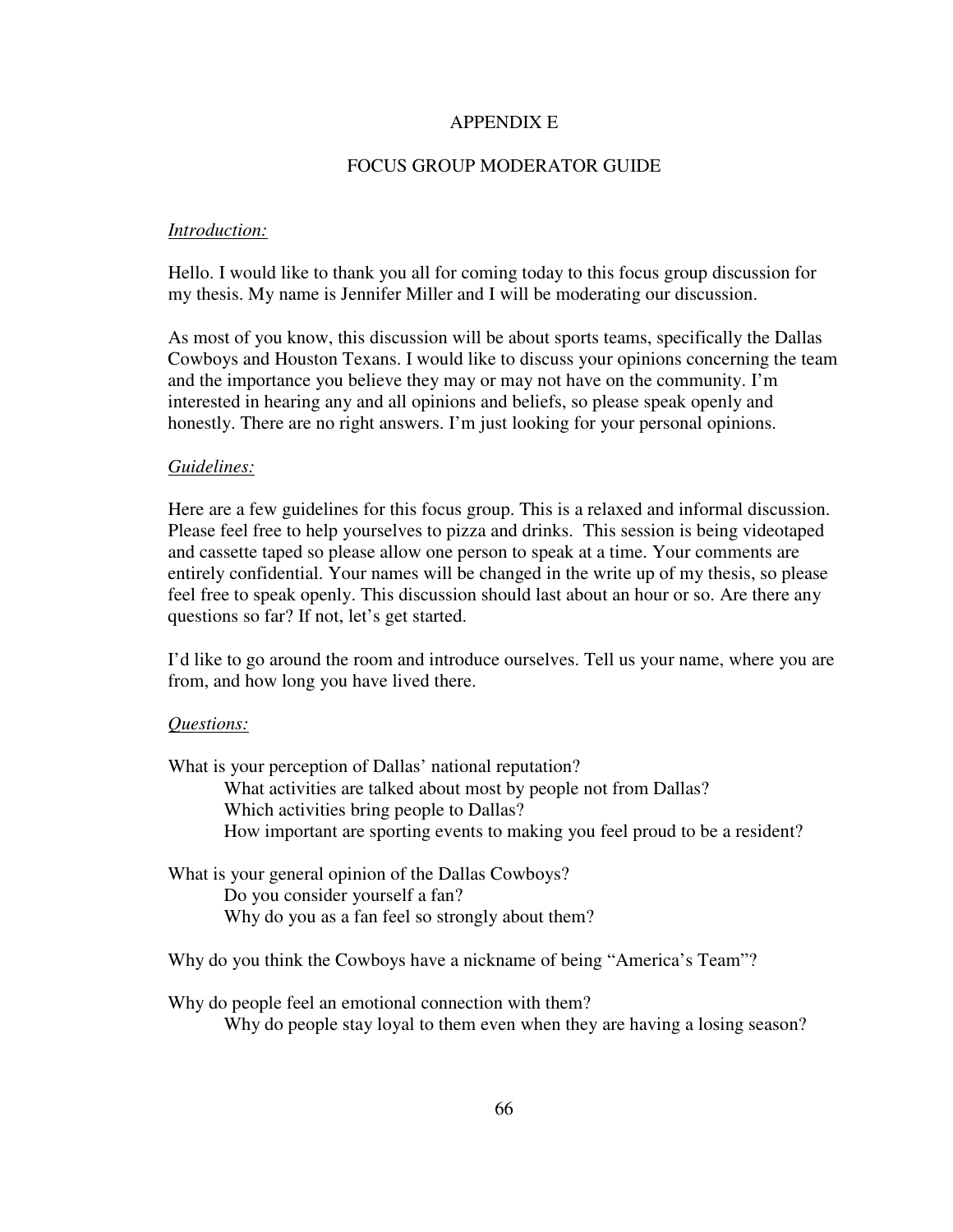What do you think people base their opinions of the Cowboys on? The media – newspaper, ESPN, TV Other people Their fandom How important are the Cowboys to the city of Dallas? How much would it hurt their image as a major city if they moved? Would the loss of the Cowboys hurt the reputation of the community? What kind of benefits do you receive by having the Cowboys play in your city? What kind of connection do you have with them? How important are the Cowboys to making your feel proud to be a citizen? What do you think would happen if the Cowboys were to leave? How would the quality of life change if they left? How much would you be willing to pay each year to keep them around? What is your opinion of the new stadium?

If the vote had not passed, how much would you be willing to pay to build a new stadium for them?

What is your opinion of the Houston Texans? They are from your state and yet are not from your city? Where do you prioritize them?

Are there any comments you would like to make concerning the Dallas Cowboys or fan's opinions of them?

#### *Conclusion:*

I want to thank each of your for participating in this discussion today. The information you have given is of great value to my thesis, and I really appreciate it. The information from this focus group will be used in the results of my thesis which will be available for you to look at if you are interested at the end of the semester. Does anybody have any questions before we conclude this discussion?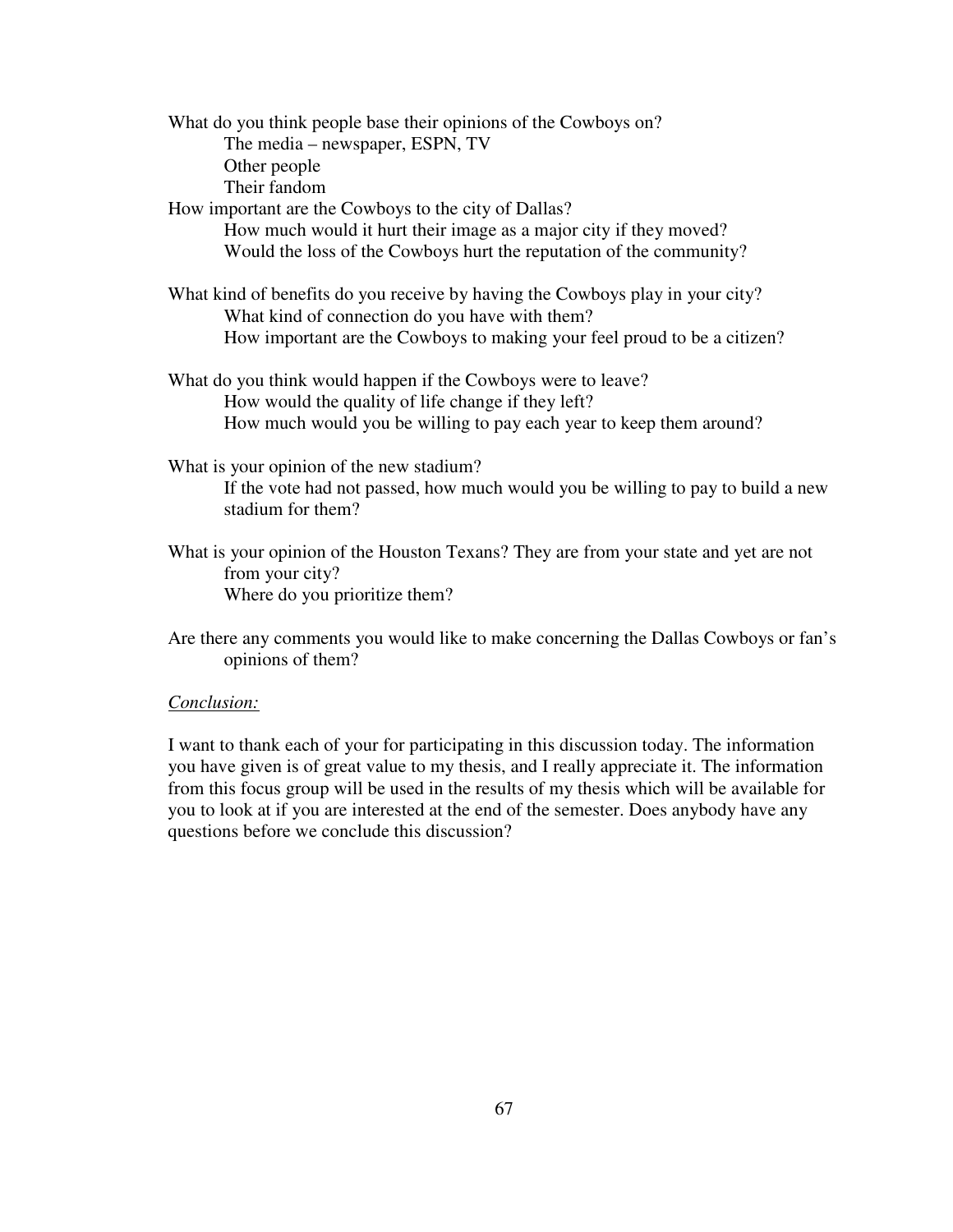#### APPENDIX F

## INTERVIEW GUIDE

Hello! This is Jennifer Miller with Texas Tech University. I'm calling your for a couple of follow-up questions to the focus group you attended last week. I received some great information from the group and was hoping to clarify some of the questions and themes brought up last week.

Please feel free to speak openly and honestly. Your name will be changed in the research write-up, so nobody but myself will know who you are. Are you ready to get started?

## *Questions:*

How do you view the media's impact on the popularity of the Cowboys/Texans? Do you think it has helped them or hurt them? How?

What do the Dallas Cowboys/Houston Texans mean to the city of Dallas/Houston? What direct benefits do you believe you receive from the NFL team in your city? How would you personally feel if the Cowboys/Texans were to leave the city?

If the Cowboys/Texans were looking at moving to another city, how much money would you personally be willing to pay each year to keep them in Dallas/Houston?

 $$0$   $$0.01-$4.99$   $$5-14.99$   $$15-$24.99$   $$25-49.99$   $$50-74.99$   $$75+$ 

If the Cowboys/Texans had not been approved for a new stadium, how much money would you personally have been willing to pay to assist them in their efforts?

| \$0 | $$0.01-S4.99$ $$5-14.99$ | $$15 - $24.99$ | \$25-49.99 | \$50-74.99 | $\$75+$ |
|-----|--------------------------|----------------|------------|------------|---------|
|     |                          |                |            |            |         |

What would determine how much you would be willing to pay to help the team?

How much does a team's winning or losing record have to do with fans' loyalty to the team?

*Dallas Specific Question:* Why are the Cowboys considered America's team?

*Houston Specific Question:* Were you more of a fan of the Oilers or the Texans? Why? Are you more of a fan of the Cowboys or the Texans? Why?

What do you think the Texans could do to increase fan loyalty?